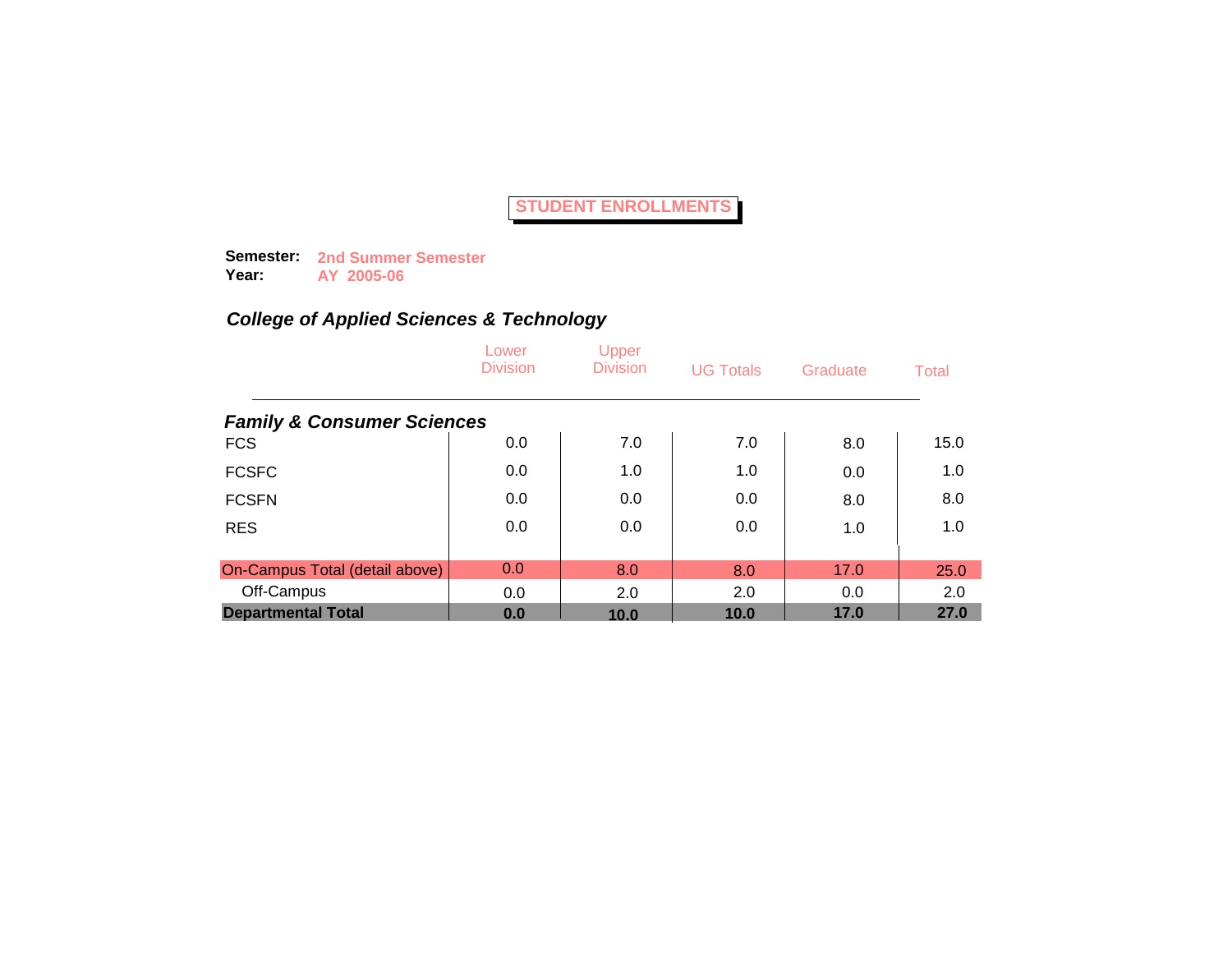**Semester: 2nd Summer Semester Year: AY 2005-06**

|                                  | Lower<br><b>Division</b> | Upper<br><b>Division</b> | <b>UG Totals</b> | Graduate | Total |
|----------------------------------|--------------------------|--------------------------|------------------|----------|-------|
| <b>Industry &amp; Technology</b> |                          |                          |                  |          |       |
| <b>ITDPT</b>                     | 0.0                      | 14.0                     | 14.0             | 0.0      | 14.0  |
| <b>ITEDU</b>                     | 0.0                      | 3.0                      | 3.0              | 1.0      | 4.0   |
| On-Campus Total (detail above)   | 0.0                      | 17.0                     | 17.0             | 1.0      | 18.0  |
| Off-Campus                       | 0.0                      | 0.0                      | 0.0              | 24.0     | 24.0  |
| <b>Departmental Total</b>        | 0.0                      | 17.0                     | 17.0             | 25.0     | 42.0  |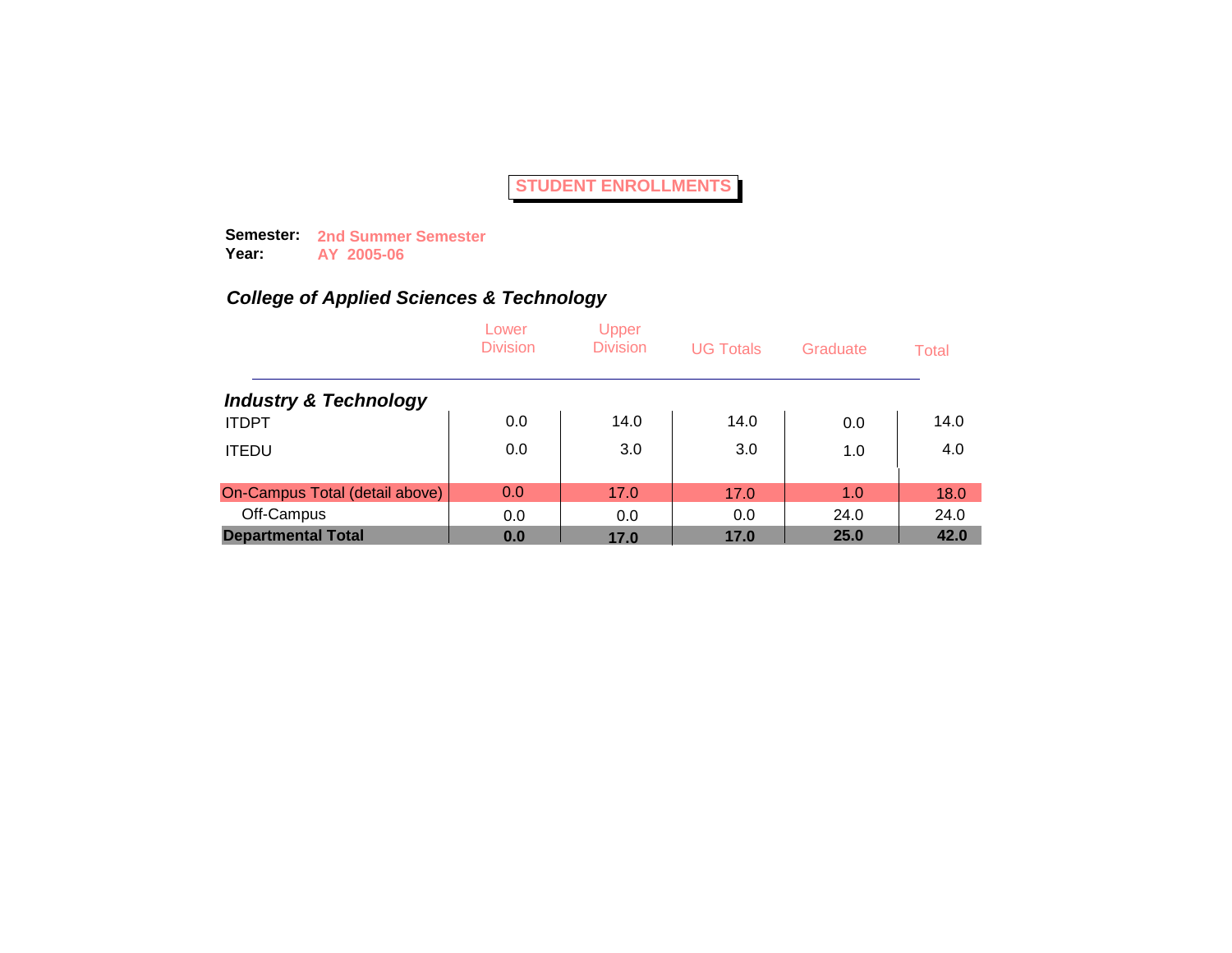**Semester: 2nd Summer Semester Year: AY 2005-06**

|                                | Lower<br><b>Division</b> | Upper<br><b>Division</b> | <b>UG Totals</b> | Graduate | Total |
|--------------------------------|--------------------------|--------------------------|------------------|----------|-------|
| <b>Nursing</b>                 |                          |                          |                  |          |       |
| <b>NUR</b>                     | 0.0                      | 11.0                     | 11.0             | 0.0      | 11.0  |
| On-Campus Total (detail above) | 0.0                      | 11.0                     | 11.0             | 0.0      | 11.0  |
| Off-Campus                     | 0.0                      | 0.0                      | 0.0              | 0.0      | 0.0   |
| <b>Departmental Total</b>      | 0.0                      | 11.0                     | 11.0             | 0.0      | 11.0  |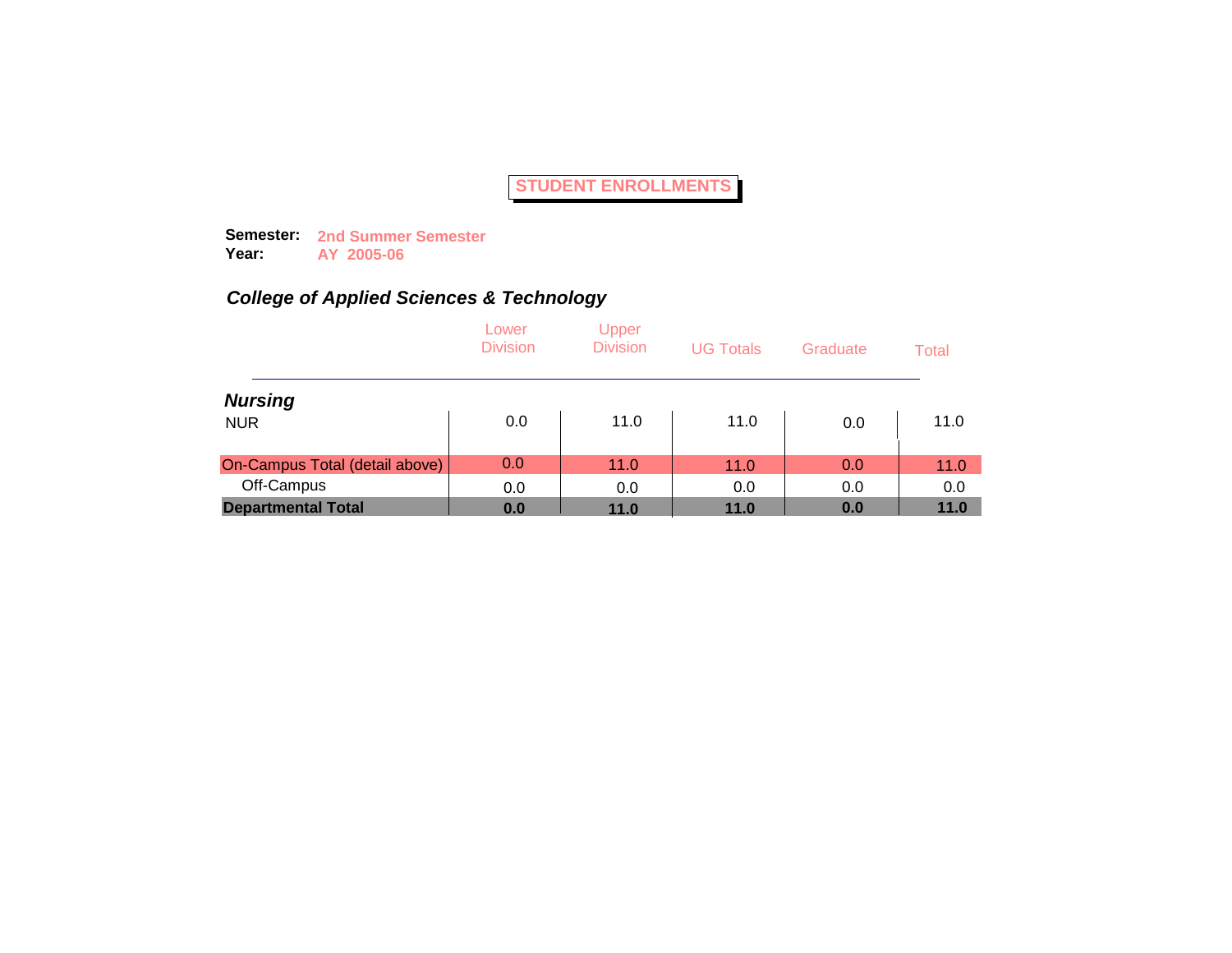**Semester: 2nd Summer Semester Year: AY 2005-06**

|                                | Lower<br><b>Division</b> | Upper<br><b>Division</b> | <b>UG Totals</b> | Graduate | Total |
|--------------------------------|--------------------------|--------------------------|------------------|----------|-------|
| <b>Physical Education</b>      |                          |                          |                  |          |       |
| <b>EXSCI</b>                   | 12.0                     | 0.0                      | 12.0             | 0.0      | 12.0  |
| <b>PEFWL</b>                   | 116.0                    | 0.0                      | 116.0            | 0.0      | 116.0 |
| <b>PEP</b>                     | 9.0                      | 30.0                     | 39.0             | 44.0     | 83.0  |
| <b>SPTAD</b>                   | 0.0                      | 0.0                      | 0.0              | 6.0      | 6.0   |
|                                |                          |                          |                  |          |       |
| On-Campus Total (detail above) | 137.0                    | 30.0                     | 167.0            | 50.0     | 217.0 |
| Off-Campus                     | 0.0                      | 0.0                      | 0.0              | 0.0      | 0.0   |
| <b>Departmental Total</b>      | 137.0                    | 30.0                     | 167.0            | 50.0     | 217.0 |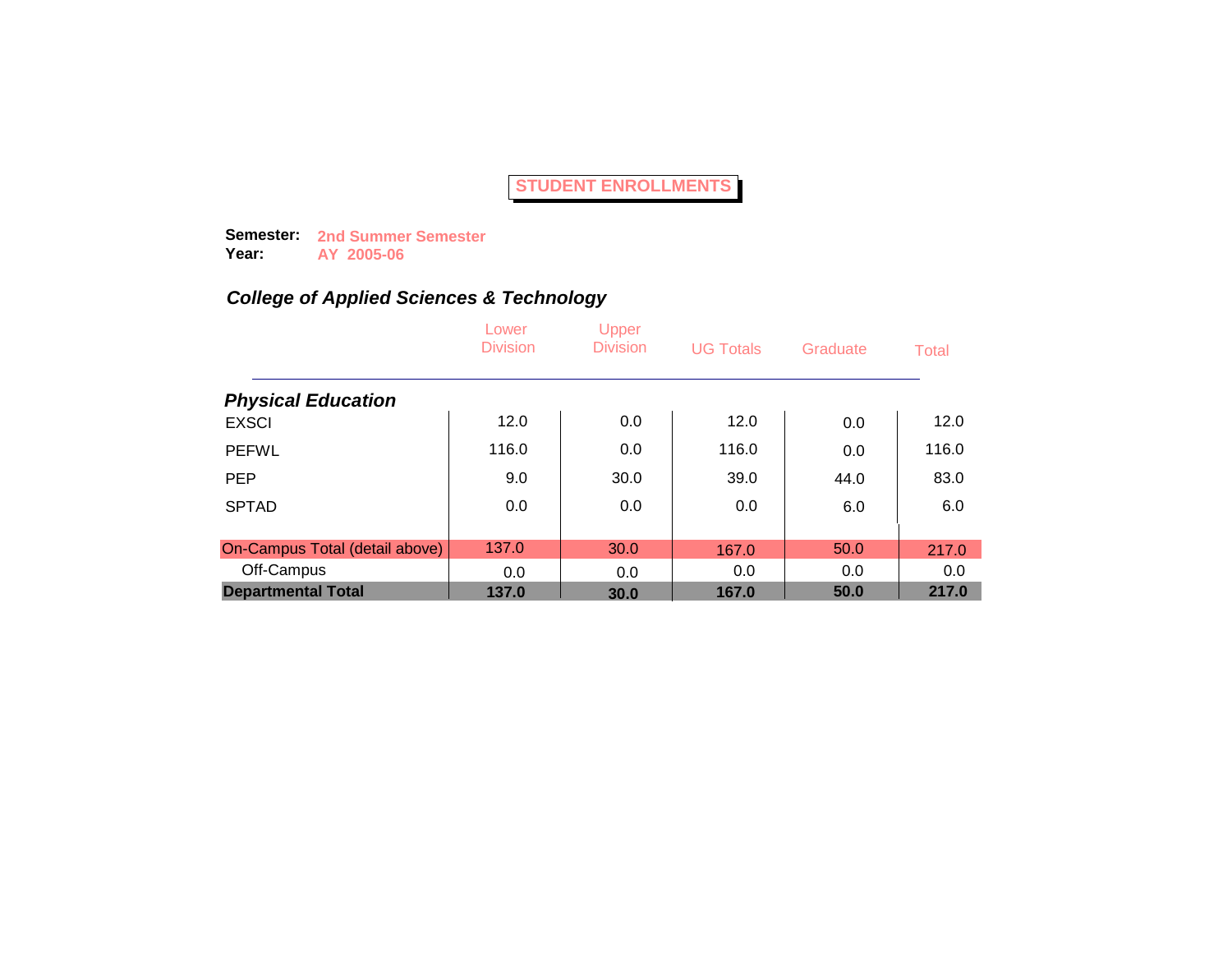**Semester: 2nd Summer Semester Year: AY 2005-06**

|                                   | Lower<br><b>Division</b> | Upper<br><b>Division</b> | <b>UG Totals</b> | Graduate | Total |
|-----------------------------------|--------------------------|--------------------------|------------------|----------|-------|
| <b>Wellness &amp; Gerontology</b> |                          |                          |                  |          |       |
| <b>GERON</b>                      | 0.0                      | 0.0                      | 0.0              | 4.0      | 4.0   |
| On-Campus Total (detail above)    | 0.0                      | 0.0                      | 0.0              | 4.0      | 4.0   |
| Off-Campus                        | 0.0                      | 0.0                      | 0.0              | 0.0      | 0.0   |
| <b>Departmental Total</b>         | 0.0                      | 0.0                      | 0.0              | 4.0      | 4.0   |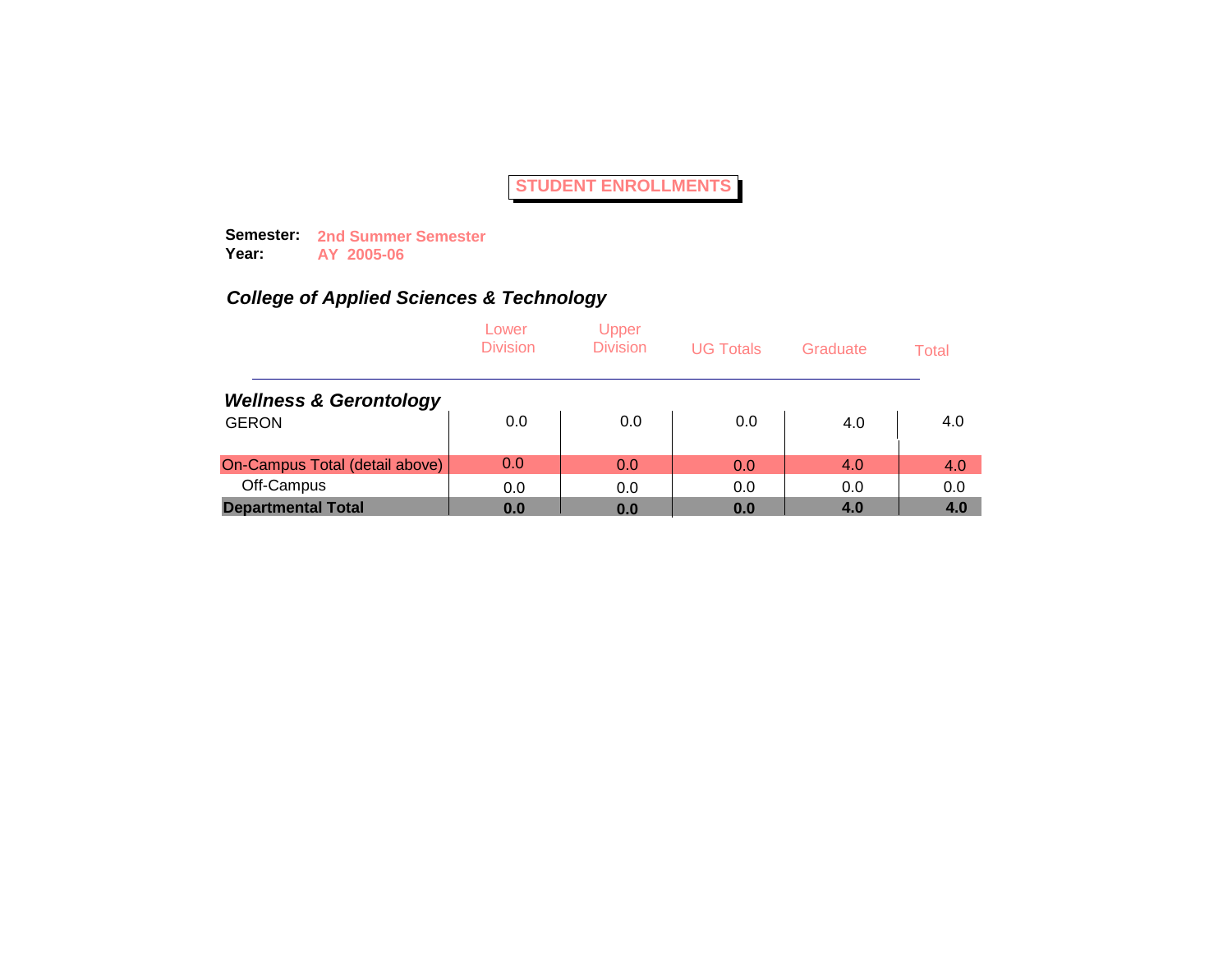**Semester: 2nd Summer Semester Year: AY 2005-06**

### *College of Architecture & Planning*

|                                | Lower<br><b>Division</b> | Upper<br><b>Division</b> | <b>UG Totals</b> | Graduate | Total |
|--------------------------------|--------------------------|--------------------------|------------------|----------|-------|
| <b>Architecture</b>            |                          |                          |                  |          |       |
| CAP                            | 28.0                     | 0.0                      | 28.0             | 0.0      | 28.0  |
| On-Campus Total (detail above) | 28.0                     | 0.0                      | 28.0             | 0.0      | 28.0  |
| Off-Campus                     | 0.0                      | 3.0                      | 3.0              | 0.0      | 3.0   |
| <b>Departmental Total</b>      | 28.0                     | 3.0                      | 31.0             | 0.0      | 31.0  |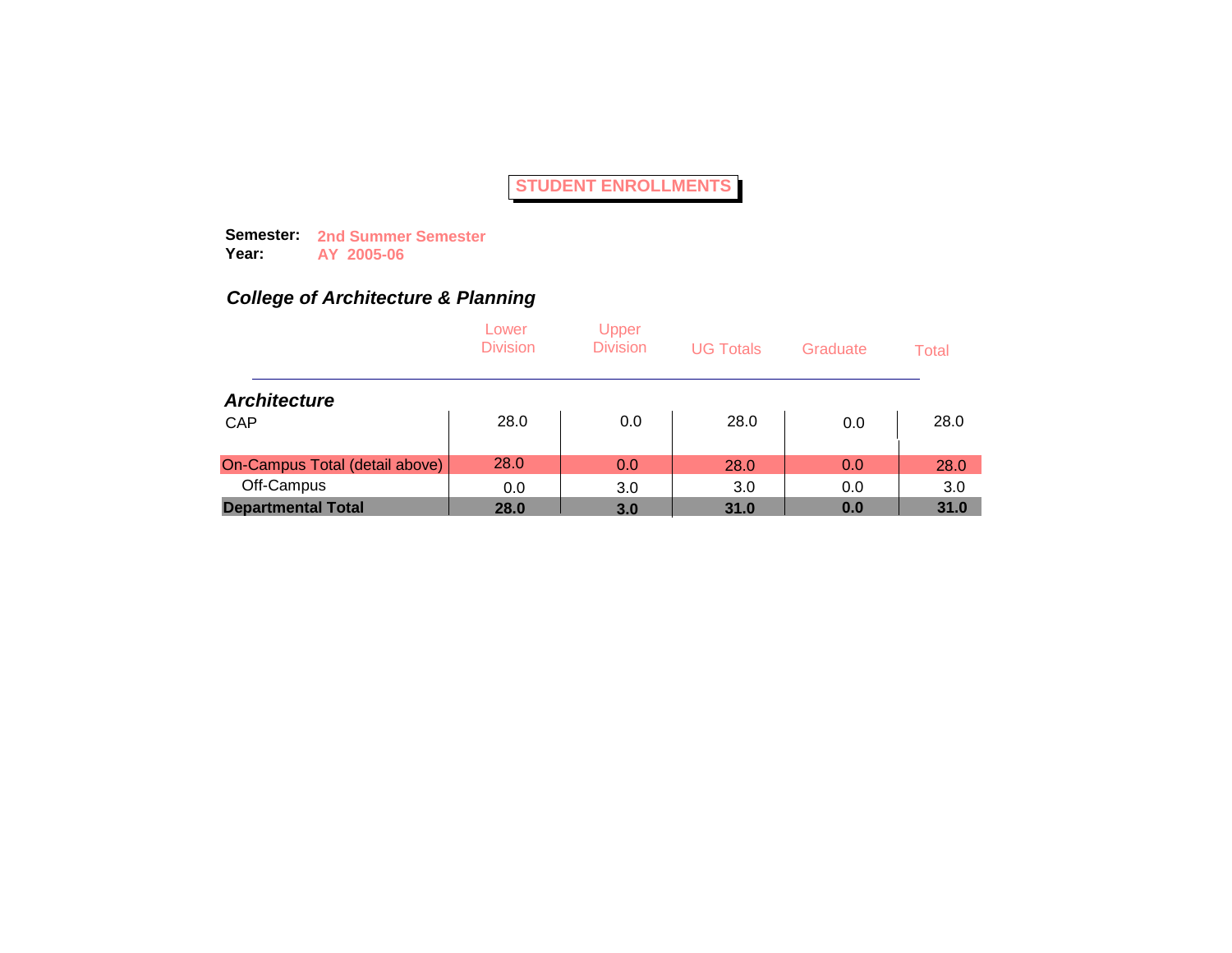**Semester: 2nd Summer Semester Year: AY 2005-06**

### *College of Architecture & Planning*

|                                | Lower<br><b>Division</b> | Upper<br><b>Division</b> | <b>UG Totals</b> | Graduate | Total |
|--------------------------------|--------------------------|--------------------------|------------------|----------|-------|
| <b>Landscape Architecture</b>  |                          |                          |                  |          |       |
| CAP                            | 26.0                     | 0.0                      | 26.0             | 0.0      | 26.0  |
| On-Campus Total (detail above) | 26.0                     | 0.0                      | 26.0             | 0.0      | 26.0  |
| Off-Campus                     | 0.0                      | 0.0                      | 0.0              | 0.0      | 0.0   |
| <b>Departmental Total</b>      | 26.0                     | 0.0                      | 26.0             | 0.0      | 26.0  |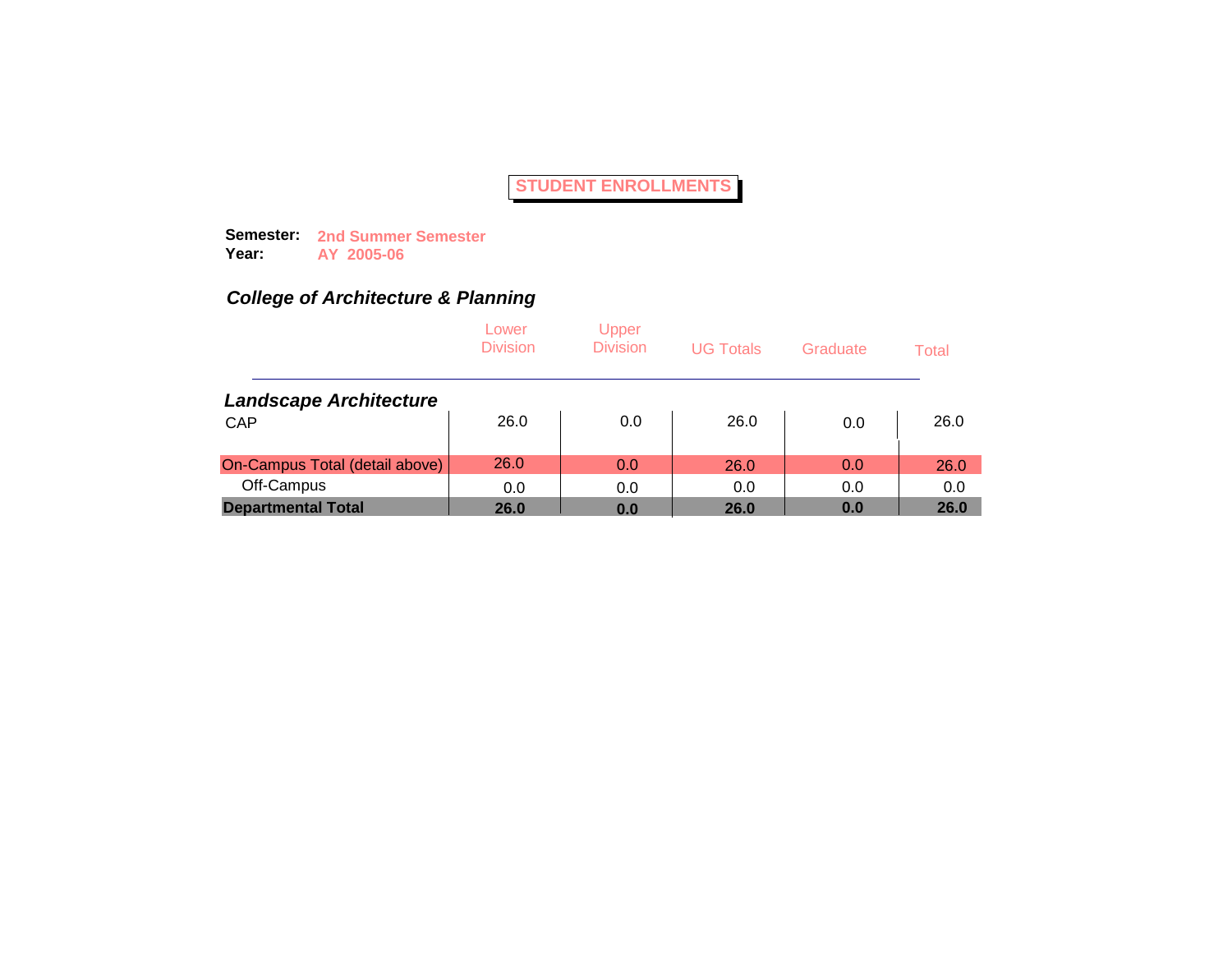**Semester: 2nd Summer Semester Year: AY 2005-06**

### *College of Architecture & Planning*

|                                | Lower<br><b>Division</b> | Upper<br><b>Division</b> | <b>UG Totals</b> | Graduate | Total |
|--------------------------------|--------------------------|--------------------------|------------------|----------|-------|
| <b>Urban Planning</b>          |                          |                          |                  |          |       |
| CAP                            | 10.0                     | 0.0                      | 10.0             | 0.0      | 10.0  |
| <b>PLAN</b>                    | 0.0                      | 7.0                      | 7.0              | 5.0      | 12.0  |
| On-Campus Total (detail above) | 10.0                     | 7.0                      | 17.0             | 5.0      | 22.0  |
| Off-Campus                     | 0.0                      | 0.0                      | 0.0              | 0.0      | 0.0   |
| <b>Departmental Total</b>      | 10.0                     | 7.0                      | 17.0             | 5.0      | 22.0  |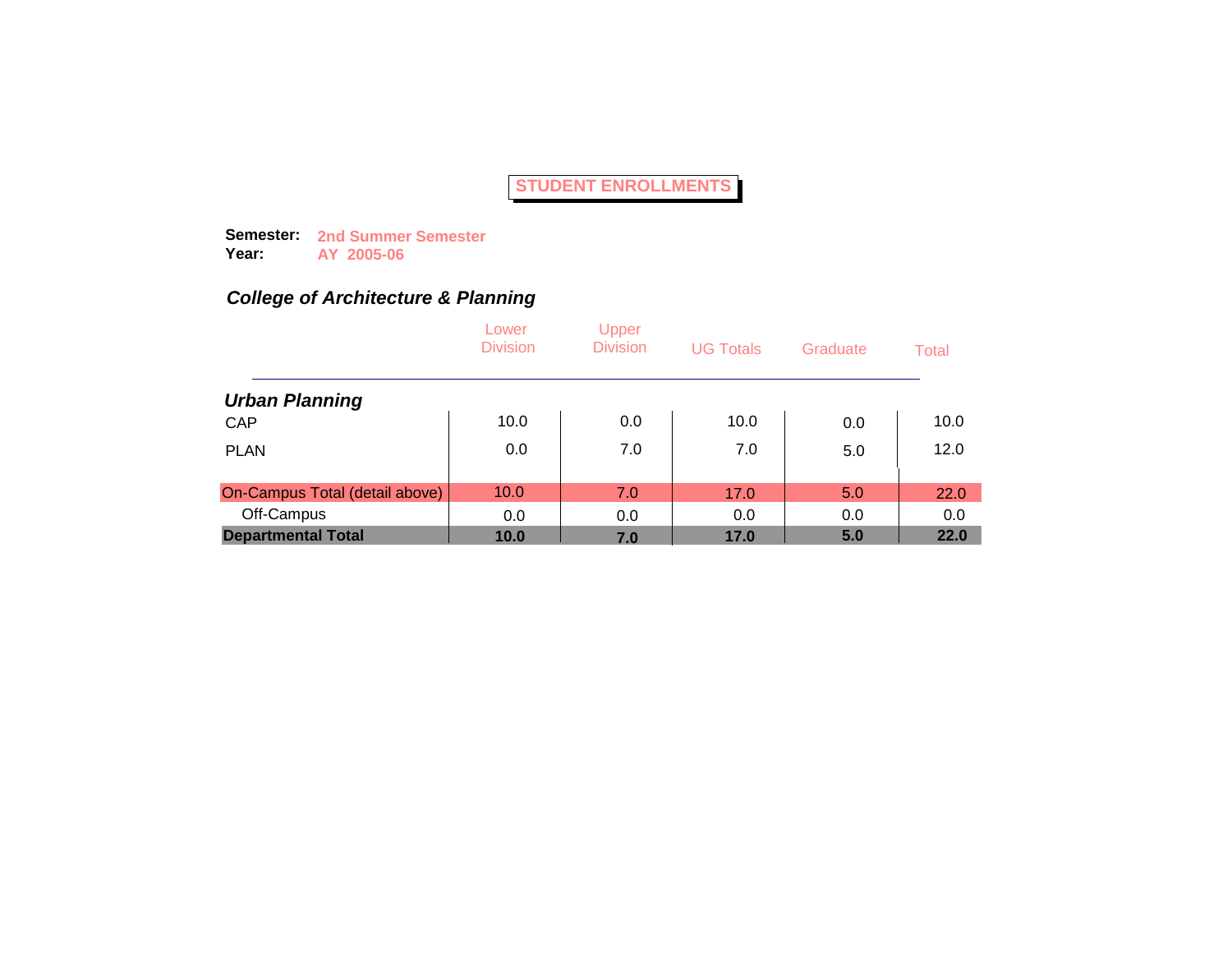**Semester: 2nd Summer Semester Year: AY 2005-06**

|                                | Lower<br><b>Division</b> | Upper<br><b>Division</b> | <b>UG Totals</b> | Graduate | Total |
|--------------------------------|--------------------------|--------------------------|------------------|----------|-------|
| <b>Accounting</b>              |                          |                          |                  |          |       |
| <b>ACC</b>                     | 37.0                     | 53.0                     | 90.0             | 2.0      | 92.0  |
| On-Campus Total (detail above) | 37.0                     | 53.0                     | 90.0             | 2.0      | 92.0  |
| Off-Campus                     | 0.0                      | 0.0                      | 0.0              | 0.0      | 0.0   |
| <b>Departmental Total</b>      | 37.0                     | 53.0                     | 90.0             | 2.0      | 92.0  |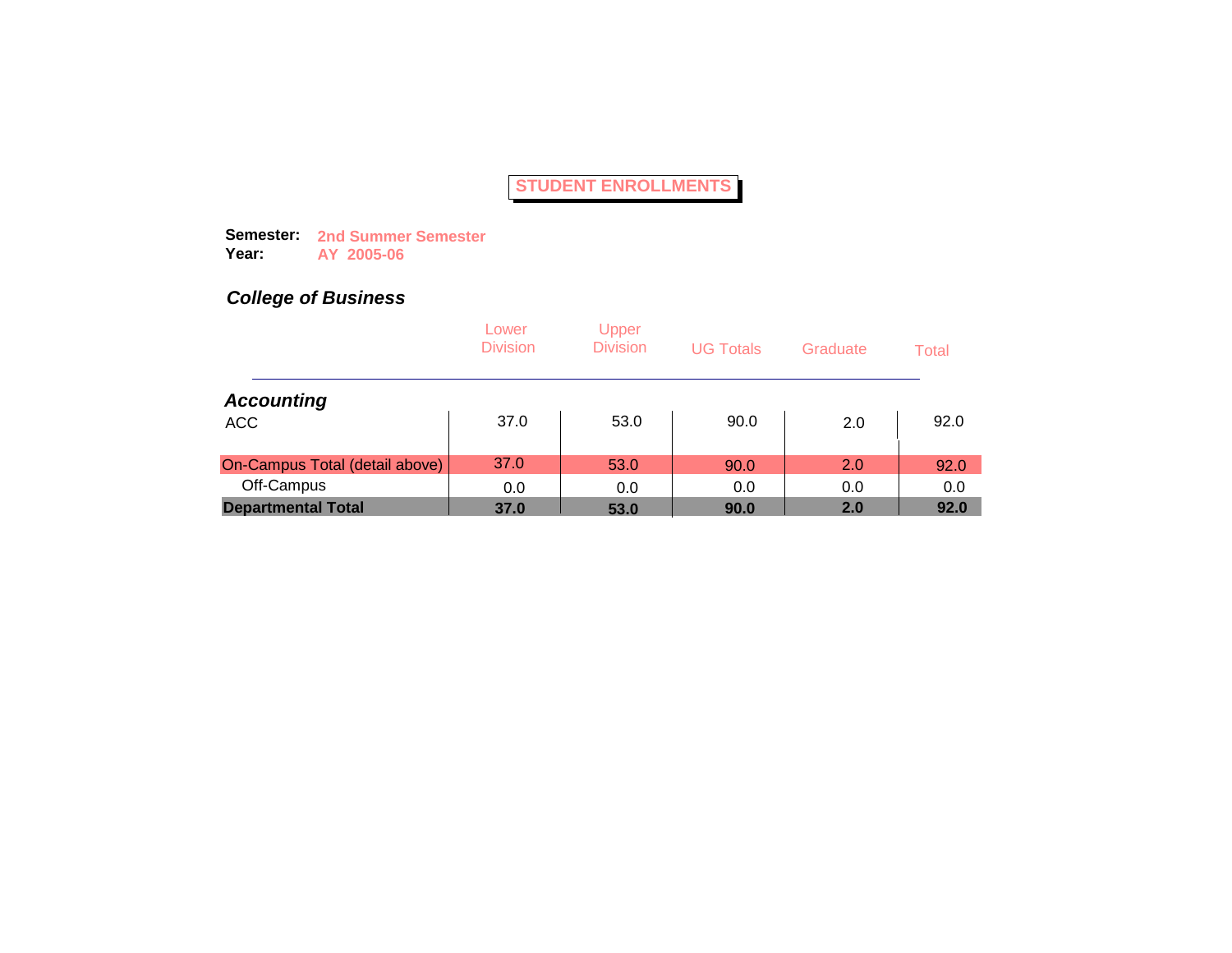**Semester: 2nd Summer Semester Year: AY 2005-06**

|                                | Lower<br><b>Division</b> | Upper<br><b>Division</b> | <b>UG Totals</b> | Graduate | Total |
|--------------------------------|--------------------------|--------------------------|------------------|----------|-------|
| <b>Economics</b>               |                          |                          |                  |          |       |
| <b>ECON</b>                    | 49.0                     | 0.0                      | 49.0             | 0.0      | 49.0  |
| On-Campus Total (detail above) | 49.0                     | 0.0                      | 49.0             | 0.0      | 49.0  |
| Off-Campus                     | 18.0                     | 0.0                      | 18.0             | 4.0      | 22.0  |
| <b>Departmental Total</b>      | 67.0                     | 0.0                      | 67.0             | 4.0      | 71.0  |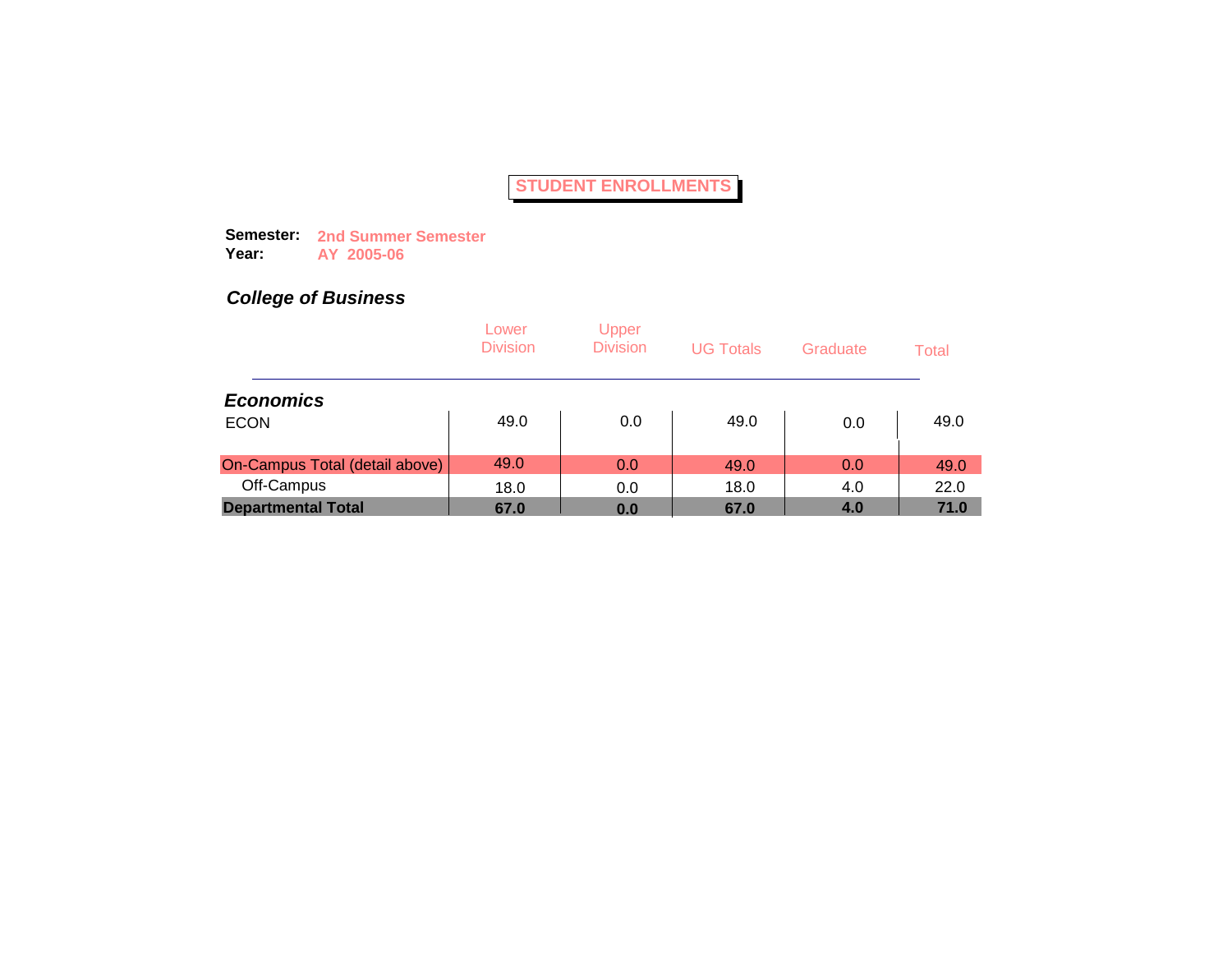**Semester: 2nd Summer Semester Year: AY 2005-06**

|                                | Lower<br><b>Division</b> | Upper<br><b>Division</b> | <b>UG Totals</b> | Graduate | Total |
|--------------------------------|--------------------------|--------------------------|------------------|----------|-------|
| <b>Finance</b>                 |                          |                          |                  |          |       |
| BL                             | 9.0                      | 0.0                      | 9.0              | 0.0      | 9.0   |
| <b>FIN</b>                     | 0.0                      | 12.0                     | 12.0             | 0.0      | 12.0  |
| RMI                            | 0.0                      | 1.0                      | 1.0              | 0.0      | 1.0   |
|                                |                          |                          |                  |          |       |
| On-Campus Total (detail above) | 9.0                      | 13.0                     | 22.0             | 0.0      | 22.0  |
| Off-Campus                     | 0.0                      | 0.0                      | 0.0              | 0.0      | 0.0   |
| <b>Departmental Total</b>      | 9.0                      | 13.0                     | 22.0             | 0.0      | 22.0  |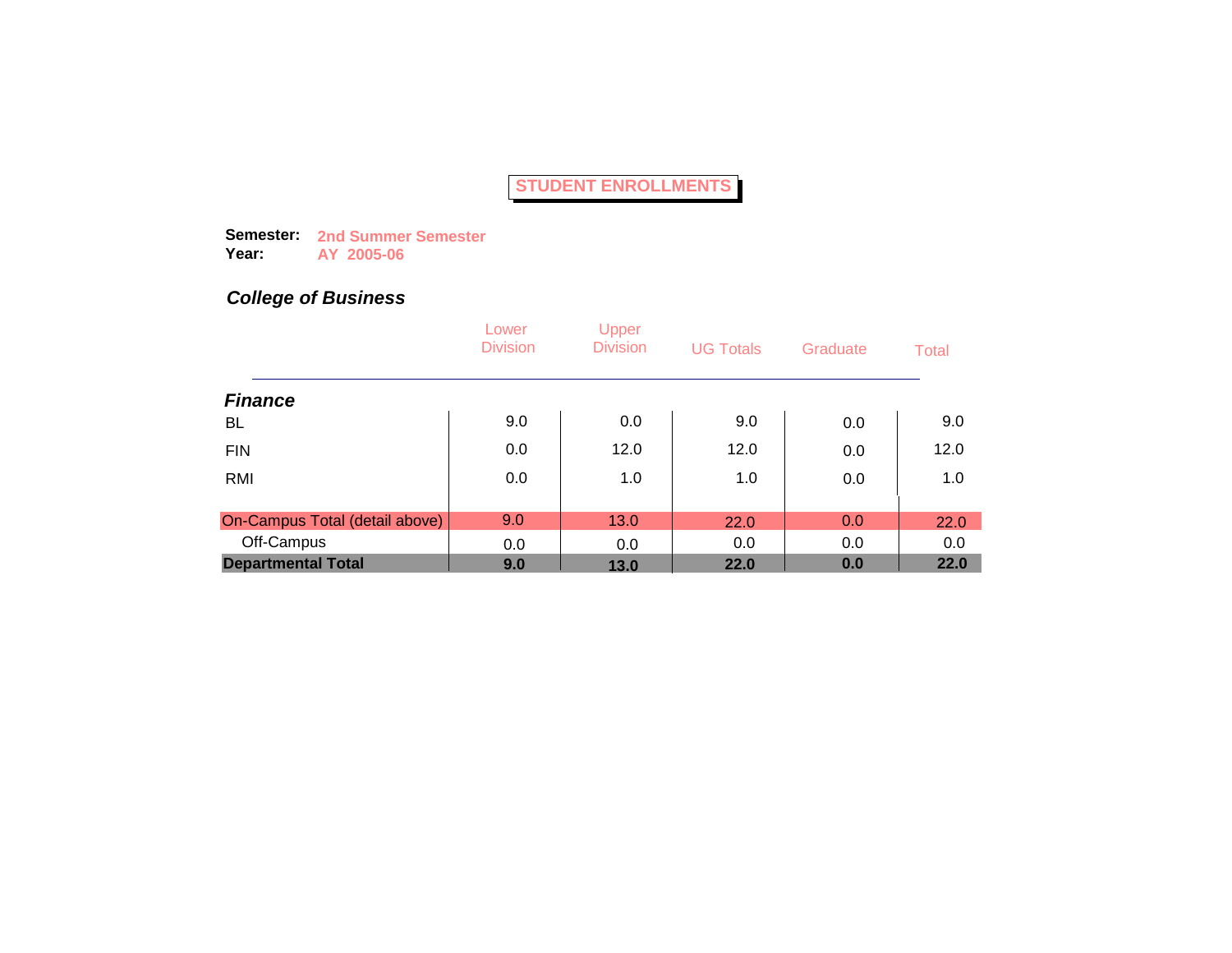**Semester: 2nd Summer Semester Year: AY 2005-06**

|                                     | Lower<br><b>Division</b> | Upper<br><b>Division</b> | <b>UG Totals</b> | Graduate | Total |
|-------------------------------------|--------------------------|--------------------------|------------------|----------|-------|
| <b>Info Systems &amp; Oper Mgmt</b> |                          |                          |                  |          |       |
| <b>BED</b>                          | 0.0                      | 0.0                      | 0.0              | 10.0     | 10.0  |
| <b>ISOM</b>                         | 37.0                     | 28.0                     | 65.0             | 0.0      | 65.0  |
| On-Campus Total (detail above)      | 37.0                     | 28.0                     | 65.0             | 10.0     | 75.0  |
| Off-Campus                          | 0.0                      | 6.0                      | 6.0              | 30.0     | 36.0  |
| <b>Departmental Total</b>           | 37.0                     | 34.0                     | 71.0             | 40.0     | 111.0 |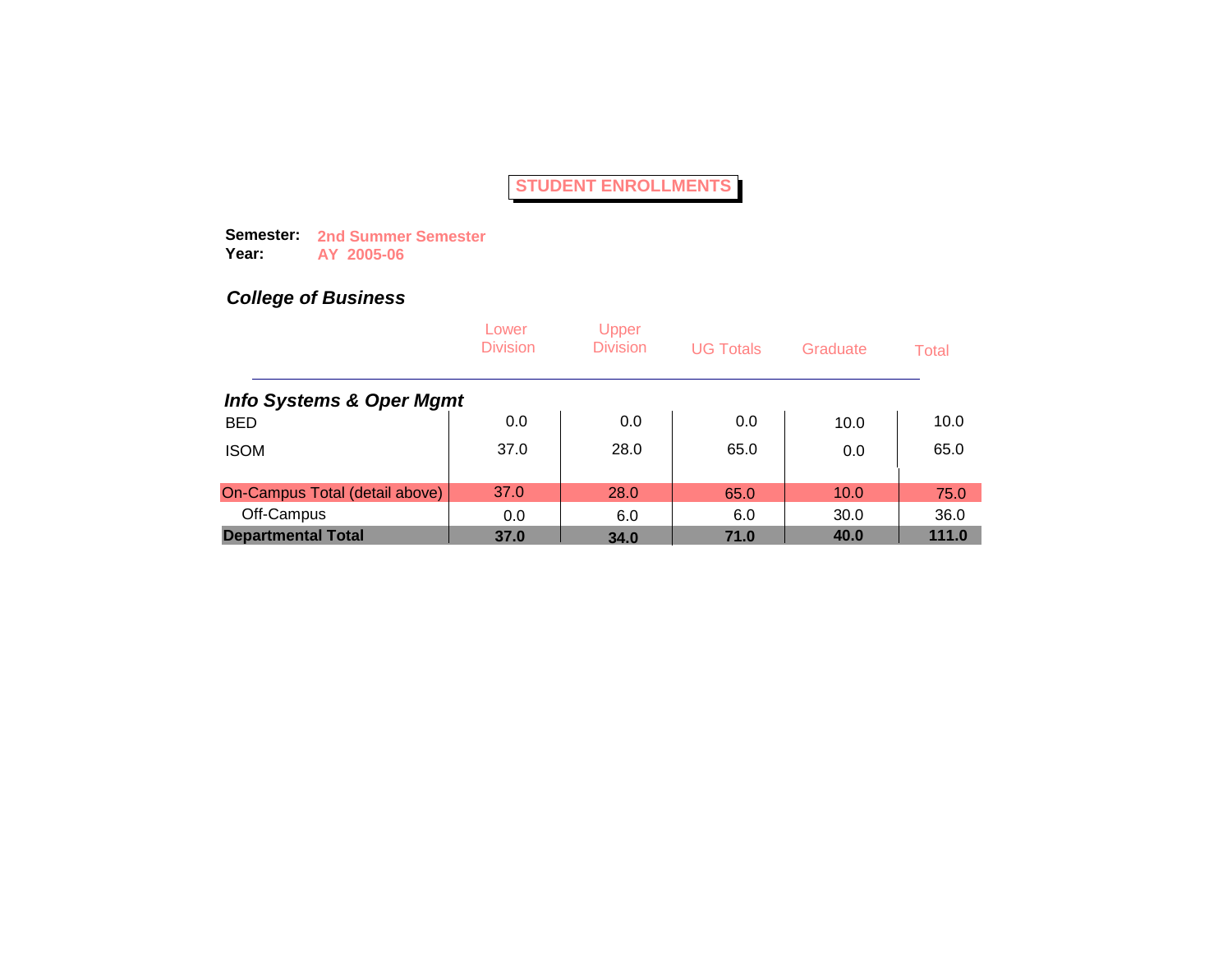**Semester: 2nd Summer Semester Year: AY 2005-06**

|                                   | Lower<br><b>Division</b> | <b>Upper</b><br><b>Division</b> | <b>UG Totals</b> | Graduate | Total |
|-----------------------------------|--------------------------|---------------------------------|------------------|----------|-------|
| <b>Marketing &amp; Management</b> |                          |                                 |                  |          |       |
| <b>BUSAD</b>                      | 0.0                      | 1.0                             | 1.0              | 0.0      | 1.0   |
| <b>MGT</b>                        | 0.0                      | 59.0                            | 59.0             | 0.0      | 59.0  |
| <b>MKG</b>                        | 0.0                      | 106.0                           | 106.0            | 0.0      | 106.0 |
|                                   |                          |                                 |                  |          |       |
| On-Campus Total (detail above)    | 0.0                      | 166.0                           | 166.0            | 0.0      | 166.0 |
| Off-Campus                        | 0.0                      | 3.0                             | 3.0              | 0.0      | 3.0   |
| <b>Departmental Total</b>         | 0.0                      | 169.0                           | 169.0            | 0.0      | 169.0 |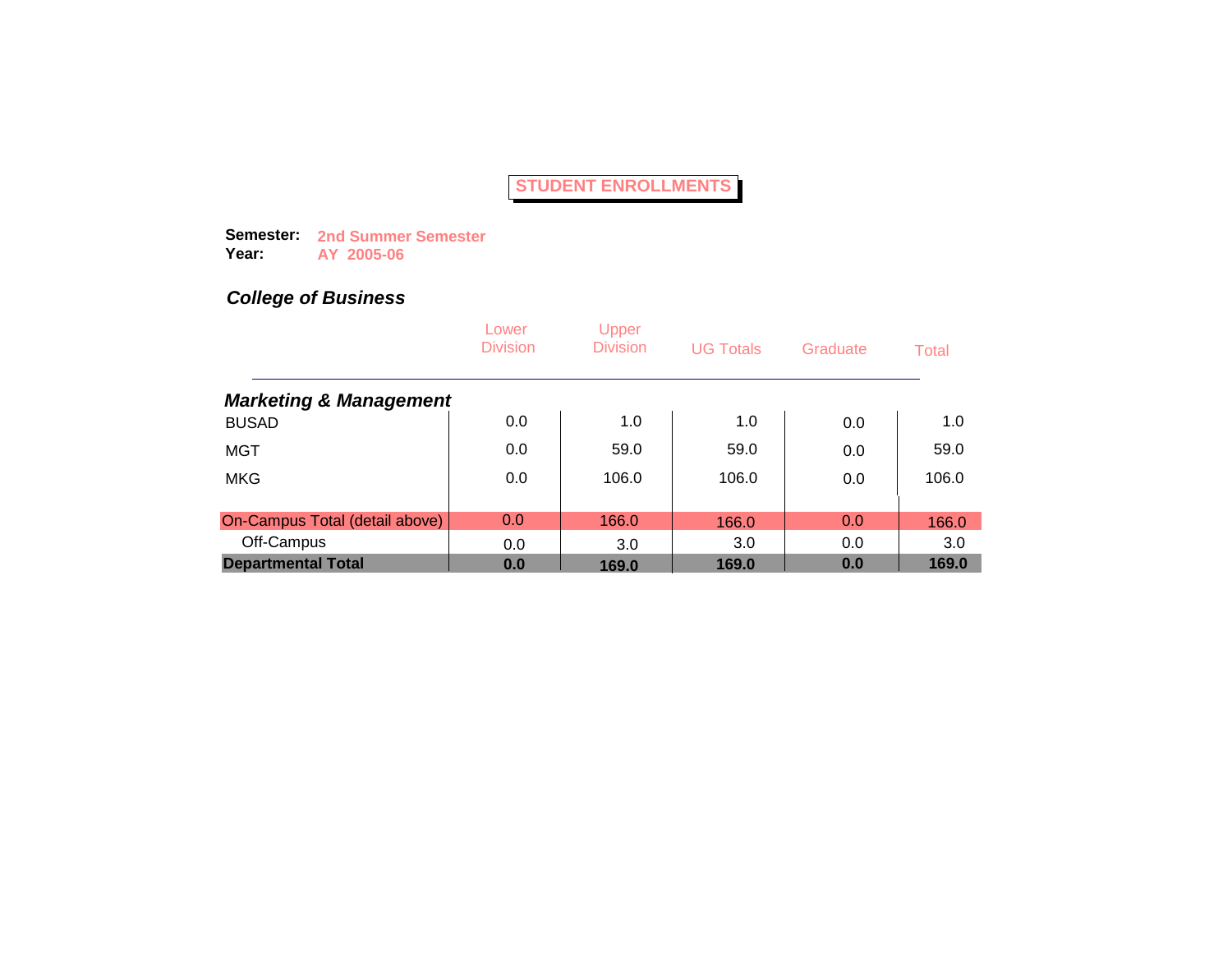**Semester: 2nd Summer Semester Year: AY 2005-06**

|                                           | Lower<br><b>Division</b> | Upper<br><b>Division</b> | <b>UG Totals</b> | Graduate | Total |
|-------------------------------------------|--------------------------|--------------------------|------------------|----------|-------|
| <b>Center for Info &amp; Comm Science</b> |                          |                          |                  |          |       |
| <b>ICS</b>                                | 0.0                      | 0.0                      | 0.0              | 28.0     | 28.0  |
| On-Campus Total (detail above)            | 0.0                      | 0.0                      | 0.0              | 28.0     | 28.0  |
| Off-Campus                                | 0.0                      | 0.0                      | 0.0              | 0.0      | 0.0   |
| <b>Departmental Total</b>                 | 0.0                      | 0.0                      | 0.0              | 28.0     | 28.0  |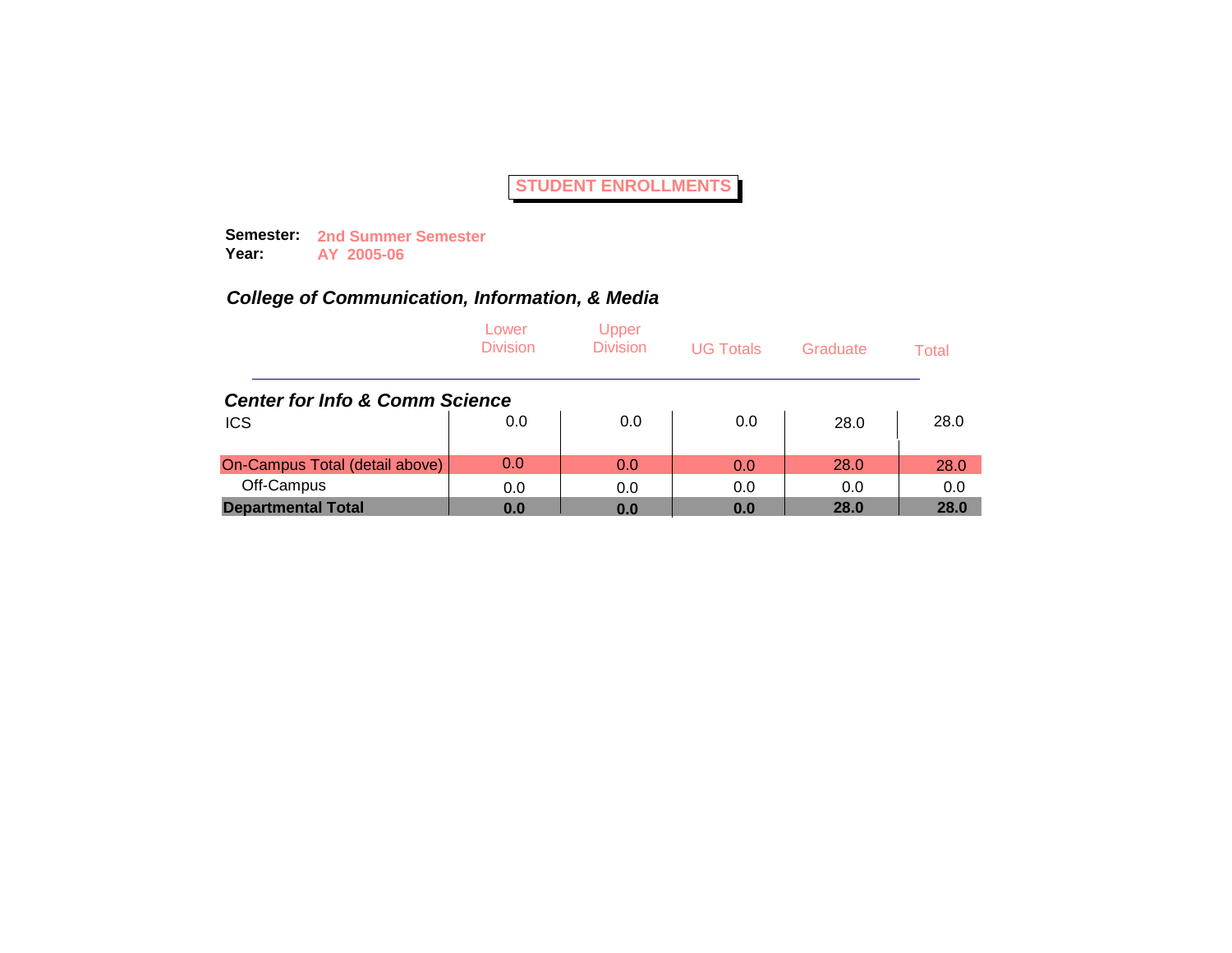**Semester: 2nd Summer Semester Year: AY 2005-06**

|                                | Lower<br><b>Division</b> | Upper<br><b>Division</b> | <b>UG Totals</b> | Graduate | Total |
|--------------------------------|--------------------------|--------------------------|------------------|----------|-------|
| <b>Journalism</b>              |                          |                          |                  |          |       |
| <b>JOURN</b>                   | 28.0                     | 39.0                     | 67.0             | 4.0      | 71.0  |
| On-Campus Total (detail above) | 28.0                     | 39.0                     | 67.0             | 4.0      | 71.0  |
| Off-Campus                     | 0.0                      | 0.0                      | 0.0              | 0.0      | 0.0   |
| <b>Departmental Total</b>      | 28.0                     | 39.0                     | 67.0             | 4.0      | 71.0  |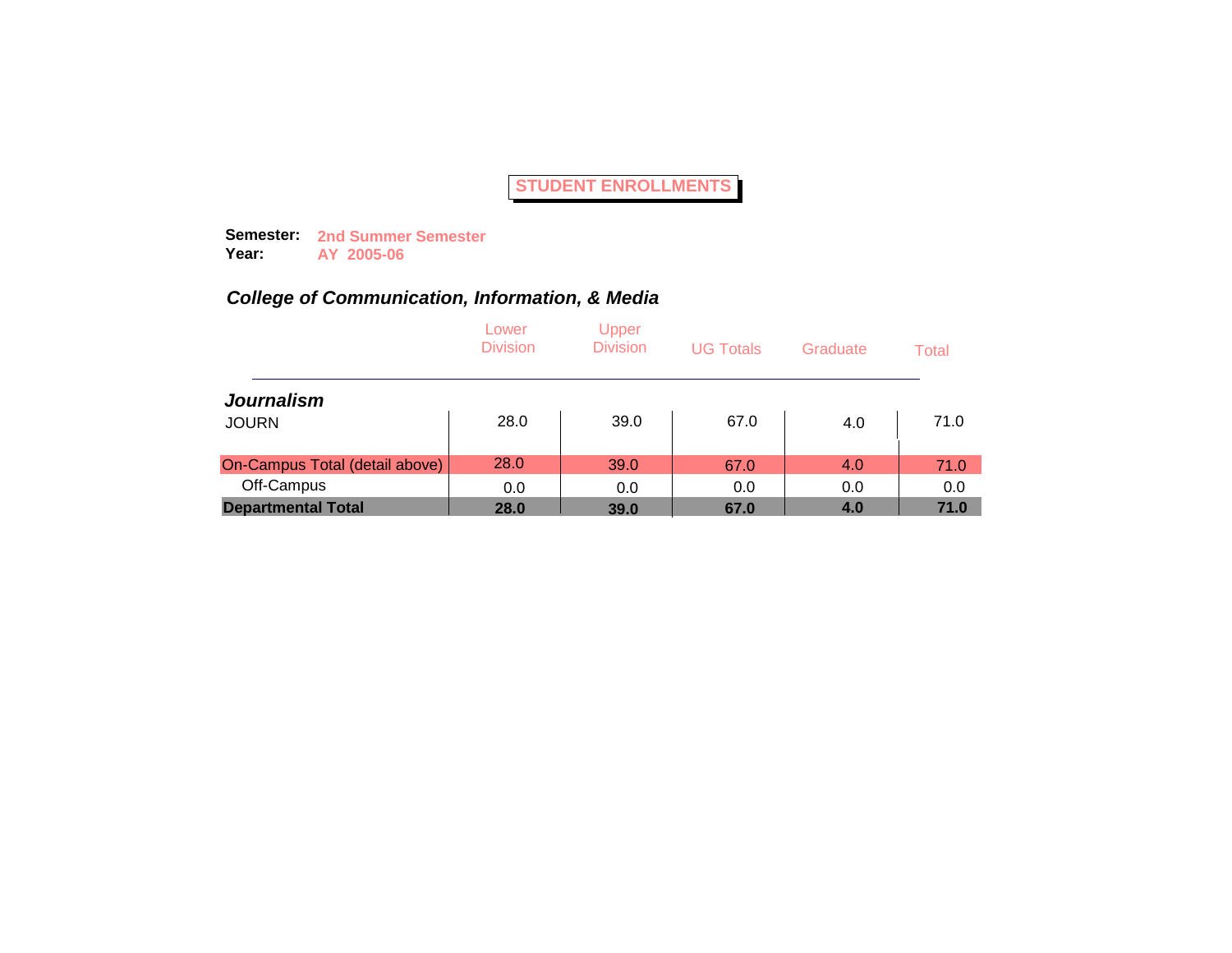**Semester: 2nd Summer Semester Year: AY 2005-06**

|                                | Lower<br><b>Division</b> | Upper<br><b>Division</b> | <b>UG Totals</b> | Graduate | Total |
|--------------------------------|--------------------------|--------------------------|------------------|----------|-------|
| <b>Communication Studies</b>   |                          |                          |                  |          |       |
| <b>COMM</b>                    | 108.0                    | 31.0                     | 139.0            | 1.0      | 140.0 |
| On-Campus Total (detail above) | 108.0                    | 31.0                     | 139.0            | 1.0      | 140.0 |
| Off-Campus                     | 0.0                      | 0.0                      | 0.0              | 0.0      | 0.0   |
| <b>Departmental Total</b>      | 108.0                    | 31.0                     | 139.0            | 1.0      | 140.0 |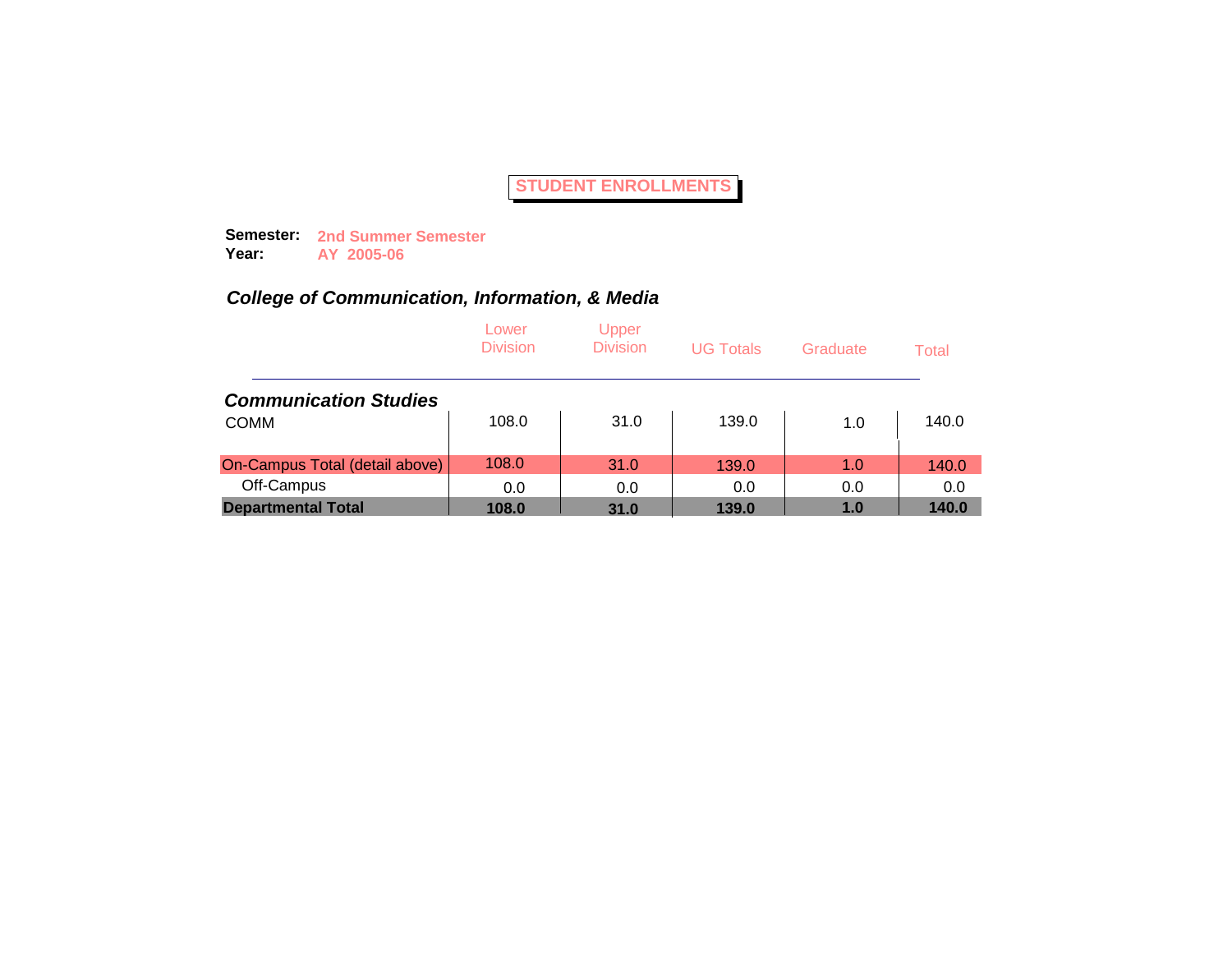**Semester: 2nd Summer Semester Year: AY 2005-06**

|                                | Lower<br><b>Division</b> | Upper<br><b>Division</b> | <b>UG Totals</b> | Graduate | Total |
|--------------------------------|--------------------------|--------------------------|------------------|----------|-------|
| <b>Telecommunications</b>      |                          |                          |                  |          |       |
| <b>ICOM</b>                    | 0.0                      | 0.0                      | 0.0              | 2.0      | 2.0   |
| <b>TCOM</b>                    | 0.0                      | 36.0                     | 36.0             | 0.0      | 36.0  |
| On-Campus Total (detail above) | 0.0                      | 36.0                     | 36.0             | 2.0      | 38.0  |
| Off-Campus                     | 4.0                      | 0.0                      | 4.0              | 0.0      | 4.0   |
| <b>Departmental Total</b>      | 4.0                      | 36.0                     | 40.0             | 2.0      | 42.0  |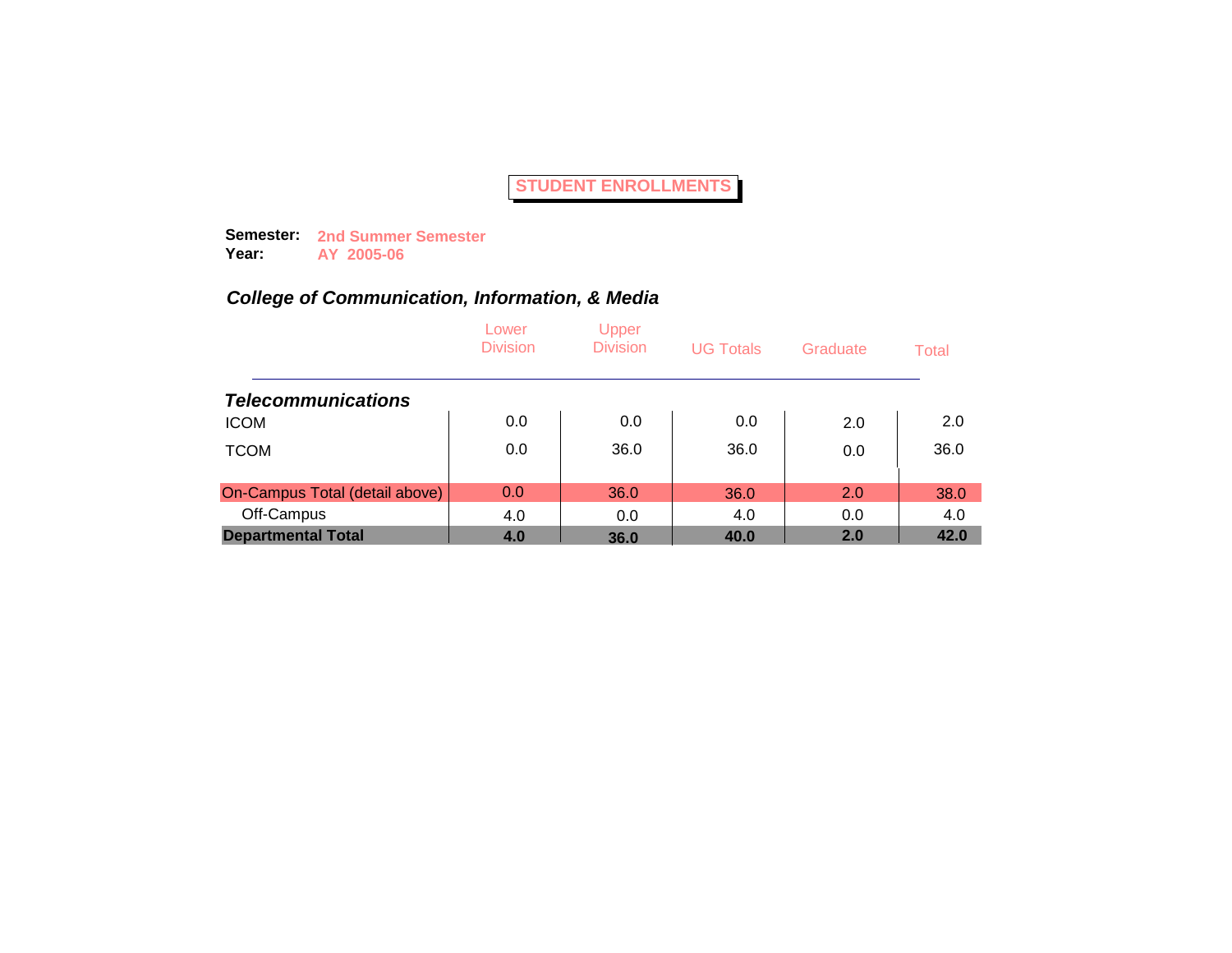**Semester: 2nd Summer Semester Year: AY 2005-06**

## *College of Fine Arts*

|                                | Lower<br><b>Division</b> | Upper<br><b>Division</b> | <b>UG Totals</b> | Graduate | <b>Total</b> |
|--------------------------------|--------------------------|--------------------------|------------------|----------|--------------|
| <b>Art</b>                     |                          |                          |                  |          |              |
| <b>ACR</b>                     | 3.0                      | 5.0                      | 8.0              | 1.0      | 9.0          |
| <b>ADS</b>                     | 7.0                      | 0.0                      | 7.0              | 0.0      | 7.0          |
| <b>AFA</b>                     | 27.0                     | 24.0                     | 51.0             | 2.0      | 53.0         |
| <b>AHS</b>                     | 12.0                     | 1.0                      | 13.0             | 5.0      | 18.0         |
| <b>ART</b>                     | 0.0                      | 1.0                      | 1.0              | 0.0      | 1.0          |
| <b>RES</b>                     | 0.0                      | 0.0                      | 0.0              | 1.0      | 1.0          |
|                                |                          |                          |                  |          |              |
| On-Campus Total (detail above) | 49.0                     | 31.0                     | 80.0             | 9.0      | 89.0         |
| Off-Campus                     | 0.0                      | 0.0                      | 0.0              | 0.0      | 0.0          |
| <b>Departmental Total</b>      | 49.0                     | 31.0                     | 80.0             | 9.0      | 89.0         |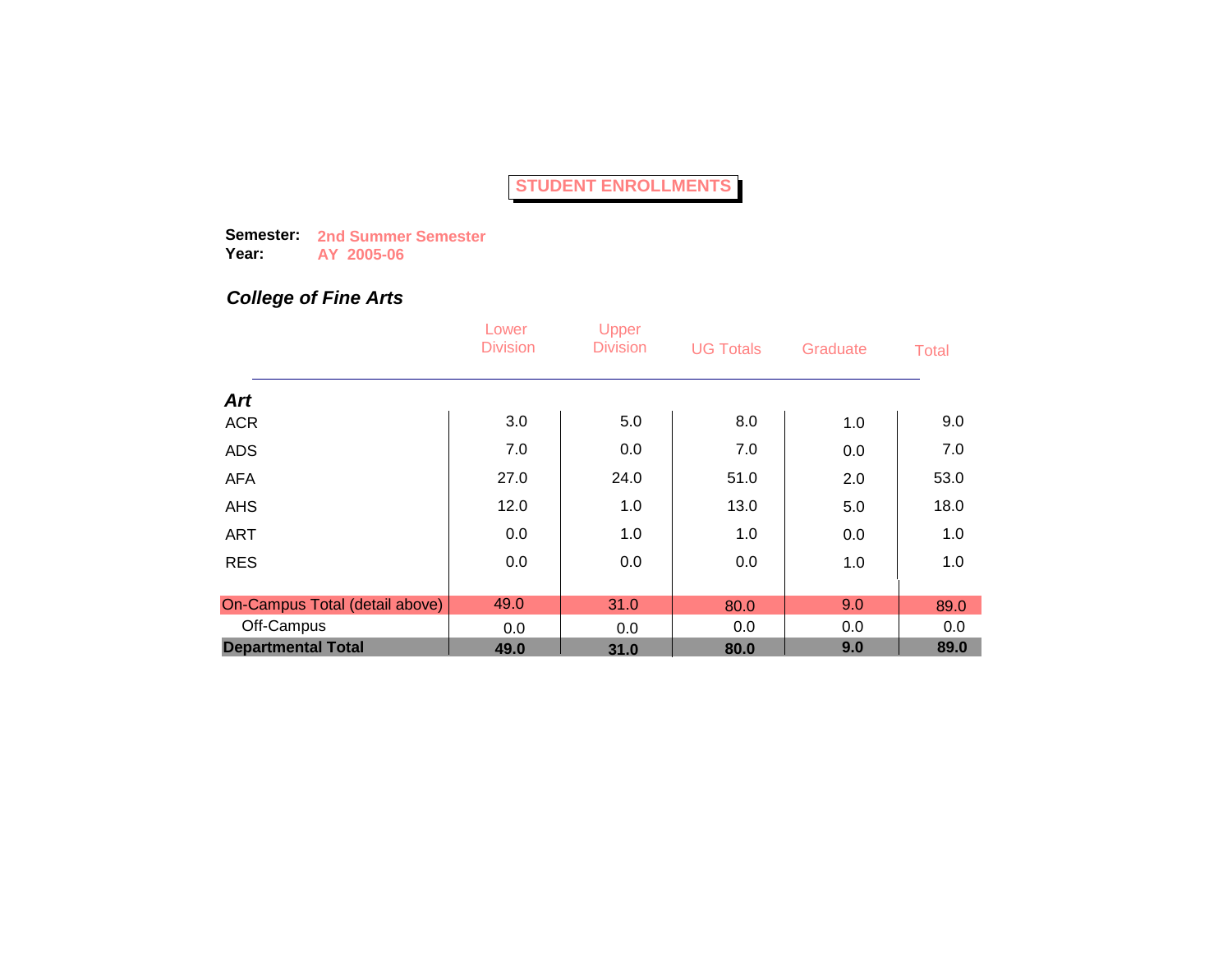**Semester: 2nd Summer Semester Year: AY 2005-06**

### *College of Fine Arts*

|                                | Lower<br><b>Division</b> | Upper<br><b>Division</b> | <b>UG Totals</b> | Graduate | <b>Total</b> |
|--------------------------------|--------------------------|--------------------------|------------------|----------|--------------|
| <b>Music</b>                   |                          |                          |                  |          |              |
| <b>DISS</b>                    | 0.0                      | 0.0                      | 0.0              | 1.0      | 1.0          |
| <b>MUHIS</b>                   | 11.0                     | 0.0                      | 11.0             | 0.0      | 11.0         |
| <b>MUMET</b>                   | 0.0                      | 2.0                      | 2.0              | 0.0      | 2.0          |
| <b>MUSCH</b>                   | 0.0                      | 3.0                      | 3.0              | 8.0      | 11.0         |
| <b>MUSED</b>                   | 17.0                     | 0.0                      | 17.0             | 0.0      | 17.0         |
| <b>MUSPE</b>                   | 5.0                      | 19.0                     | 24.0             | 26.0     | 50.0         |
| <b>MUSTH</b>                   | 0.0                      | 2.0                      | 2.0              | 11.0     | 13.0         |
| <b>RES</b>                     | 0.0                      | 0.0                      | 0.0              | 1.0      | 1.0          |
| On-Campus Total (detail above) | 33.0                     | 26.0                     | 59.0             | 47.0     | 106.0        |
| Off-Campus                     | 0.0                      | 0.0                      | 0.0              | 0.0      | 0.0          |
| <b>Departmental Total</b>      | 33.0                     | 26.0                     | 59.0             | 47.0     | 106.0        |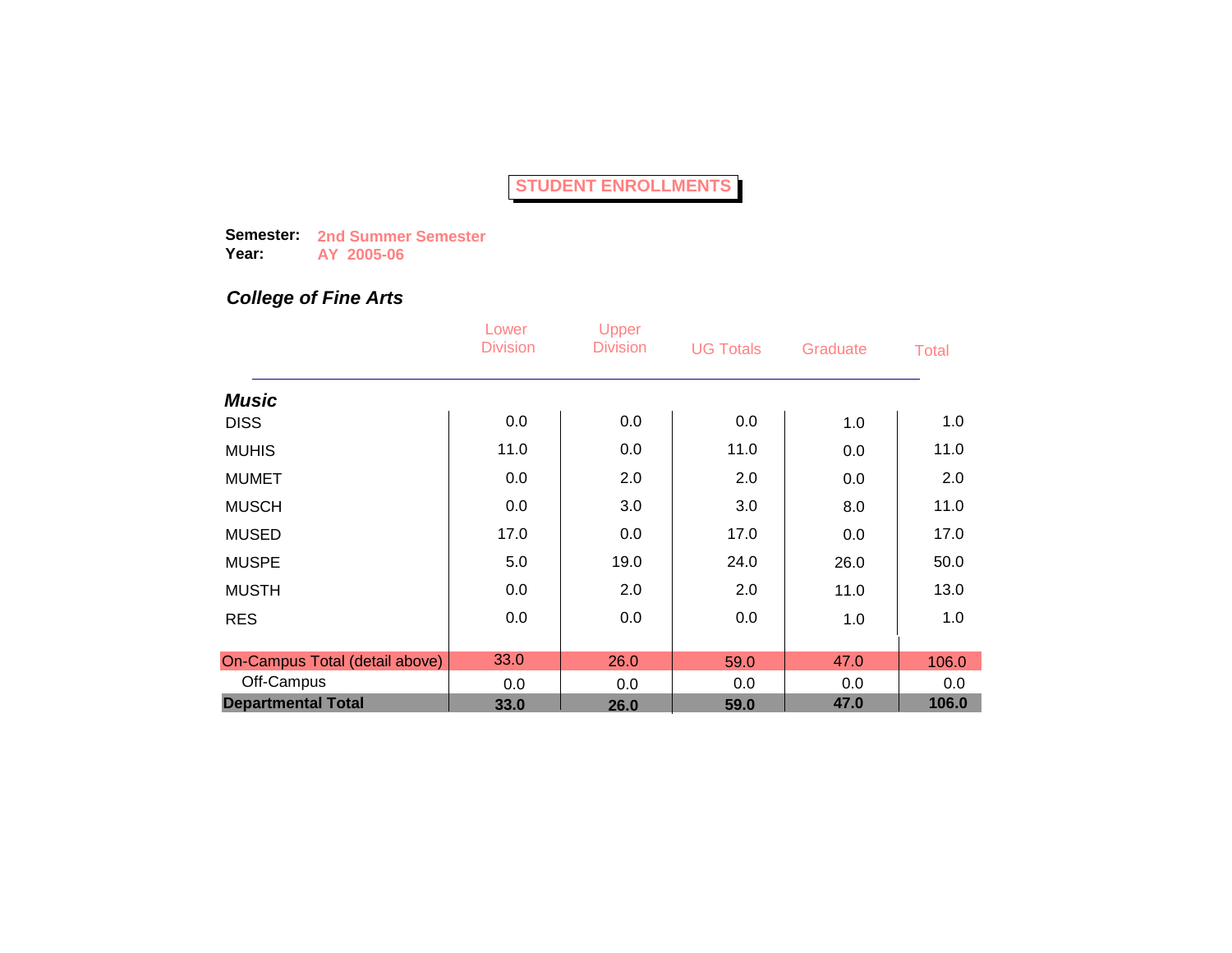**Semester: 2nd Summer Semester Year: AY 2005-06**

## *College of Fine Arts*

|                                | Lower<br><b>Division</b> | Upper<br><b>Division</b> | <b>UG Totals</b> | Graduate | Total |
|--------------------------------|--------------------------|--------------------------|------------------|----------|-------|
| <b>Theatre &amp; Dance</b>     |                          |                          |                  |          |       |
| <b>DANCE</b>                   | 15.0                     | 0.0                      | 15.0             | 0.0      | 15.0  |
| <b>THEAT</b>                   | 52.0                     | 9.0                      | 61.0             | 0.0      | 61.0  |
| On-Campus Total (detail above) | 67.0                     | 9.0                      | 76.0             | 0.0      | 76.0  |
| Off-Campus                     | 0.0                      | 0.0                      | 0.0              | 0.0      | 0.0   |
| <b>Departmental Total</b>      | 67.0                     | 9.0                      | 76.0             | 0.0      | 76.0  |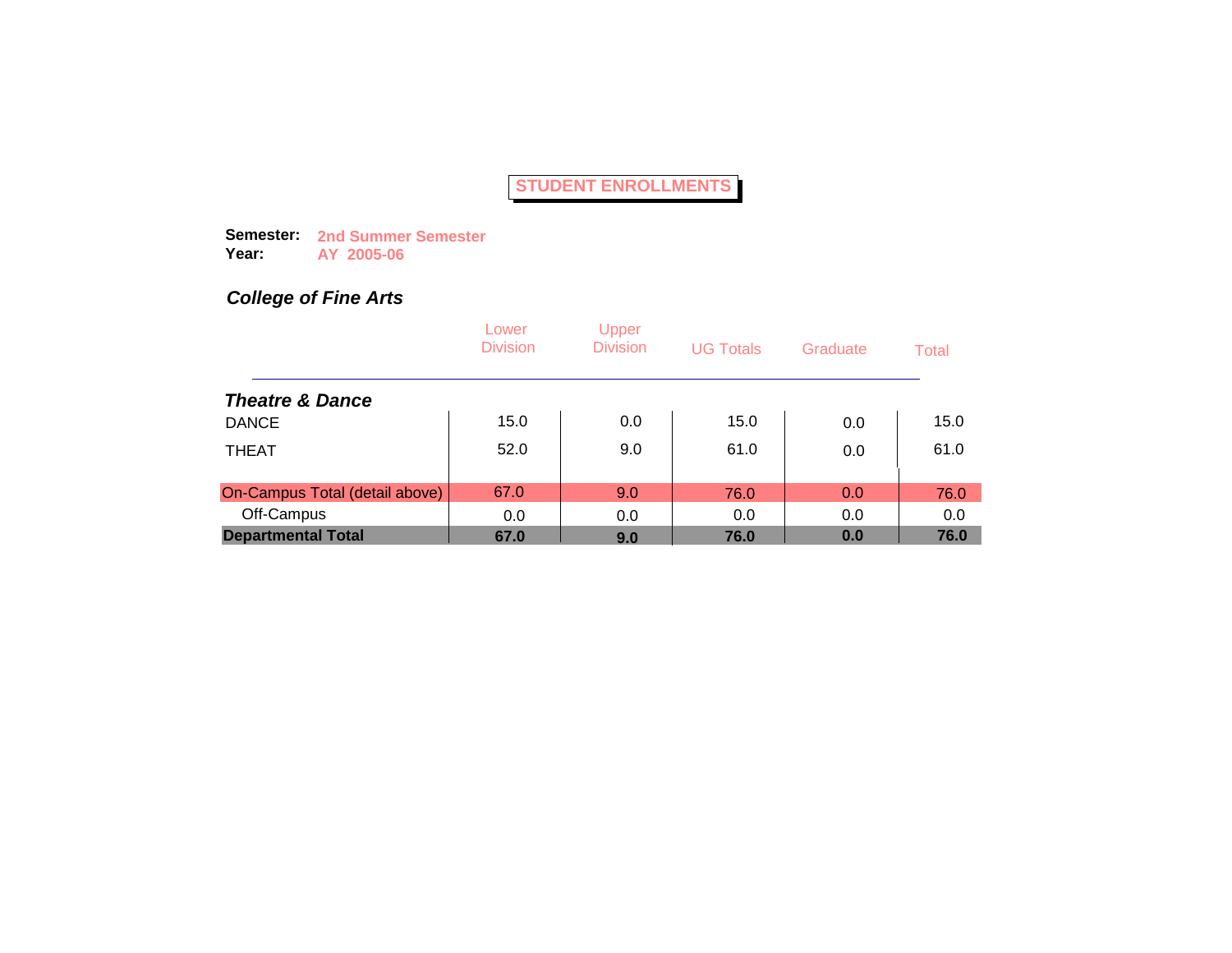**Semester: 2nd Summer Semester Year: AY 2005-06**

|                                | Lower<br><b>Division</b> | Upper<br><b>Division</b> | <b>UG Totals</b> | Graduate | Total |
|--------------------------------|--------------------------|--------------------------|------------------|----------|-------|
| Anthropology                   |                          |                          |                  |          |       |
| <b>ANTH</b>                    | 28.0                     | 4.0                      | 32.0             | 0.0      | 32.0  |
| <b>THES</b>                    | 0.0                      | 0.0                      | 0.0              | 1.0      | 1.0   |
| On-Campus Total (detail above) | 28.0                     | 4.0                      | 32.0             | 1.0      | 33.0  |
| Off-Campus                     | 1.0                      | 0.0                      | 1.0              | 0.0      | 1.0   |
| <b>Departmental Total</b>      | 29.0                     | 4.0                      | 33.0             | 1.0      | 34.0  |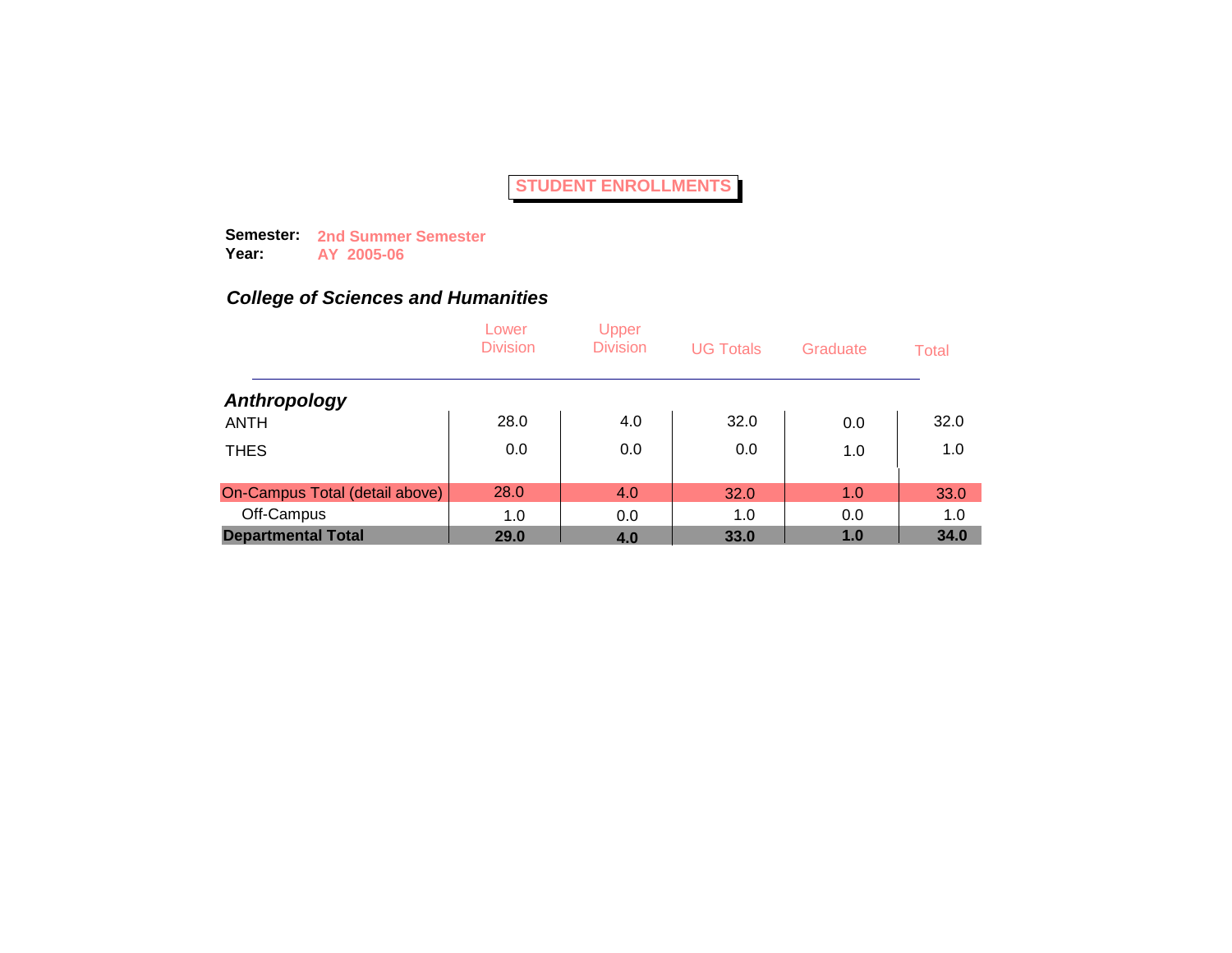**Semester: 2nd Summer Semester Year: AY 2005-06**

|                                | Lower<br><b>Division</b> | Upper<br><b>Division</b> | <b>UG Totals</b> | Graduate | Total |
|--------------------------------|--------------------------|--------------------------|------------------|----------|-------|
| <b>Biology</b>                 |                          |                          |                  |          |       |
| <b>BIO</b>                     | 29.0                     | 6.0                      | 35.0             | 10.0     | 45.0  |
| <b>DOC</b>                     | 0.0                      | 0.0                      | 0.0              | 1.0      | 1.0   |
| SCI                            | 0.0                      | 18.0                     | 18.0             | 0.0      | 18.0  |
| On-Campus Total (detail above) | 29.0                     | 24.0                     | 53.0             | 11.0     | 64.0  |
| Off-Campus                     | 0.0                      | 0.0                      | 0.0              | 0.0      | 0.0   |
| <b>Departmental Total</b>      | 29.0                     | 24.0                     | 53.0             | 11.0     | 64.0  |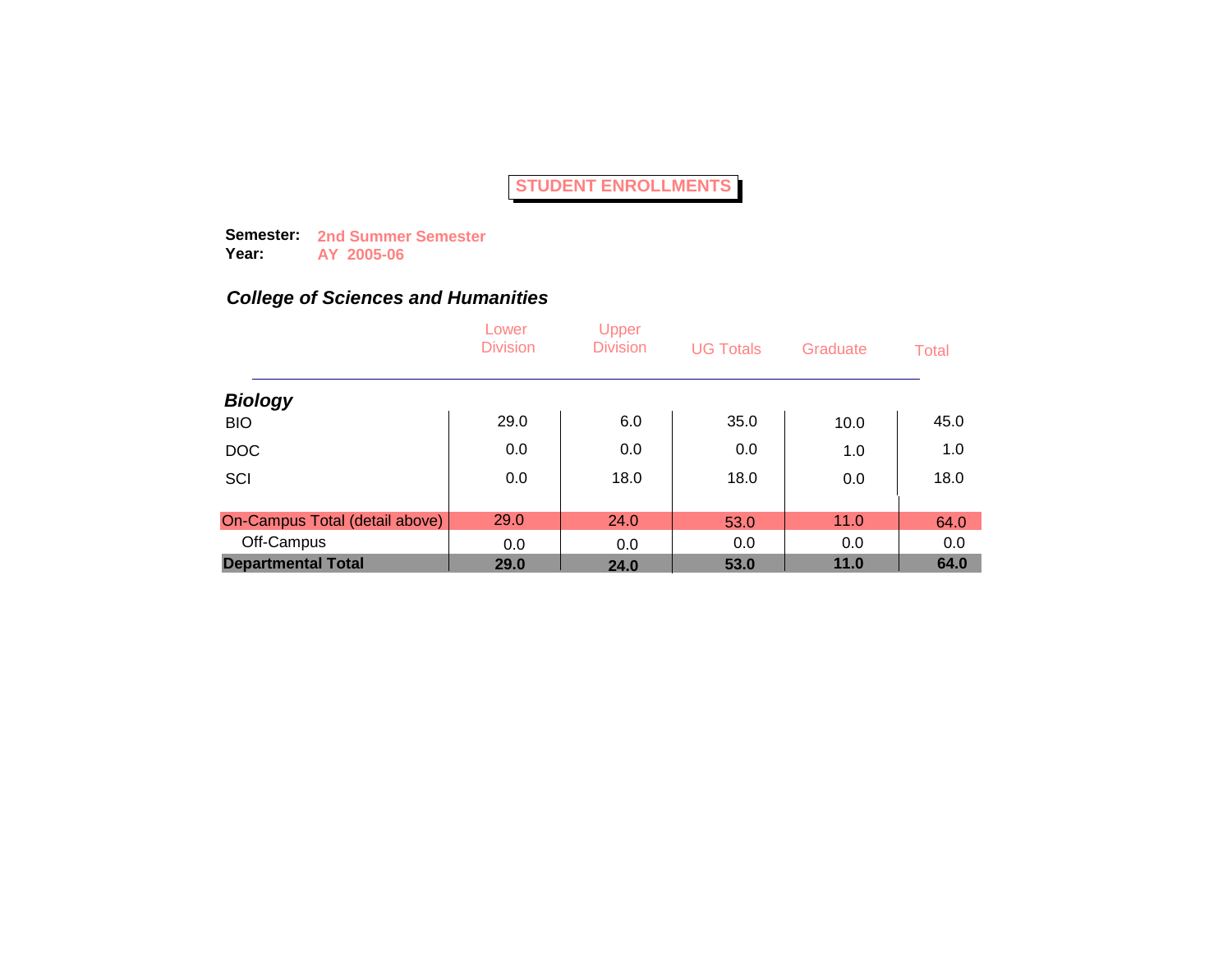**Semester: 2nd Summer Semester Year: AY 2005-06**

|                                | Lower<br><b>Division</b> | Upper<br><b>Division</b> | <b>UG Totals</b> | Graduate | Total |
|--------------------------------|--------------------------|--------------------------|------------------|----------|-------|
| <b>Chemistry</b>               |                          |                          |                  |          |       |
| <b>CHEM</b>                    | 80.0                     | 24.0                     | 104.0            | 11.0     | 115.0 |
| <b>RES</b>                     | 0.0                      | 0.0                      | 0.0              | 1.0      | 1.0   |
| <b>THES</b>                    | 0.0                      | 0.0                      | 0.0              | 3.0      | 3.0   |
| On-Campus Total (detail above) | 80.0                     | 24.0                     | 104.0            | 15.0     | 119.0 |
| Off-Campus                     | 0.0                      | 0.0                      | 0.0              | 1.0      | 1.0   |
| <b>Departmental Total</b>      | 80.0                     | 24.0                     | 104.0            | 16.0     | 120.0 |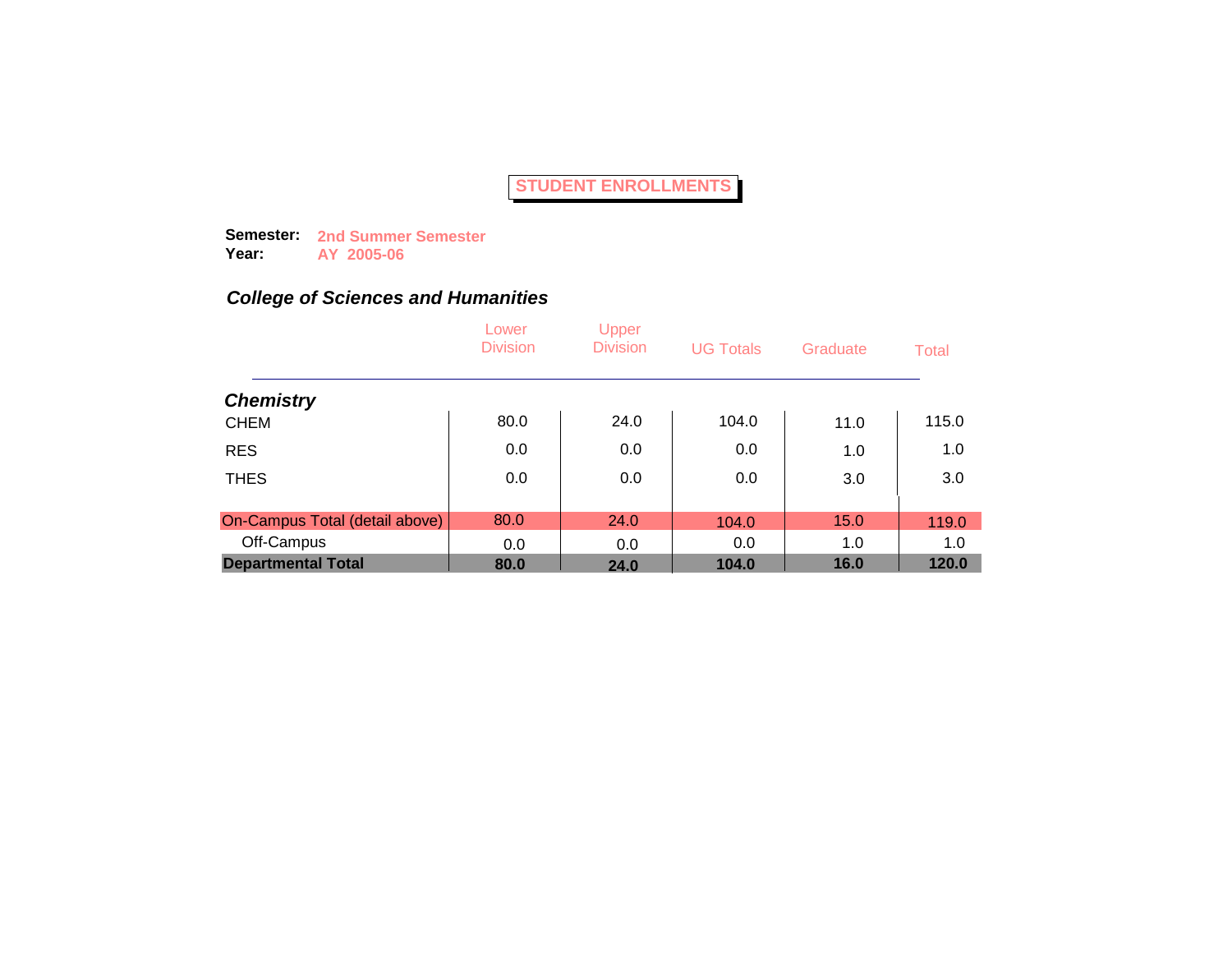**Semester: 2nd Summer Semester Year: AY 2005-06**

|                                           | Lower<br><b>Division</b> | Upper<br><b>Division</b> | <b>UG Totals</b> | Graduate | Total |
|-------------------------------------------|--------------------------|--------------------------|------------------|----------|-------|
| <b>Criminal Justice &amp; Criminology</b> |                          |                          |                  |          |       |
| <b>CJC</b>                                | 61.0                     | 54.0                     | 115.0            | 8.0      | 123.0 |
| On-Campus Total (detail above)            | 61.0                     | 54.0                     | 115.0            | 8.0      | 123.0 |
| Off-Campus                                | 0.0                      | 0.0                      | 0.0              | 0.0      | 0.0   |
| <b>Departmental Total</b>                 | 61.0                     | 54.0                     | 115.0            | 8.0      | 123.0 |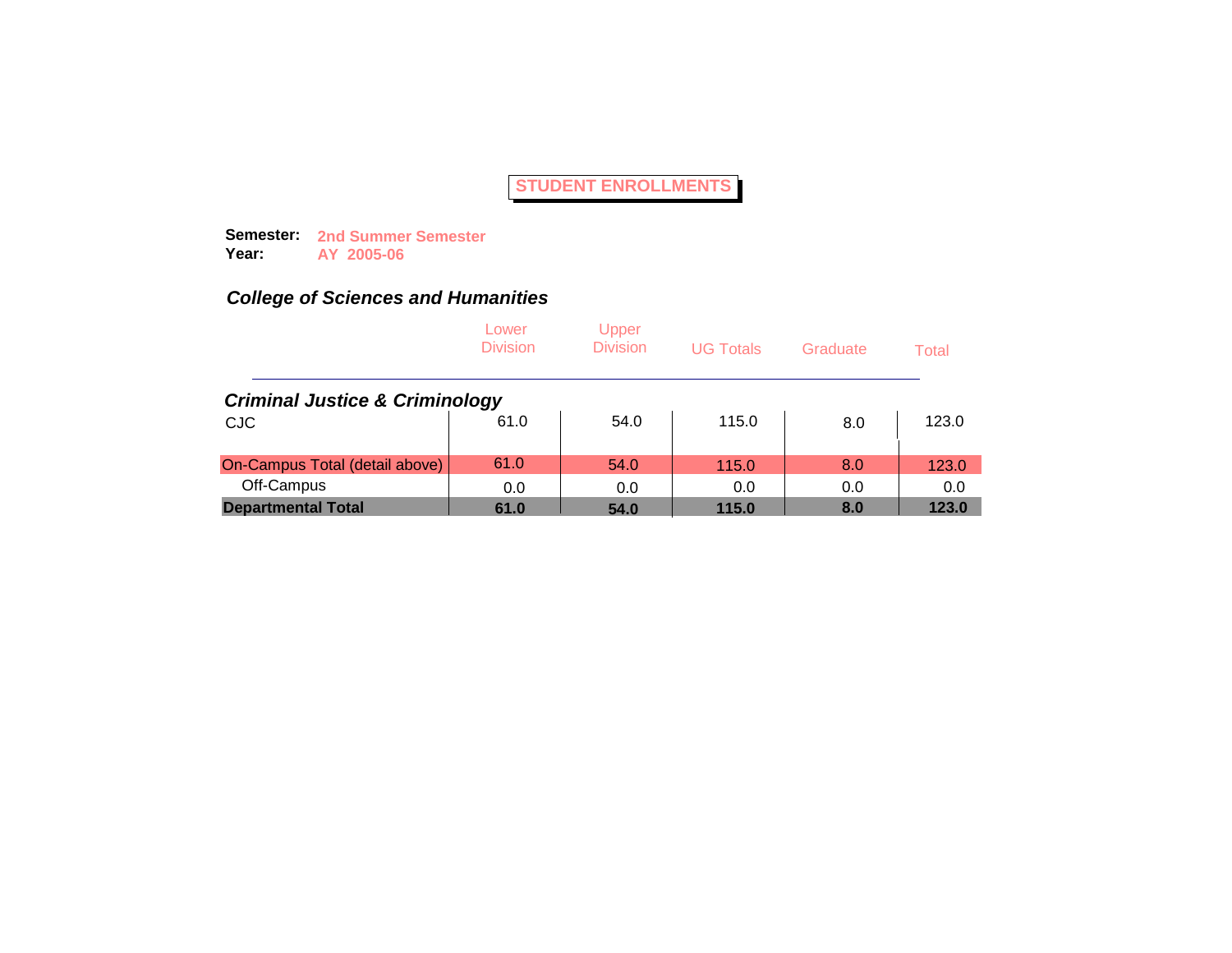**Semester: 2nd Summer Semester Year: AY 2005-06**

|                                | Lower<br><b>Division</b> | Upper<br><b>Division</b> | <b>UG Totals</b> | Graduate | Total |
|--------------------------------|--------------------------|--------------------------|------------------|----------|-------|
| <b>Computer Science</b>        |                          |                          |                  |          |       |
| <b>CS</b>                      | 38.0                     | 3.0                      | 41.0             | 1.0      | 42.0  |
| On-Campus Total (detail above) | 38.0                     | 3.0                      | 41.0             | 1.0      | 42.0  |
| Off-Campus                     | 0.0                      | 0.0                      | 0.0              | 0.0      | 0.0   |
| <b>Departmental Total</b>      | 38.0                     | 3.0                      | 41.0             | 1.0      | 42.0  |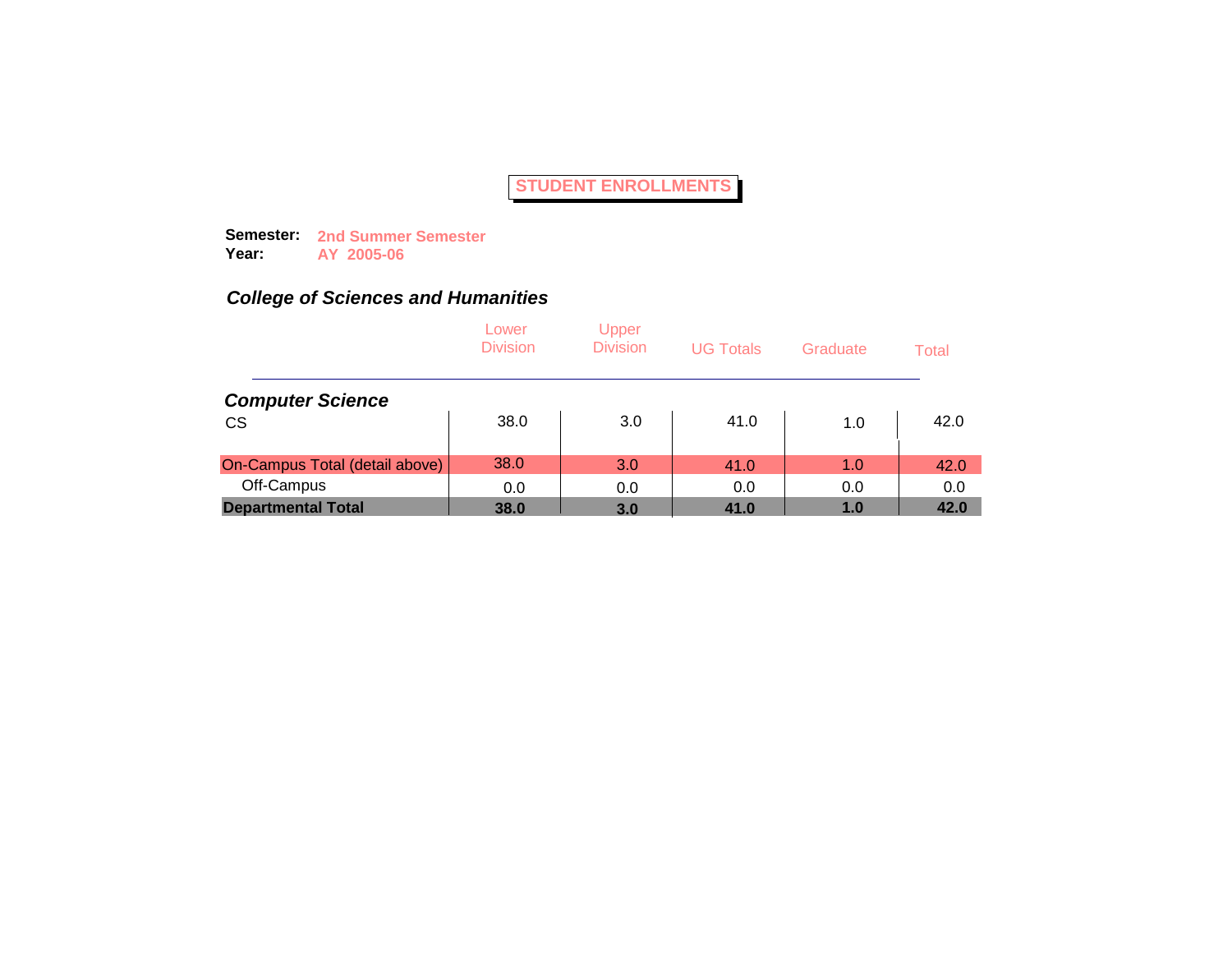**Semester: 2nd Summer Semester Year: AY 2005-06**

|                                | Lower<br><b>Division</b> | Upper<br><b>Division</b> | <b>UG Totals</b> | Graduate | Total |
|--------------------------------|--------------------------|--------------------------|------------------|----------|-------|
| <b>English</b>                 |                          |                          |                  |          |       |
| <b>ENG</b>                     | 82.0                     | 41.0                     | 123.0            | 21.0     | 144.0 |
| <b>THES</b>                    | 0.0                      | 0.0                      | 0.0              | 1.0      | 1.0   |
| On-Campus Total (detail above) | 82.0                     | 41.0                     | 123.0            | 22.0     | 145.0 |
| Off-Campus                     | 0.0                      | 0.0                      | 0.0              | 8.0      | 8.0   |
| <b>Departmental Total</b>      | 82.0                     | 41.0                     | 123.0            | 30.0     | 153.0 |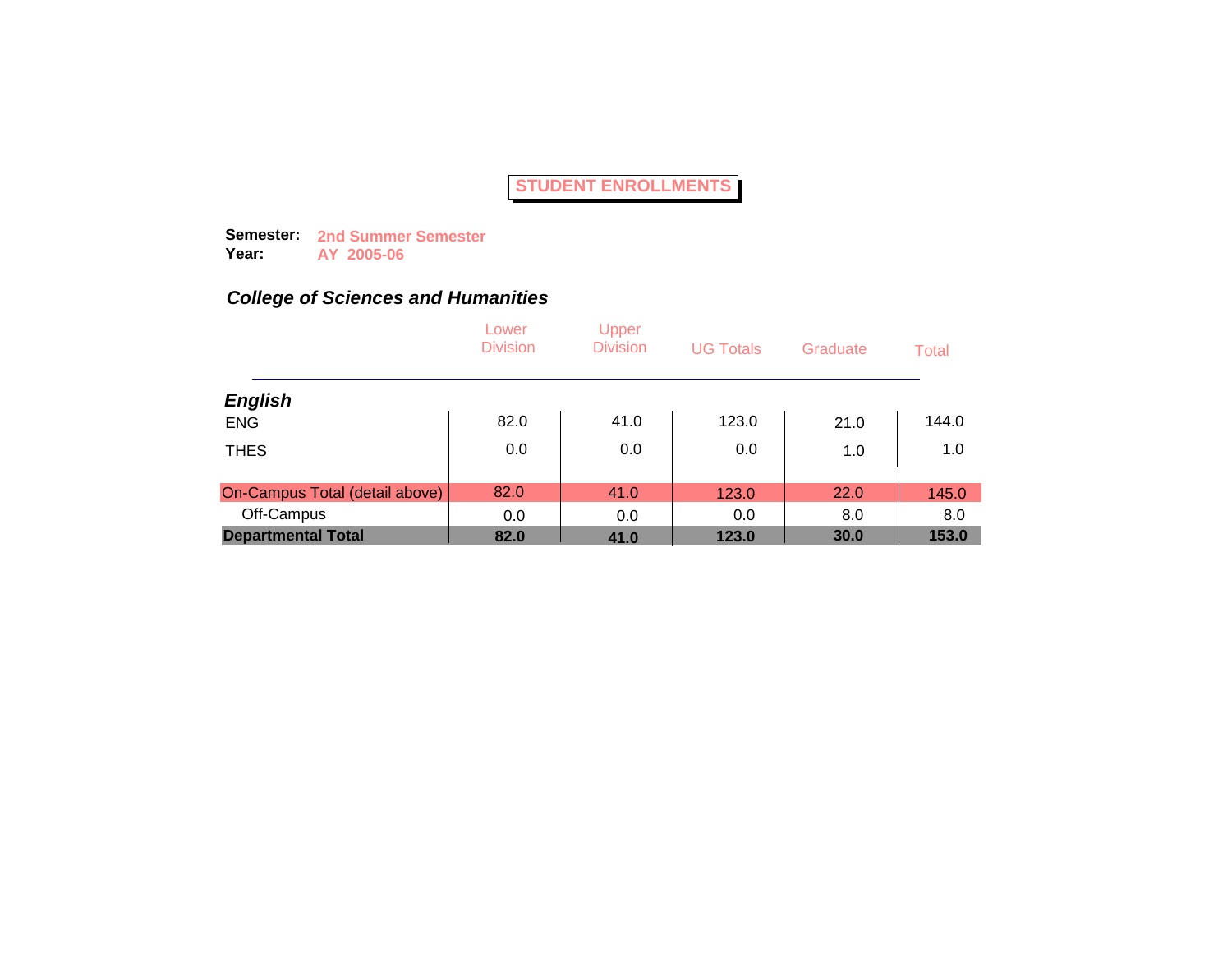**Semester: 2nd Summer Semester Year: AY 2005-06**

|                                        | Lower<br><b>Division</b> | Upper<br><b>Division</b> | <b>UG Totals</b> | Graduate | <b>Total</b> |
|----------------------------------------|--------------------------|--------------------------|------------------|----------|--------------|
| <b>Modern Languages &amp; Classics</b> |                          |                          |                  |          |              |
| cc                                     | 54.0                     | 3.0                      | 57.0             | 0.0      | 57.0         |
| <b>FR</b>                              | 5.0                      | 0.0                      | 5.0              | 0.0      | 5.0          |
| <b>GER</b>                             | 0.0                      | 1.0                      | 1.0              | 0.0      | 1.0          |
| <b>GRK</b>                             | 0.0                      | 1.0                      | 1.0              | 0.0      | 1.0          |
| LAT                                    | 0.0                      | 1.0                      | 1.0              | 0.0      | 1.0          |
| <b>SP</b>                              | 50.0                     | 7.0                      | 57.0             | 0.0      | 57.0         |
| On-Campus Total (detail above)         | 109.0                    | 13.0                     | 122.0            | 0.0      | 122.0        |
| Off-Campus                             | 0.0                      | 8.0                      | 8.0              | 0.0      | 8.0          |
| <b>Departmental Total</b>              | 109.0                    | 21.0                     | 130.0            | 0.0      | 130.0        |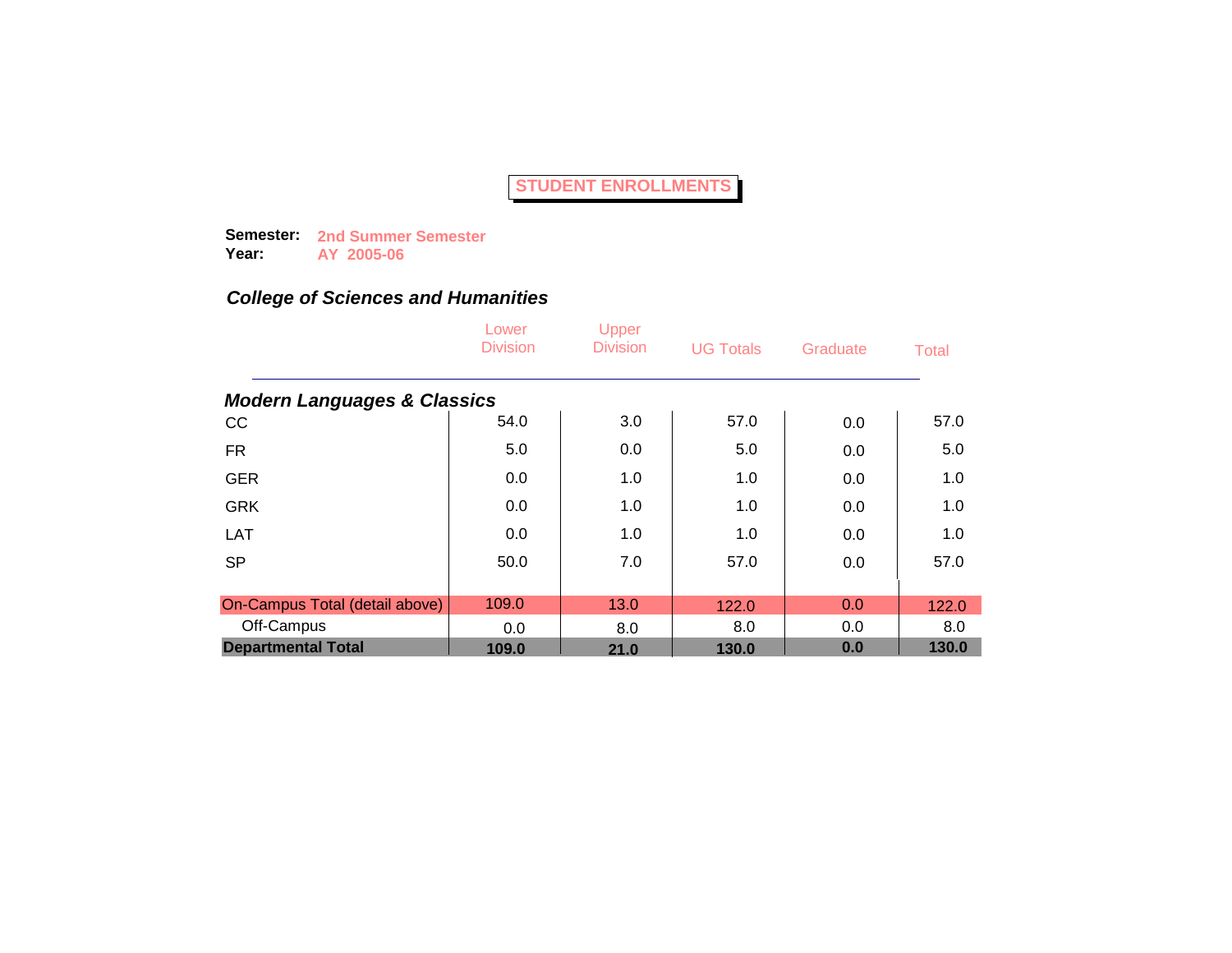**Semester: 2nd Summer Semester Year: AY 2005-06**

|                                | Lower<br><b>Division</b> | Upper<br><b>Division</b> | <b>UG Totals</b> | Graduate | Total |
|--------------------------------|--------------------------|--------------------------|------------------|----------|-------|
| Geography                      |                          |                          |                  |          |       |
| <b>GEOG</b>                    | 76.0                     | 8.0                      | 84.0             | 0.0      | 84.0  |
| On-Campus Total (detail above) | 76.0                     | 8.0                      | 84.0             | 0.0      | 84.0  |
| Off-Campus                     | 0.0                      | 0.0                      | 0.0              | 0.0      | 0.0   |
| <b>Departmental Total</b>      | 76.0                     | 8.0                      | 84.0             | 0.0      | 84.0  |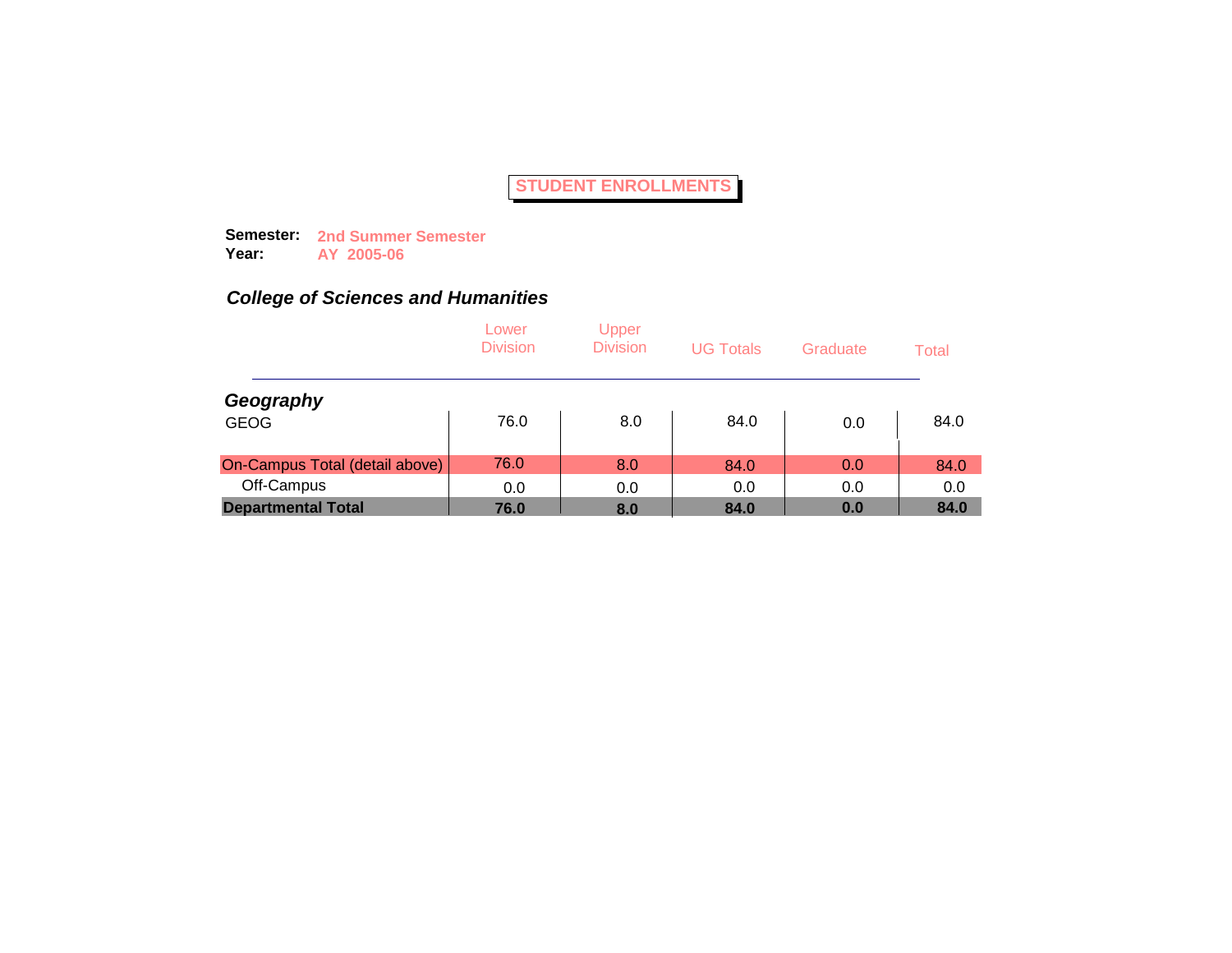**Semester: 2nd Summer Semester Year: AY 2005-06**

|                                | Lower<br><b>Division</b> | Upper<br><b>Division</b> | <b>UG Totals</b> | Graduate | Total |
|--------------------------------|--------------------------|--------------------------|------------------|----------|-------|
| Geology                        |                          |                          |                  |          |       |
| <b>GEOL</b>                    | 15.0                     | 0.0                      | 15.0             | 1.0      | 16.0  |
| On-Campus Total (detail above) | 15.0                     | 0.0                      | 15.0             | 1.0      | 16.0  |
| Off-Campus                     | 0.0                      | 0.0                      | 0.0              | 2.0      | 2.0   |
| <b>Departmental Total</b>      | 15.0                     | 0.0                      | 15.0             | 3.0      | 18.0  |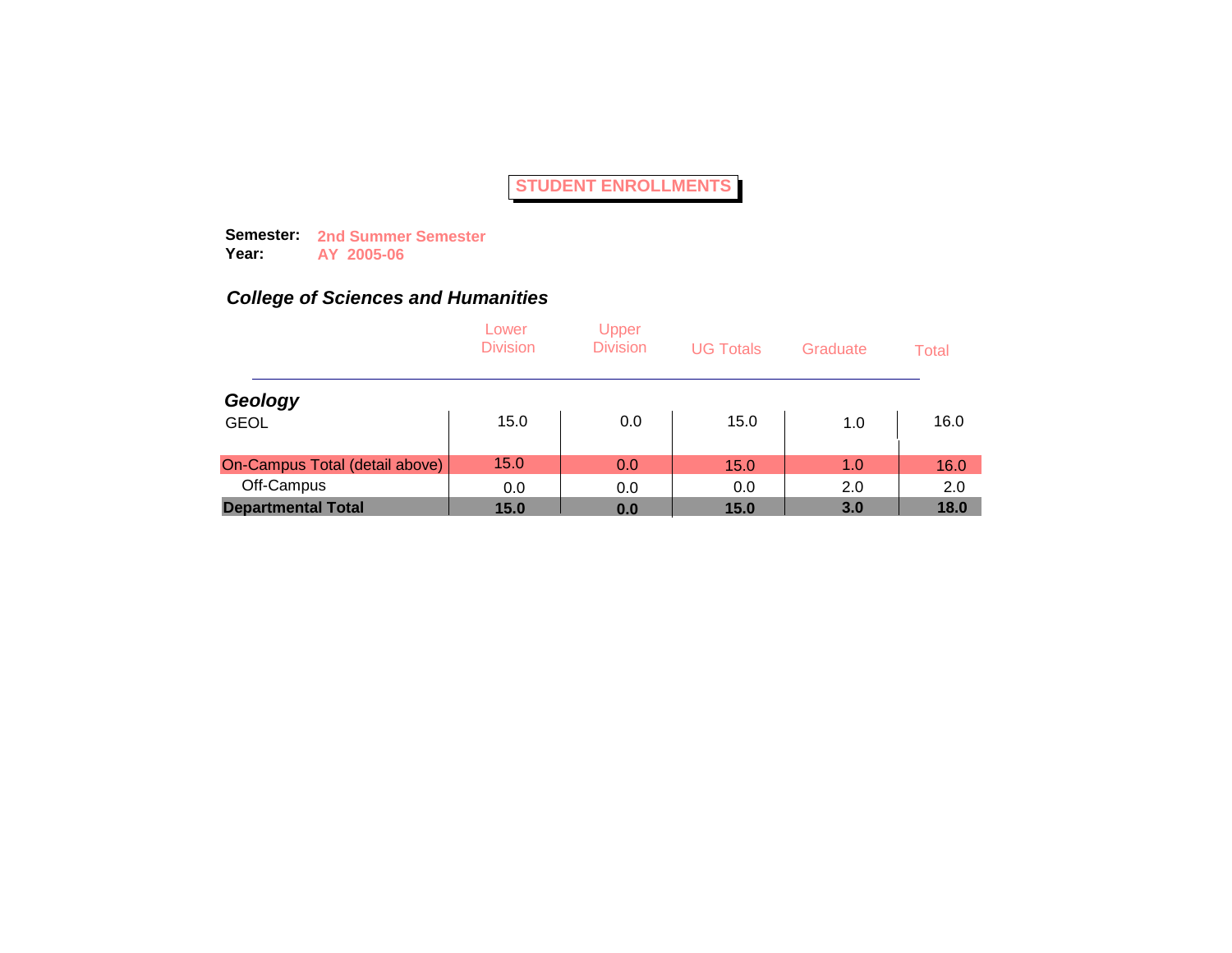**Semester: 2nd Summer Semester Year: AY 2005-06**

|                                | Lower<br><b>Division</b> | Upper<br><b>Division</b> | <b>UG Totals</b> | Graduate | Total |
|--------------------------------|--------------------------|--------------------------|------------------|----------|-------|
| <b>History</b>                 |                          |                          |                  |          |       |
| <b>HIST</b>                    | 89.0                     | 17.0                     | 106.0            | 1.0      | 107.0 |
| SS                             | 0.0                      | 22.0                     | 22.0             | 1.0      | 23.0  |
| On-Campus Total (detail above) | 89.0                     | 39.0                     | 128.0            | 2.0      | 130.0 |
| Off-Campus                     | 41.0                     | 0.0                      | 41.0             | 0.0      | 41.0  |
| <b>Departmental Total</b>      | 130.0                    | 39.0                     | 169.0            | 2.0      | 171.0 |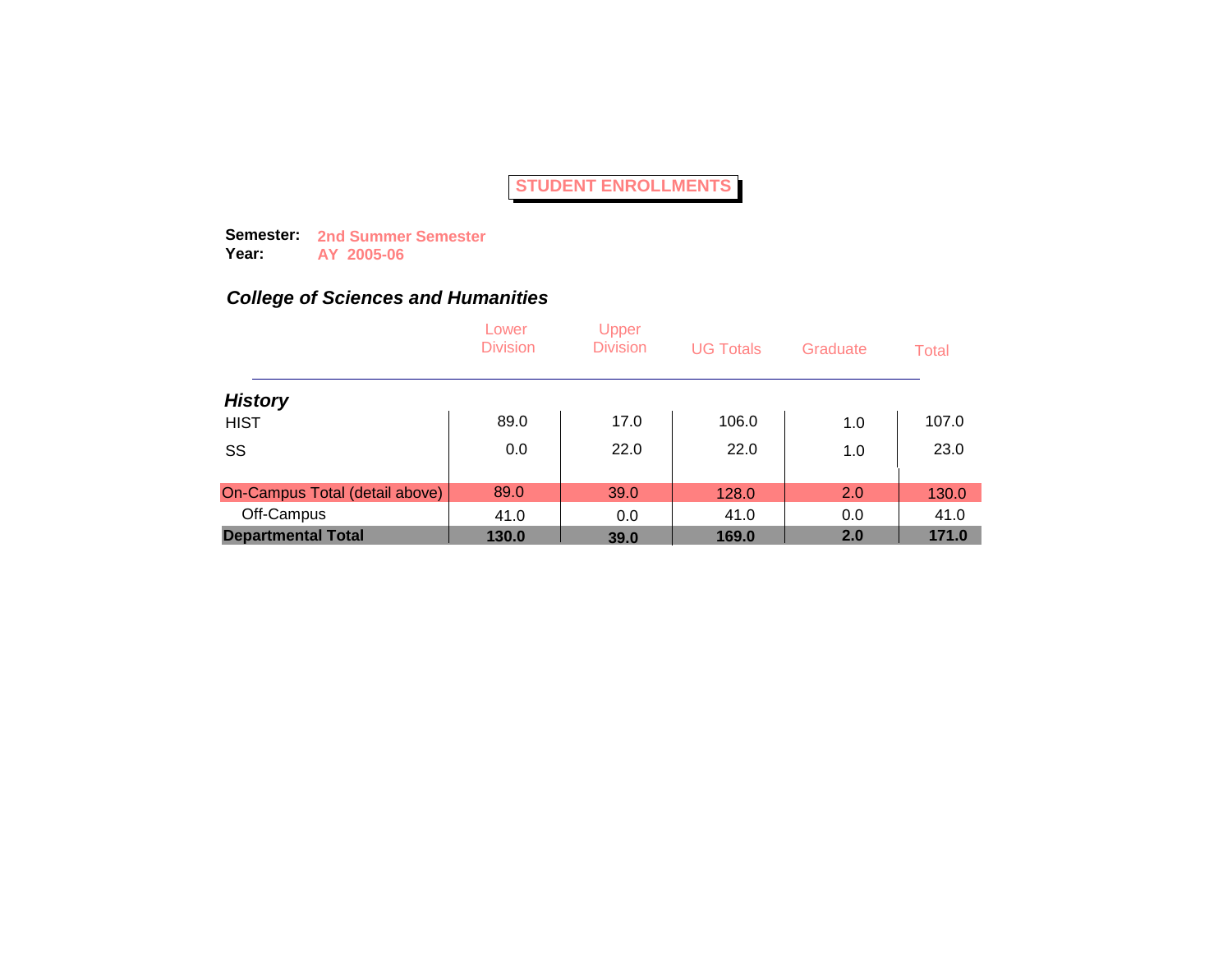**Semester: 2nd Summer Semester Year: AY 2005-06**

|                                | Lower<br><b>Division</b> | Upper<br><b>Division</b> | <b>UG Totals</b> | Graduate | Total |
|--------------------------------|--------------------------|--------------------------|------------------|----------|-------|
| <b>Mathematical Sciences</b>   |                          |                          |                  |          |       |
| <b>MATHS</b>                   | 128.0                    | 51.0                     | 179.0            | 27.0     | 206.0 |
| On-Campus Total (detail above) | 128.0                    | 51.0                     | 179.0            | 27.0     | 206.0 |
| Off-Campus                     | 0.0                      | 0.0                      | 0.0              | 0.0      | 0.0   |
| <b>Departmental Total</b>      | 128.0                    | 51.0                     | 179.0            | 27.0     | 206.0 |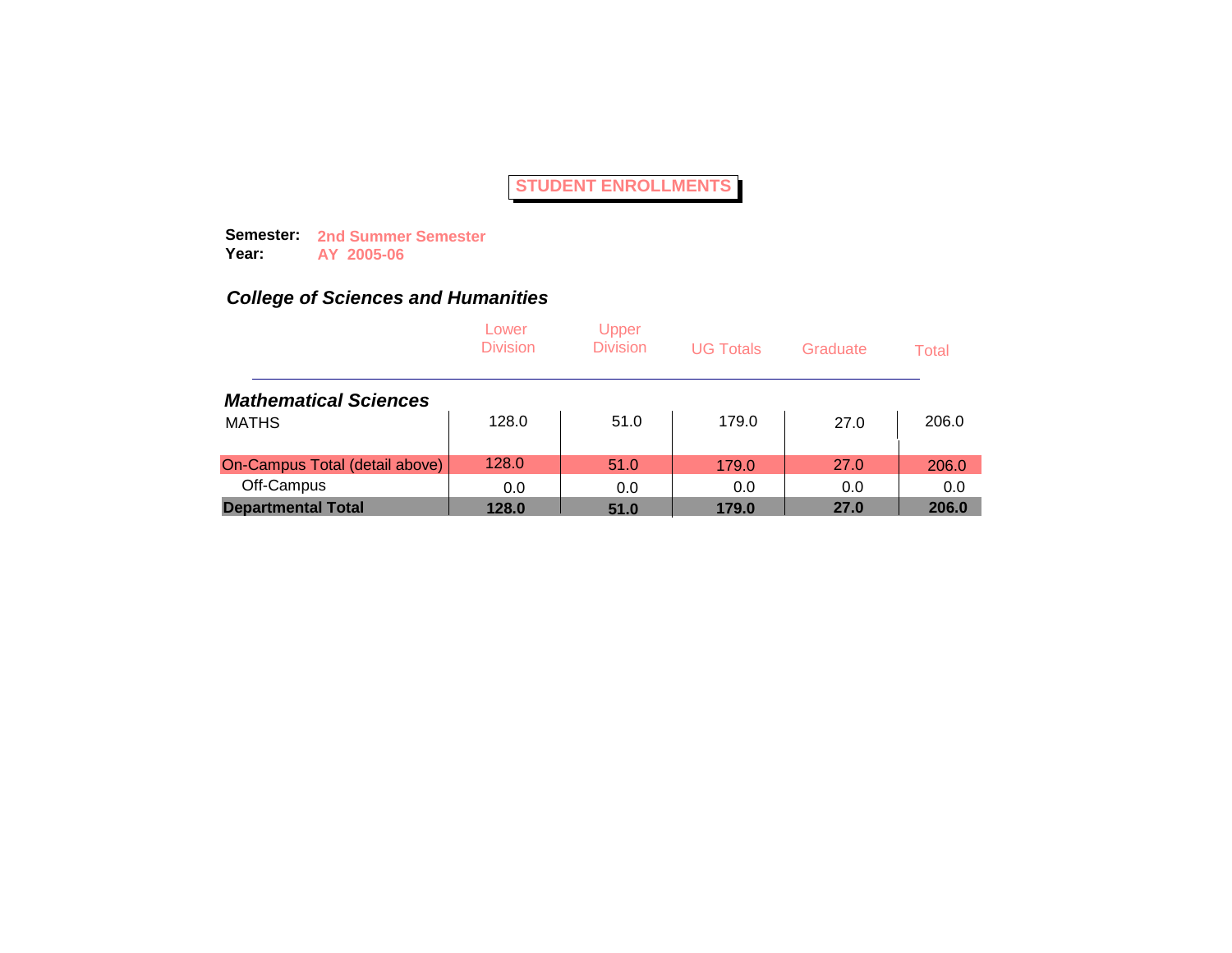**Semester: 2nd Summer Semester Year: AY 2005-06**

|                                | Lower<br><b>Division</b> | Upper<br><b>Division</b> | <b>UG Totals</b> | Graduate | Total       |
|--------------------------------|--------------------------|--------------------------|------------------|----------|-------------|
| <b>Natural Resources</b>       |                          |                          |                  |          |             |
| <b>NREM</b>                    | 20.0                     | 0.0                      | 20.0             | 0.0      | 20.0        |
| On-Campus Total (detail above) | 20.0                     | 0.0                      | 20.0             | 0.0      | <b>20.0</b> |
| Off-Campus                     | 0.0                      | 1.0                      | 1.0              | 1.0      | 2.0         |
| <b>Departmental Total</b>      | 20.0                     | 1.0                      | 21.0             | 1.0      | 22.0        |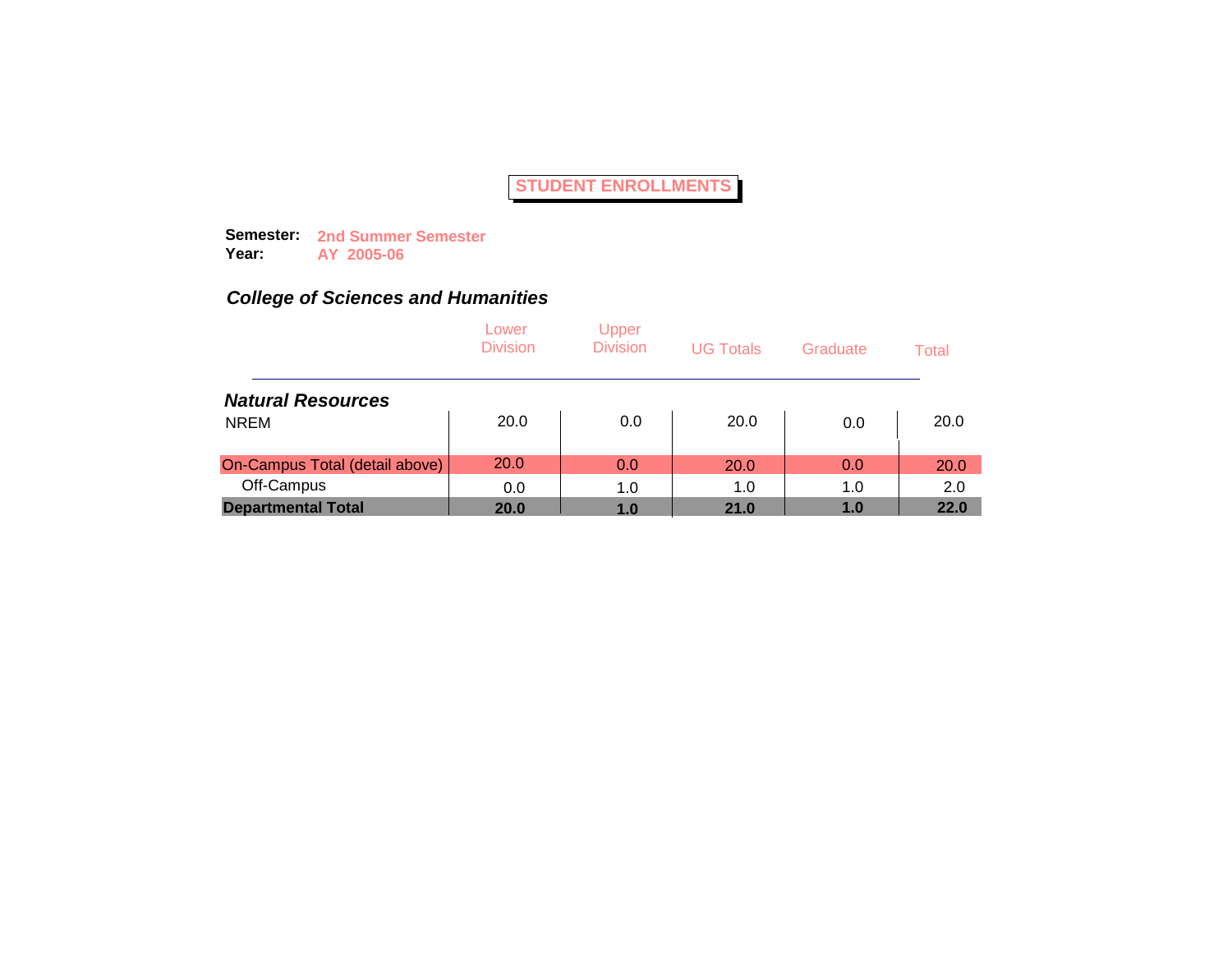**Semester: 2nd Summer Semester Year: AY 2005-06**

|                                | Lower<br><b>Division</b> | Upper<br><b>Division</b> | <b>UG Totals</b> | Graduate | Total |
|--------------------------------|--------------------------|--------------------------|------------------|----------|-------|
| <b>Philosophy</b>              |                          |                          |                  |          |       |
| PHIL                           | 6.0                      | 0.0                      | 6.0              | 0.0      | 6.0   |
| <b>RELST</b>                   | 76.0                     | 0.0                      | 76.0             | 0.0      | 76.0  |
| On-Campus Total (detail above) | 82.0                     | 0.0                      | 82.0             | 0.0      | 82.0  |
| Off-Campus                     | 0.0                      | 0.0                      | 0.0              | 0.0      | 0.0   |
| <b>Departmental Total</b>      | 82.0                     | 0.0                      | 82.0             | 0.0      | 82.0  |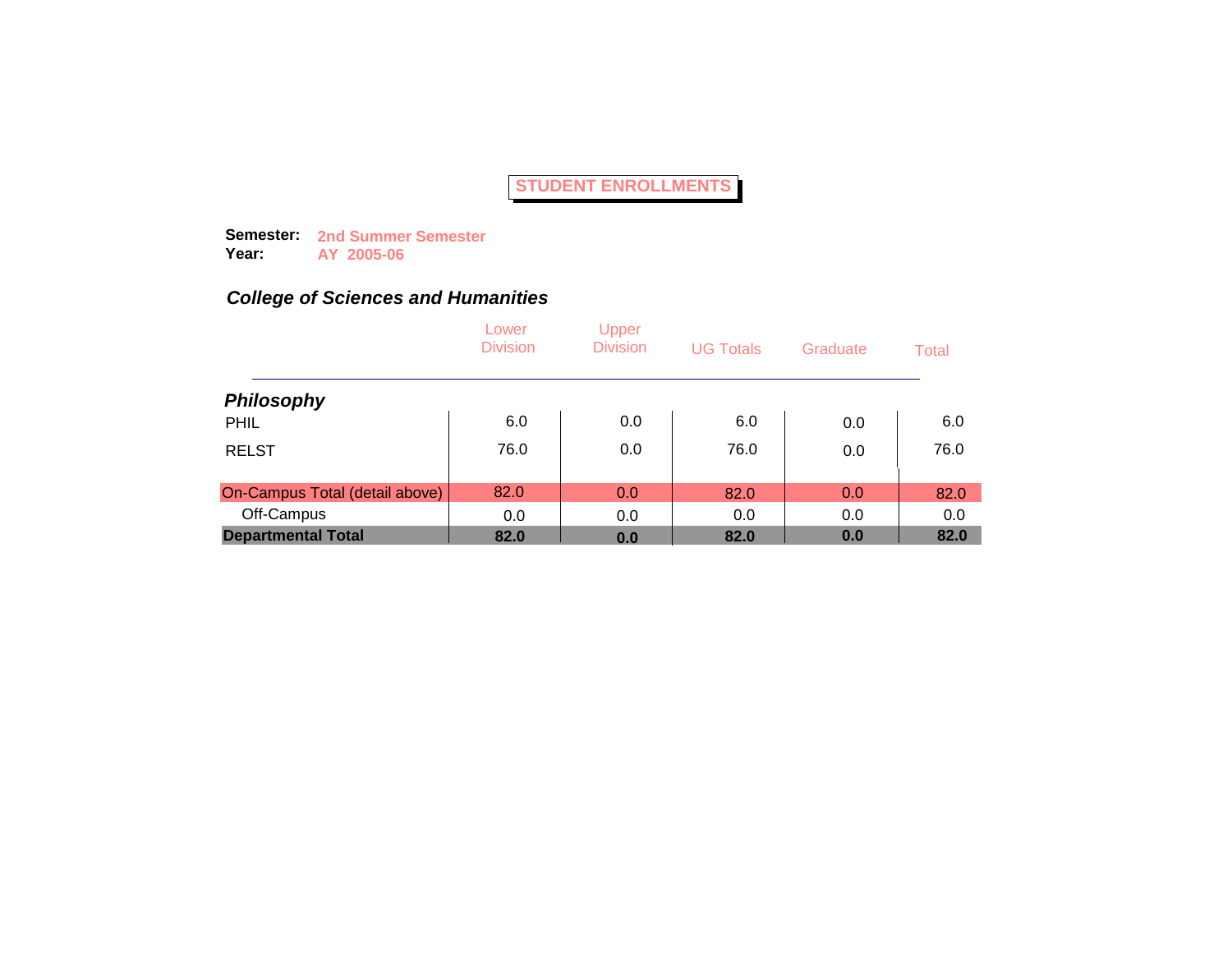**Semester: 2nd Summer Semester Year: AY 2005-06**

|                                | Lower<br><b>Division</b> | Upper<br><b>Division</b> | <b>UG Totals</b> | Graduate | Total |
|--------------------------------|--------------------------|--------------------------|------------------|----------|-------|
| <b>Physics &amp; Astronomy</b> |                          |                          |                  |          |       |
| <b>ASTRO</b>                   | 22.0                     | 1.0                      | 23.0             | 13.0     | 36.0  |
| <b>PHYCS</b>                   | 69.0                     | 1.0                      | 70.0             | 32.0     | 102.0 |
| On-Campus Total (detail above) | 91.0                     | 2.0                      | 93.0             | 45.0     | 138.0 |
| Off-Campus                     | 0.0                      | 0.0                      | 0.0              | 0.0      | 0.0   |
| <b>Departmental Total</b>      | 91.0                     | 2.0                      | 93.0             | 45.0     | 138.0 |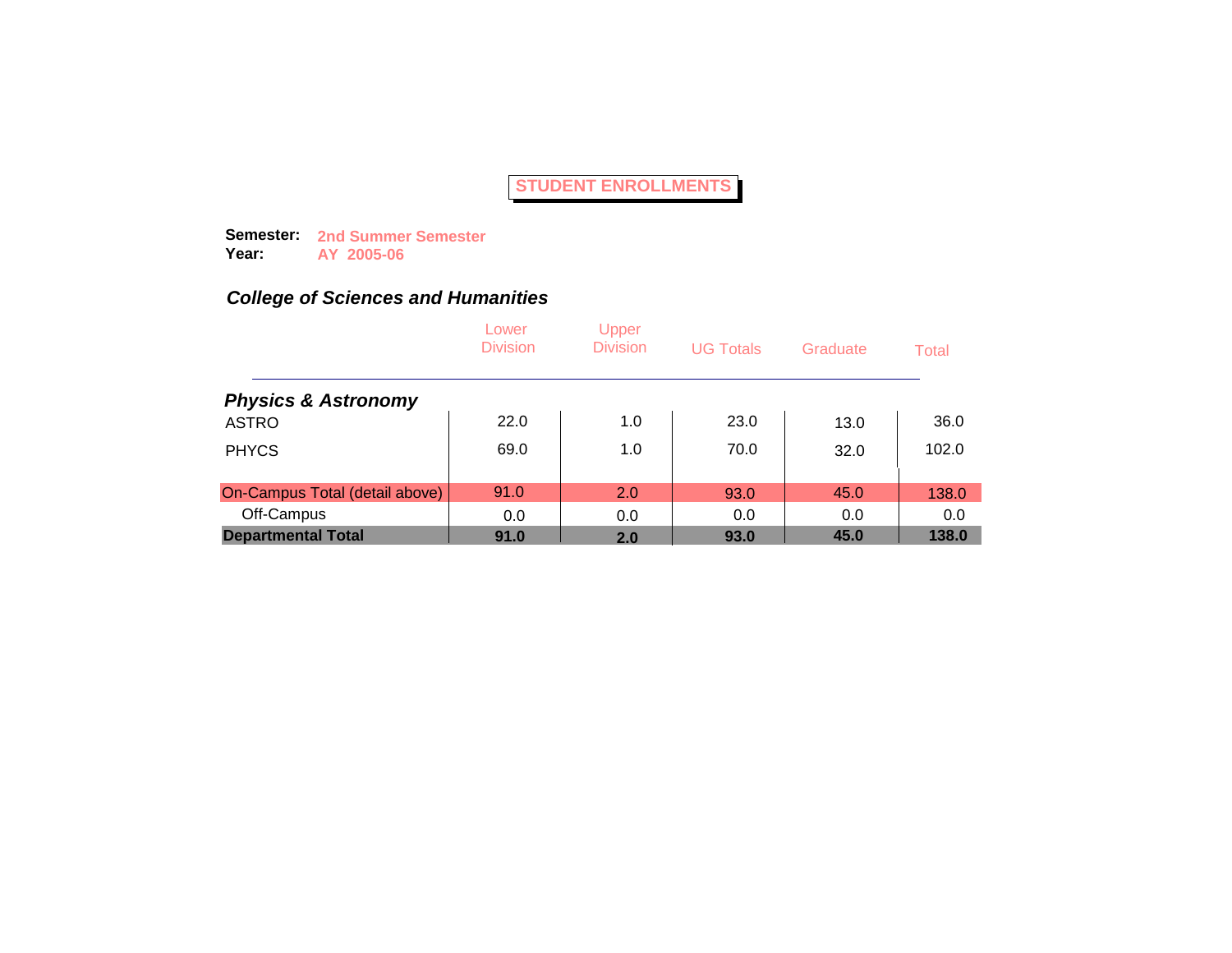**Semester: 2nd Summer Semester Year: AY 2005-06**

|                                        | Lower<br><b>Division</b> | Upper<br><b>Division</b> | <b>UG Totals</b> | Graduate | Total |
|----------------------------------------|--------------------------|--------------------------|------------------|----------|-------|
| <b>Physiology &amp; Health Science</b> |                          |                          |                  |          |       |
| <b>ANAT</b>                            | 19.0                     | 0.0                      | 19.0             | 0.0      | 19.0  |
| <b>HSC</b>                             | 37.0                     | 19.0                     | 56.0             | 10.0     | 66.0  |
| <b>PHYSL</b>                           | 65.0                     | 0.0                      | 65.0             | 0.0      | 65.0  |
|                                        |                          |                          |                  |          |       |
| On-Campus Total (detail above)         | 121.0                    | 19.0                     | 140.0            | 10.0     | 150.0 |
| Off-Campus                             | 0.0                      | 7.0                      | 7.0              | 18.0     | 25.0  |
| <b>Departmental Total</b>              | 121.0                    | 26.0                     | 147.0            | 28.0     | 175.0 |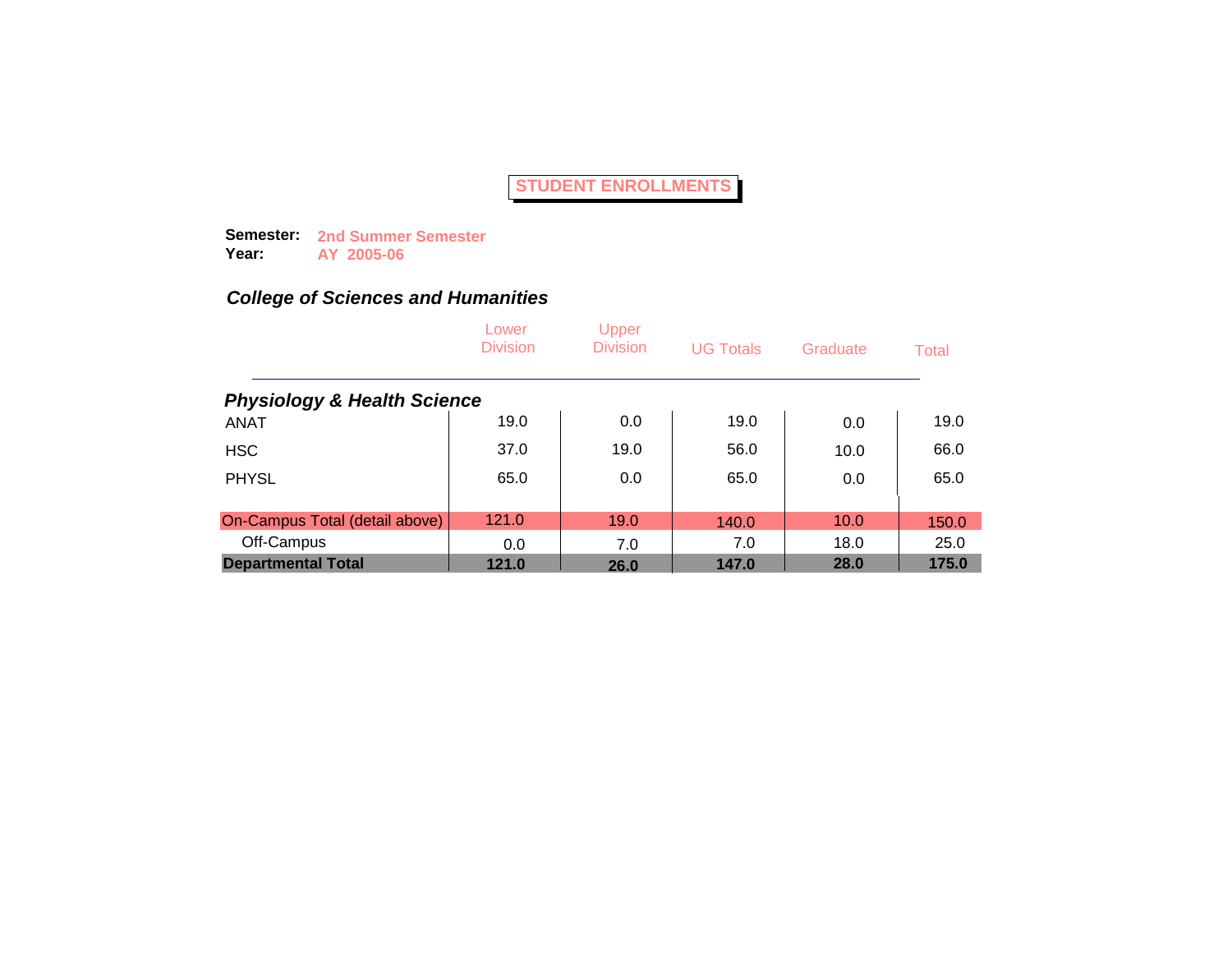**Semester: 2nd Summer Semester Year: AY 2005-06**

|                                | Lower<br><b>Division</b> | Upper<br><b>Division</b> | <b>UG Totals</b> | Graduate | Total |
|--------------------------------|--------------------------|--------------------------|------------------|----------|-------|
| <b>Political Science</b>       |                          |                          |                  |          |       |
| <b>POLS</b>                    | 22.0                     | 46.0                     | 68.0             | 13.0     | 81.0  |
| On-Campus Total (detail above) | 22.0                     | 46.0                     | 68.0             | 13.0     | 81.0  |
| Off-Campus                     | 0.0                      | 0.0                      | 0.0              | 2.0      | 2.0   |
| <b>Departmental Total</b>      | 22.0                     | 46.0                     | 68.0             | 15.0     | 83.0  |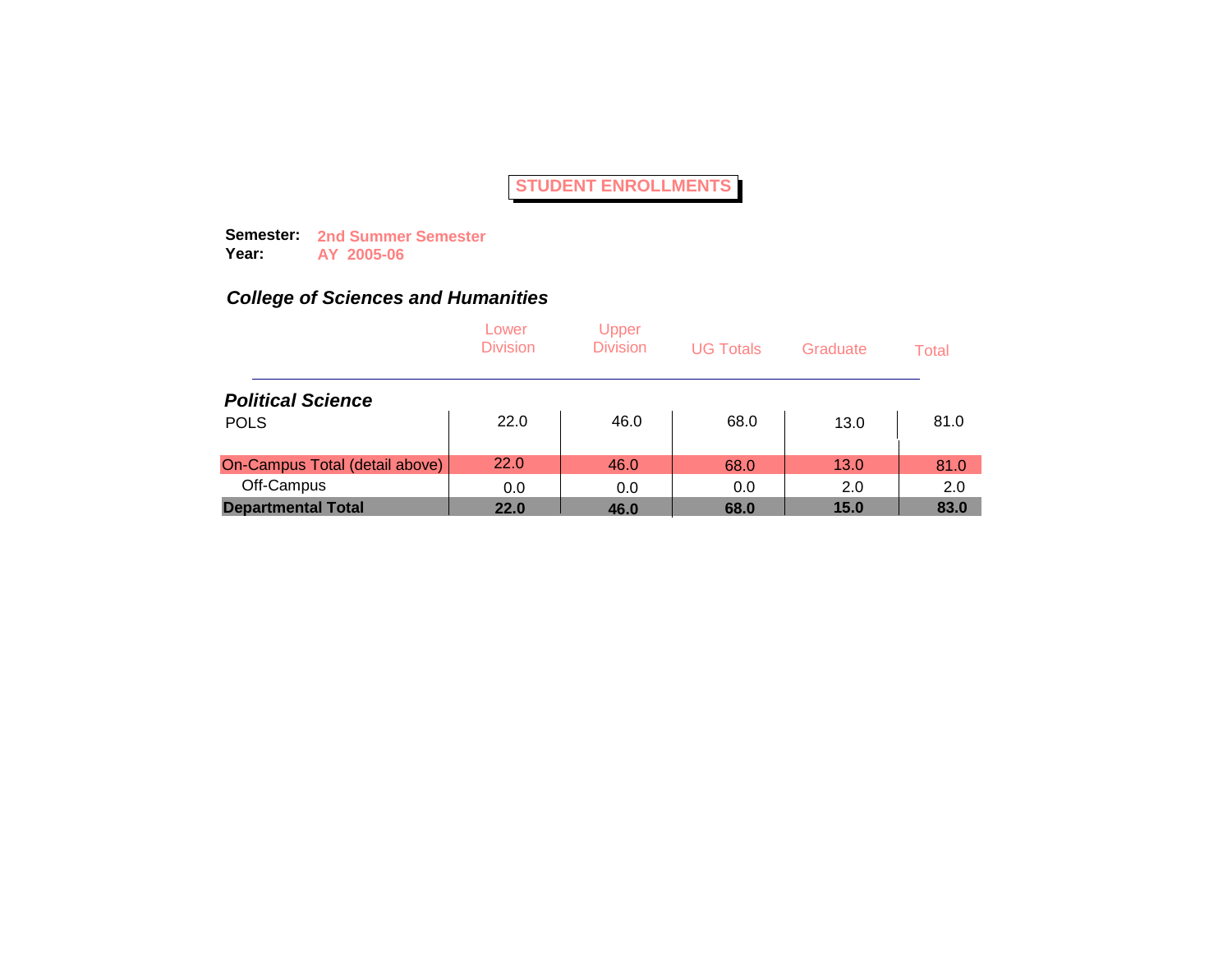**Semester: 2nd Summer Semester Year: AY 2005-06**

|                                | Lower<br><b>Division</b> | Upper<br><b>Division</b> | <b>UG Totals</b> | Graduate | Total |
|--------------------------------|--------------------------|--------------------------|------------------|----------|-------|
| <b>Psychological Science</b>   |                          |                          |                  |          |       |
| <b>PSYSC</b>                   | 61.0                     | 79.0                     | 140.0            | 4.0      | 144.0 |
| On-Campus Total (detail above) | 61.0                     | 79.0                     | 140.0            | 4.0      | 144.0 |
| Off-Campus                     | 10.0                     | 0.0                      | 10.0             | 0.0      | 10.0  |
| <b>Departmental Total</b>      | 71.0                     | 79.0                     | 150.0            | 4.0      | 154.0 |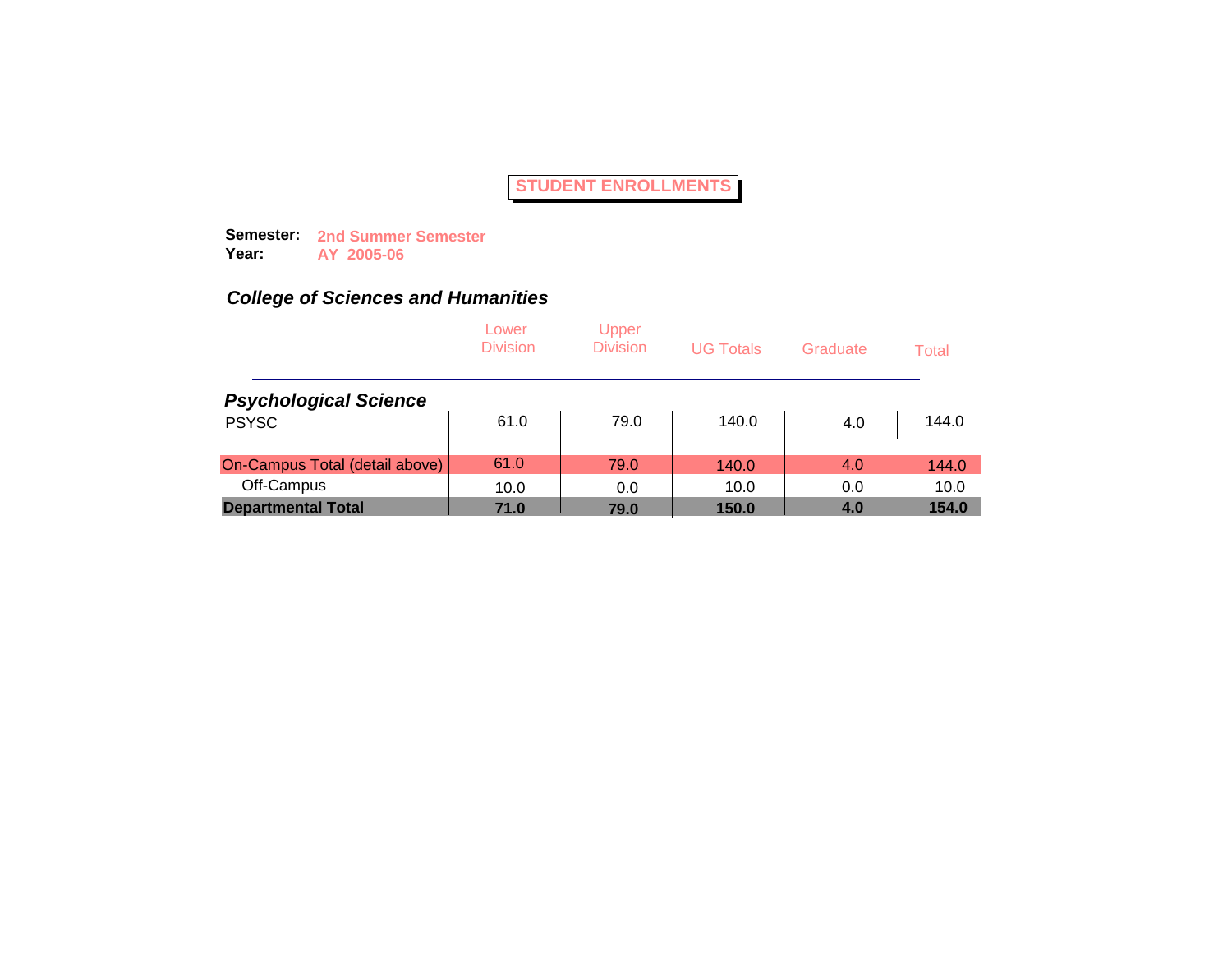**Semester: 2nd Summer Semester Year: AY 2005-06**

|                                | Lower<br><b>Division</b> | Upper<br><b>Division</b> | <b>UG Totals</b> | Graduate | Total |
|--------------------------------|--------------------------|--------------------------|------------------|----------|-------|
| Sociology                      |                          |                          |                  |          |       |
| <b>SOC</b>                     | 55.0                     | 22.0                     | 77.0             | 1.0      | 78.0  |
| On-Campus Total (detail above) | 55.0                     | 22.0                     | 77.0             | 1.0      | 78.0  |
| Off-Campus                     | 19.0                     | 0.0                      | 19.0             | 0.0      | 19.0  |
| <b>Departmental Total</b>      | 74.0                     | 22.0                     | 96.0             | 1.0      | 97.0  |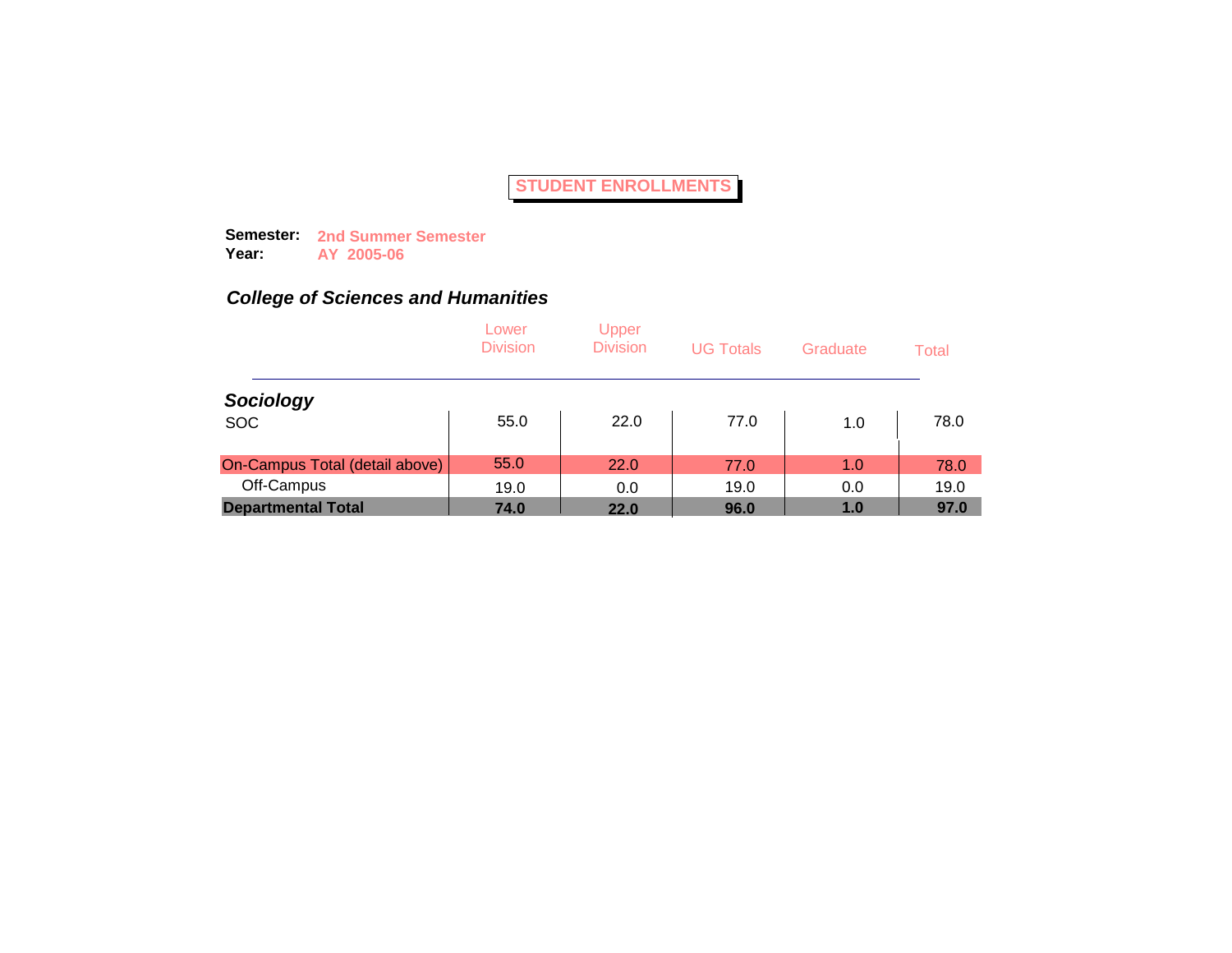**Semester: 2nd Summer Semester Year: AY 2005-06**

|                                | Lower<br><b>Division</b> | Upper<br><b>Division</b> | <b>UG Totals</b> | Graduate | Total |
|--------------------------------|--------------------------|--------------------------|------------------|----------|-------|
| <b>Social Work</b>             |                          |                          |                  |          |       |
| <b>SOCWK</b>                   | 8.0                      | 0.0                      | 8.0              | 0.0      | 8.0   |
| On-Campus Total (detail above) | 8.0                      | 0.0                      | 8.0              | 0.0      | 8.0   |
| Off-Campus                     | 0.0                      | 0.0                      | 0.0              | 0.0      | 0.0   |
| <b>Departmental Total</b>      | 8.0                      | 0.0                      | 8.0              | 0.0      | 8.0   |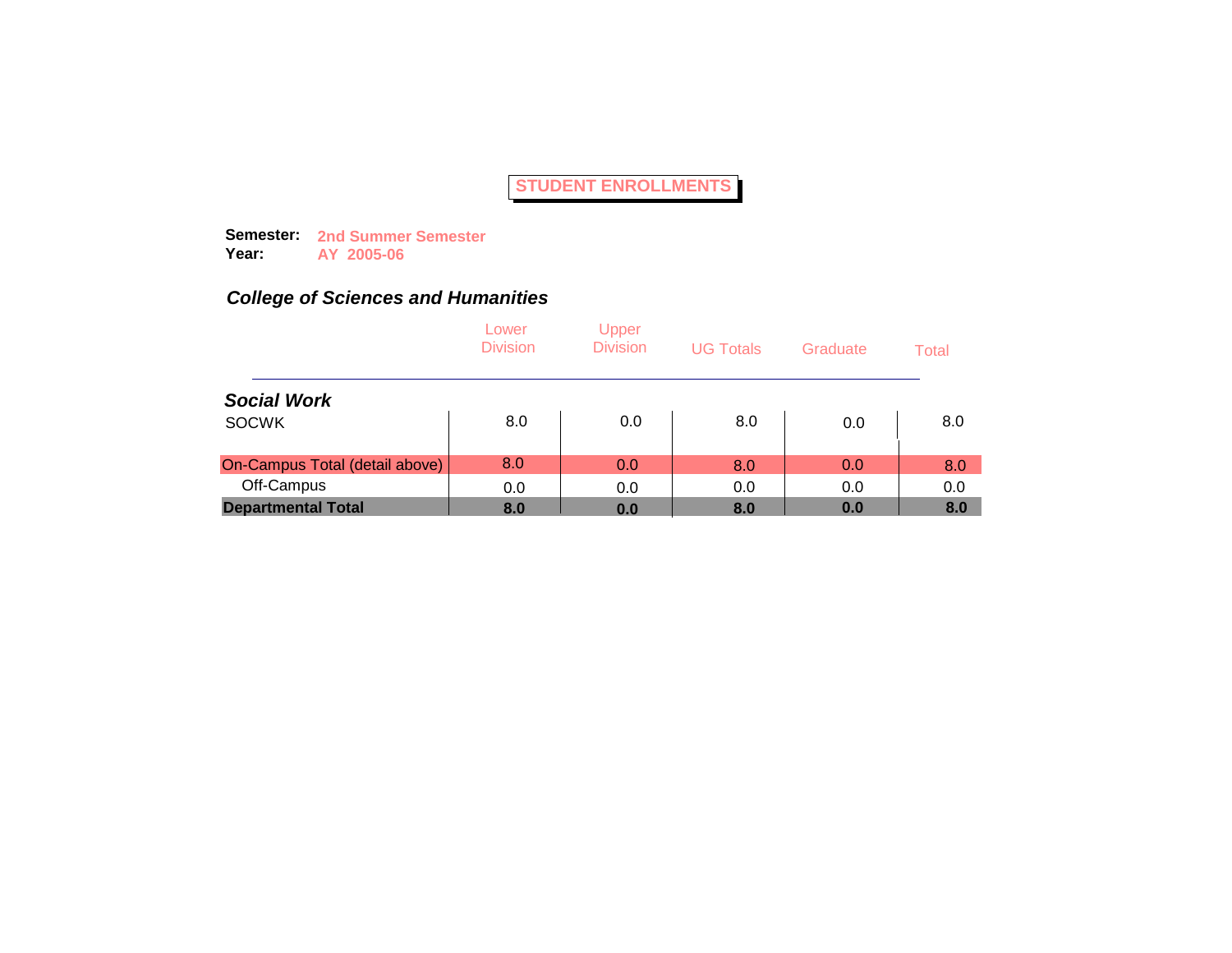**Semester: 2nd Summer Semester Year: AY 2005-06**

|                                         | Lower<br><b>Division</b> | Upper<br><b>Division</b> | <b>UG Totals</b> | Graduate | Total |
|-----------------------------------------|--------------------------|--------------------------|------------------|----------|-------|
| <b>Speech Pathology &amp; Audiology</b> |                          |                          |                  |          |       |
| <b>SPAA</b>                             | 8.0                      | 1.0                      | 9.0              | 34.0     | 43.0  |
| On-Campus Total (detail above)          | 8.0                      | 1.0                      | 9.0              | 34.0     | 43.0  |
| Off-Campus                              | 0.0                      | 0.0                      | 0.0              | 34.0     | 34.0  |
| <b>Departmental Total</b>               | 8.0                      | 1.0                      | 9.0              | 68.0     | 77.0  |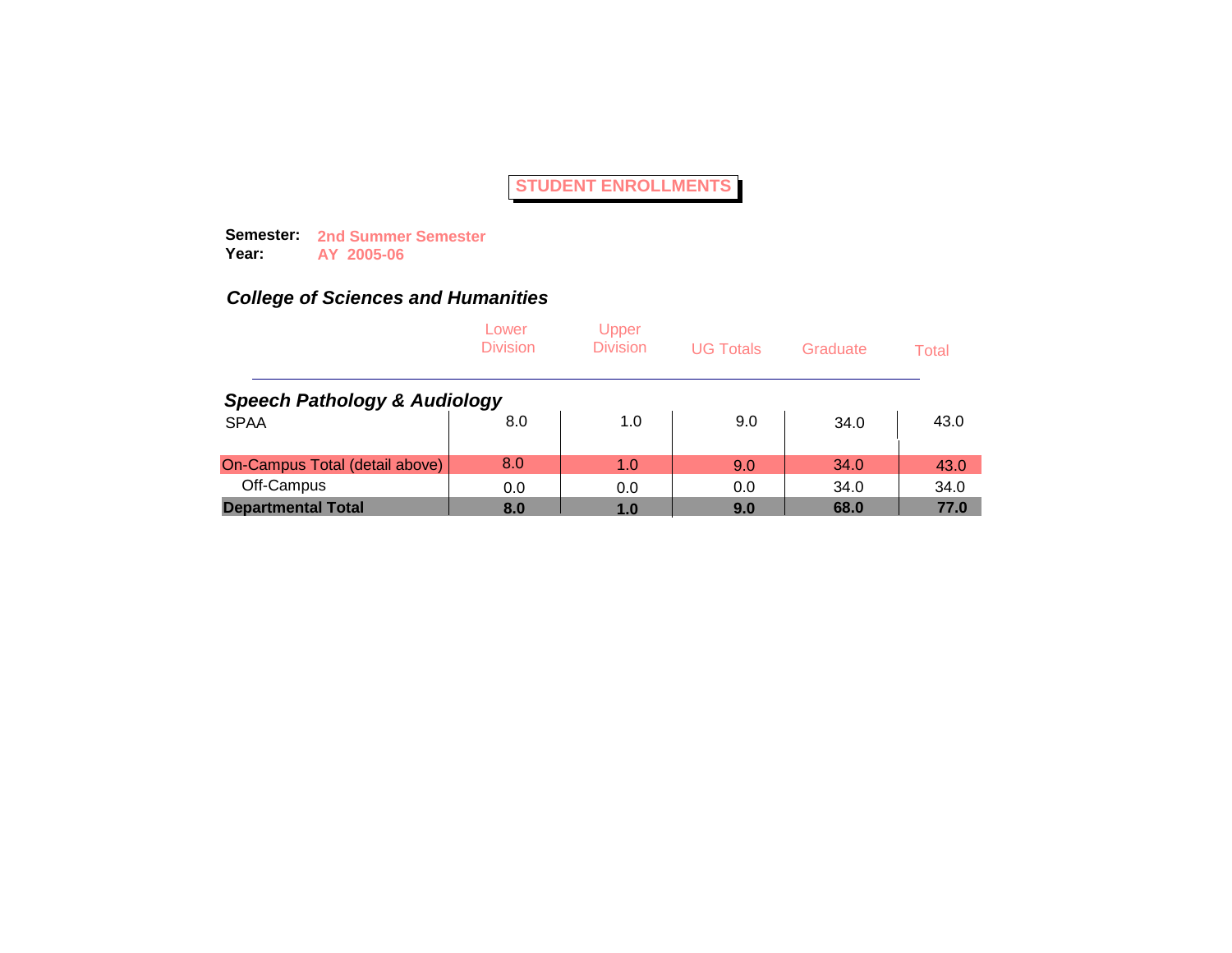**Semester: 2nd Summer Semester Year: AY 2005-06**

|                                | Lower<br><b>Division</b> | Upper<br><b>Division</b> | <b>UG Totals</b> | Graduate | Total |
|--------------------------------|--------------------------|--------------------------|------------------|----------|-------|
| <b>Womens Studies</b>          |                          |                          |                  |          |       |
| <b>WMNST</b>                   | 11.0                     | 1.0                      | 12.0             | 0.0      | 12.0  |
| On-Campus Total (detail above) | 11.0                     | 1.0                      | 12.0             | 0.0      | 12.0  |
| Off-Campus                     | 0.0                      | 0.0                      | 0.0              | 0.0      | 0.0   |
| <b>Departmental Total</b>      | 11.0                     | 1.0                      | 12.0             | 0.0      | 12.0  |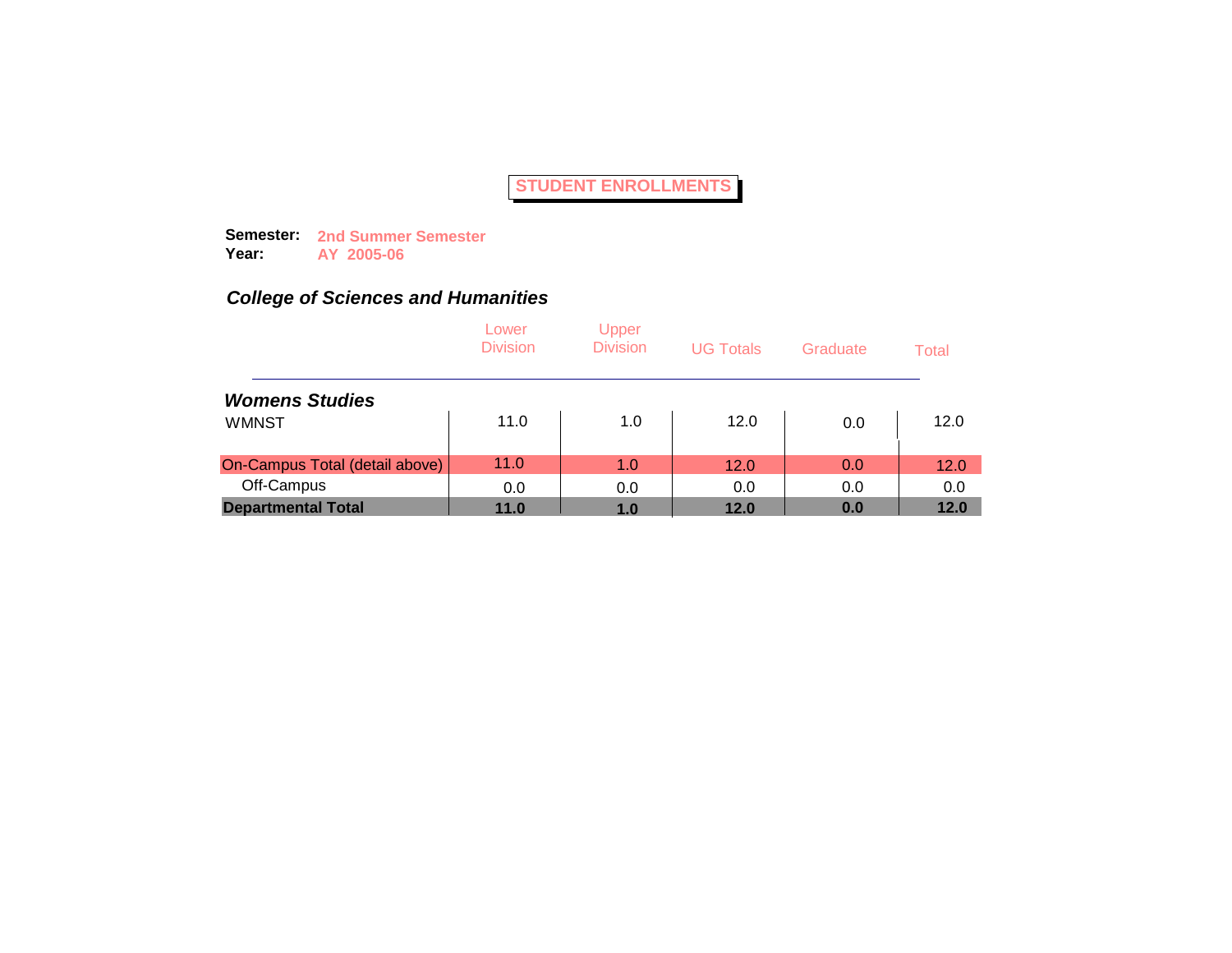**Semester: 2nd Summer Semester Year: AY 2005-06**

### *Interdepartmental*

|                                | Lower<br><b>Division</b> | Upper<br><b>Division</b> | <b>UG Totals</b> | Graduate | Total |
|--------------------------------|--------------------------|--------------------------|------------------|----------|-------|
| <b>Honors</b>                  |                          |                          |                  |          |       |
| <b>HONRS</b>                   | 1.0                      | 23.0                     | 24.0             | 0.0      | 24.0  |
| On-Campus Total (detail above) | 1.0                      | 23.0                     | 24.0             | 0.0      | 24.0  |
| Off-Campus                     | 0.0                      | 5.0                      | 5.0              | 0.0      | 5.0   |
| <b>Departmental Total</b>      | 1.0                      | 28.0                     | 29.0             | 0.0      | 29.0  |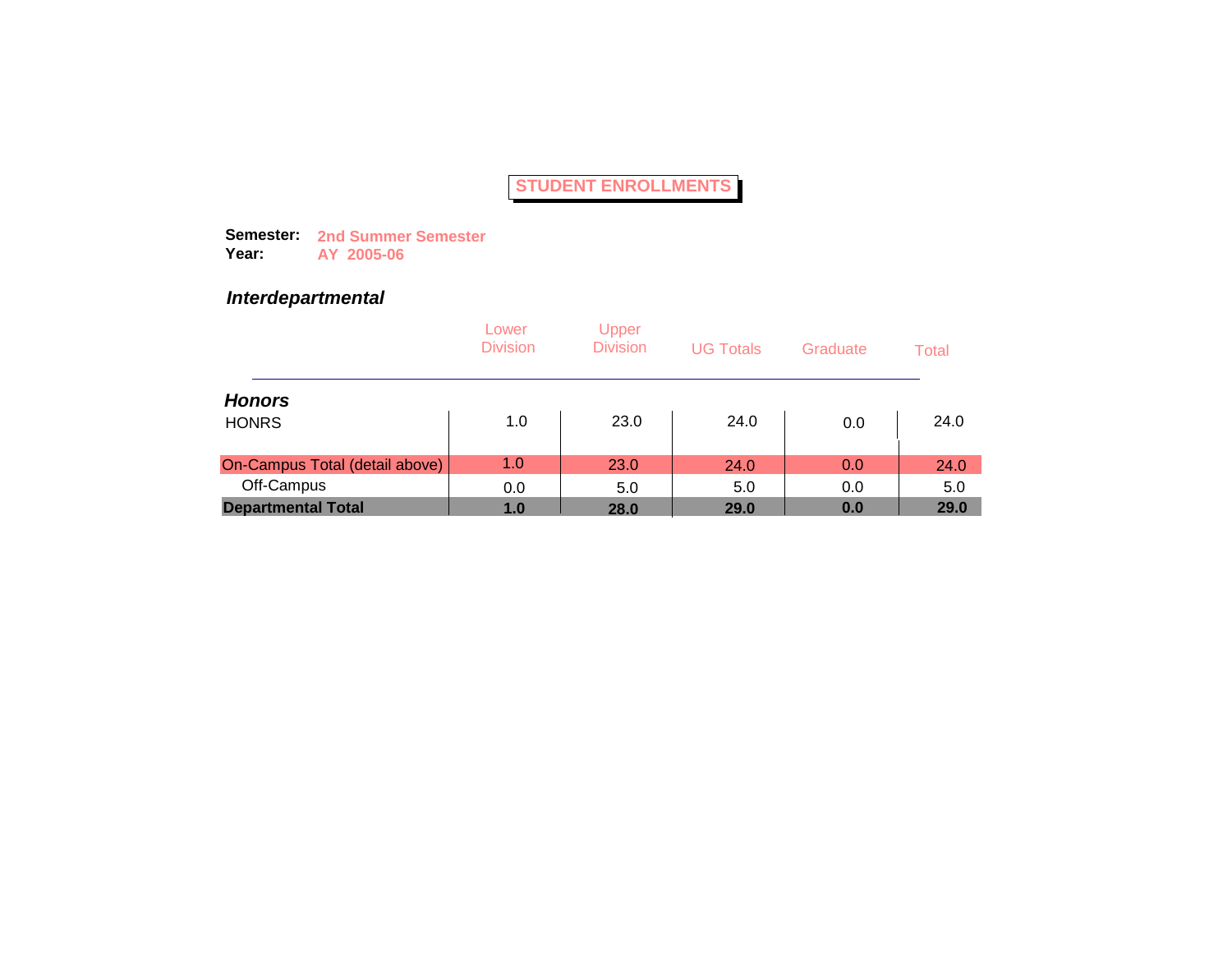**Semester: 2nd Summer Semester Year: AY 2005-06**

## *Interdepartmental*

|                                | Lower<br><b>Division</b> | Upper<br><b>Division</b> | <b>UG Totals</b> | Graduate | Total |
|--------------------------------|--------------------------|--------------------------|------------------|----------|-------|
| <b>Interdepartmental</b>       |                          |                          |                  |          |       |
| <b>DOC</b>                     | 0.0                      | 0.0                      | 0.0              | 2.0      | 2.0   |
| <b>MASTR</b>                   | 0.0                      | 0.0                      | 0.0              | 8.0      | 8.0   |
| On-Campus Total (detail above) | 0.0                      | 0.0                      | 0.0              | 10.0     | 10.0  |
| Off-Campus                     | 0.0                      | 0.0                      | 0.0              | 0.0      | 0.0   |
| <b>Departmental Total</b>      | 0.0                      | 0.0                      | 0.0              | 10.0     | 10.0  |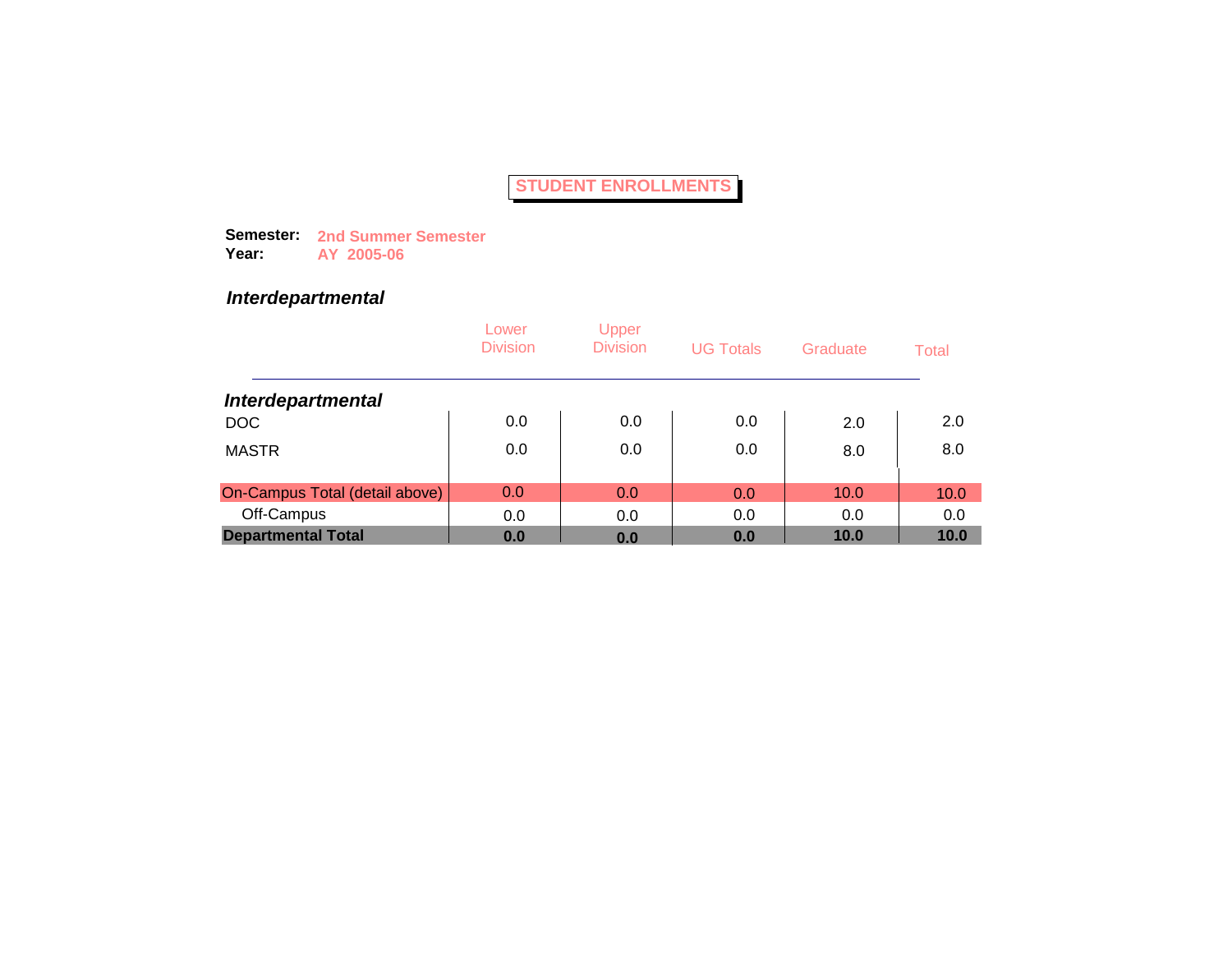**Semester: 2nd Summer Semester Year: AY 2005-06**

### *Interdepartmental*

|                                | Lower<br><b>Division</b> | Upper<br><b>Division</b> | <b>UG Totals</b> | Graduate | Total |
|--------------------------------|--------------------------|--------------------------|------------------|----------|-------|
| UC                             |                          |                          |                  |          |       |
| <b>INTST</b>                   | 0.0                      | 1.0                      | 1.0              | 0.0      | 1.0   |
| On-Campus Total (detail above) | 0.0                      | 1.0                      | 1.0              | 0.0      | 1.0   |
| Off-Campus                     | 0.0                      | 0.0                      | 0.0              | 0.0      | 0.0   |
| <b>Departmental Total</b>      | 0.0                      | 1.0                      | 1.0              | 0.0      | 1.0   |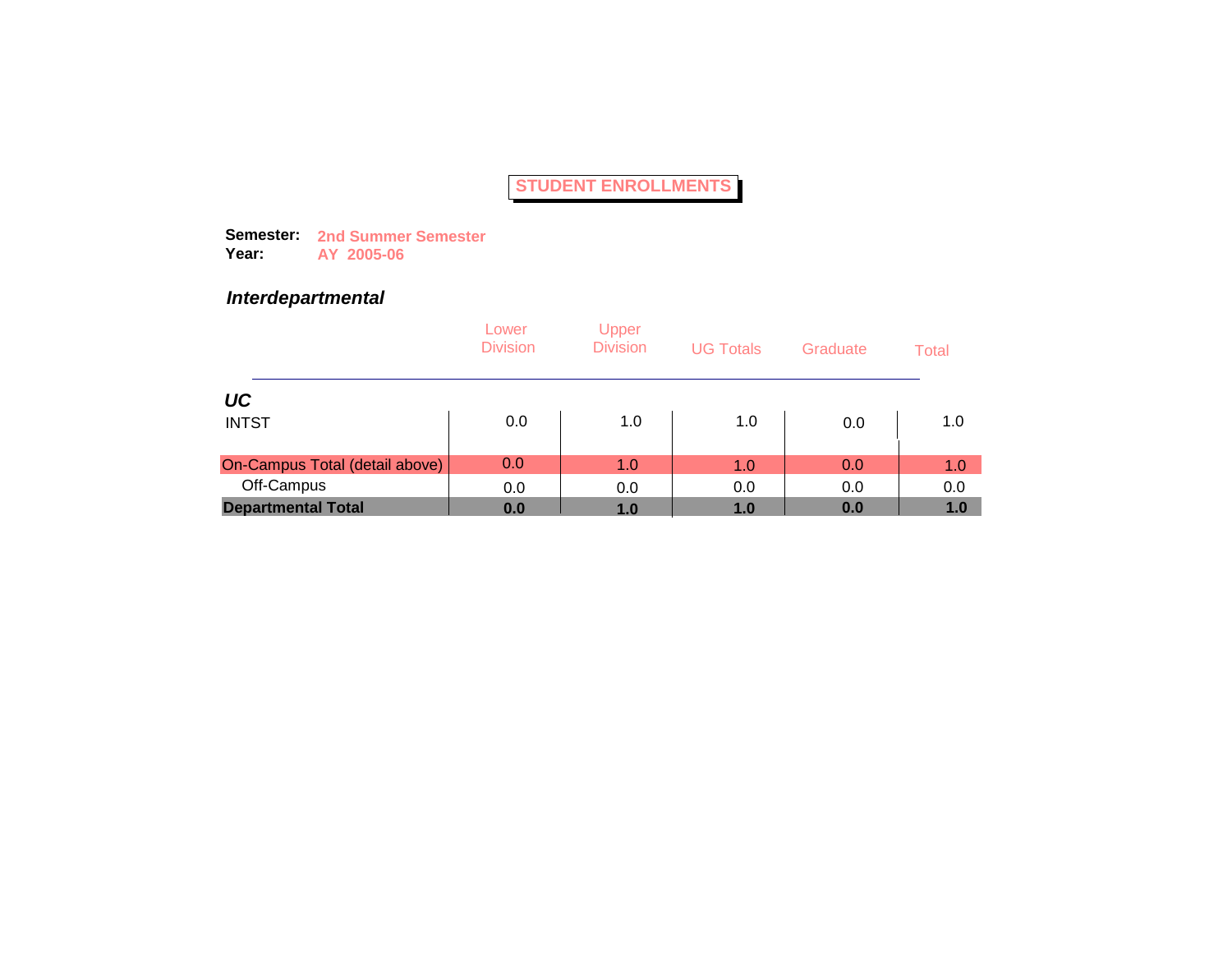**Semester: 2nd Summer Semester Year: AY 2005-06**

|                                | Lower<br><b>Division</b> | Upper<br><b>Division</b> | <b>UG Totals</b> | Graduate | Total |
|--------------------------------|--------------------------|--------------------------|------------------|----------|-------|
| <b>Counseling Psychology</b>   |                          |                          |                  |          |       |
| <b>CPSY</b>                    | 0.0                      | 19.0                     | 19.0             | 81.0     | 100.0 |
| <b>DISS</b>                    | 0.0                      | 0.0                      | 0.0              | 3.0      | 3.0   |
| <b>DOC</b>                     | 0.0                      | 0.0                      | 0.0              | 4.0      | 4.0   |
| <b>SOPSY</b>                   | 0.0                      | 0.0                      | 0.0              | 10.0     | 10.0  |
|                                |                          |                          |                  |          |       |
| On-Campus Total (detail above) | 0.0                      | 19.0                     | 19.0             | 98.0     | 117.0 |
| Off-Campus                     | 0.0                      | 0.0                      | 0.0              | 0.0      | 0.0   |
| <b>Departmental Total</b>      | 0.0                      | 19.0                     | 19.0             | 98.0     | 117.0 |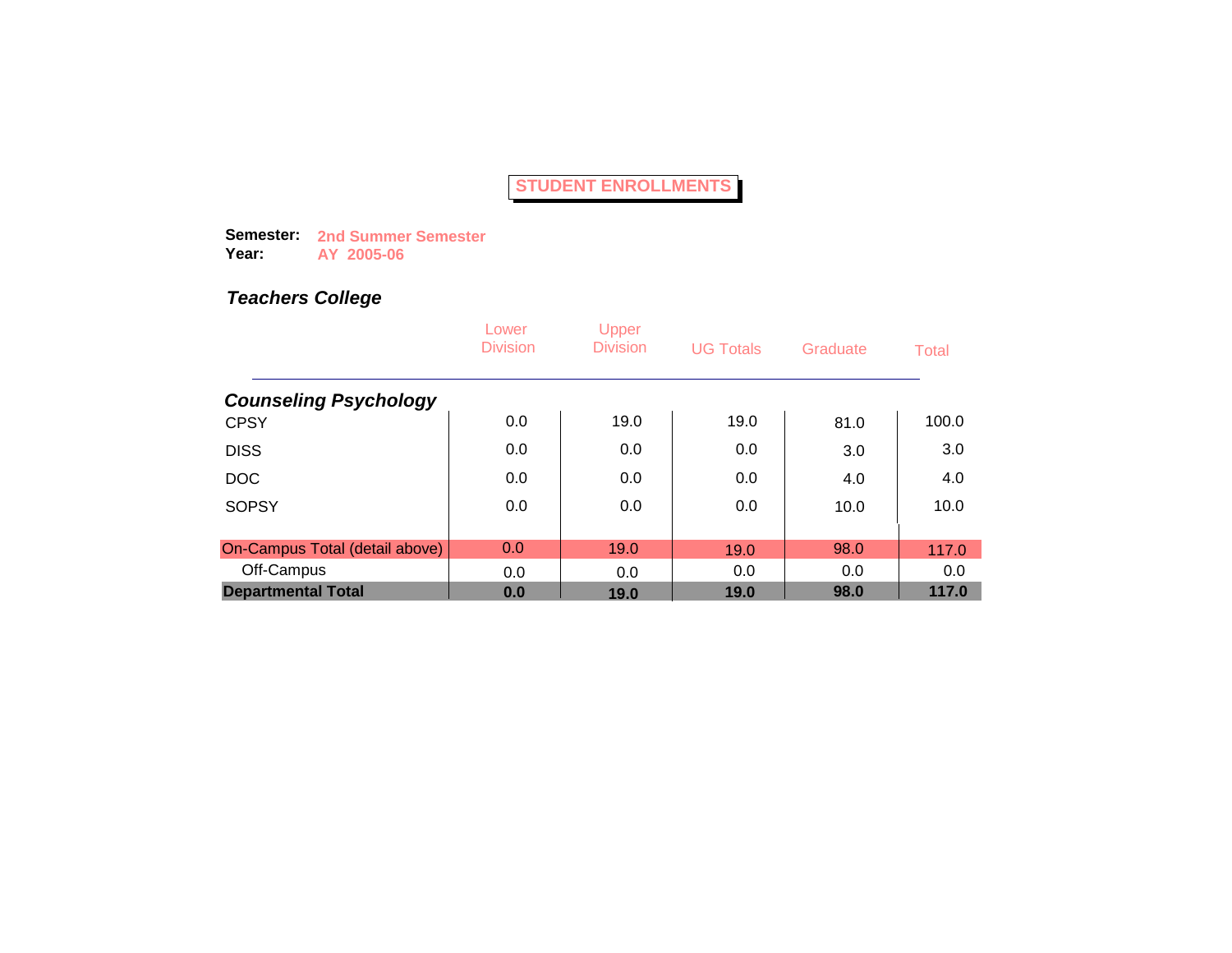**Semester: 2nd Summer Semester Year: AY 2005-06**

|                                | Lower<br><b>Division</b> | Upper<br><b>Division</b> | <b>UG Totals</b> | Graduate | Total |
|--------------------------------|--------------------------|--------------------------|------------------|----------|-------|
| <b>Elementary Education</b>    |                          |                          |                  |          |       |
| <b>EDEL</b>                    | 2.0                      | 8.0                      | 10.0             | 0.0      | 10.0  |
| <b>EDRDG</b>                   | 0.0                      | 23.0                     | 23.0             | 0.0      | 23.0  |
| On-Campus Total (detail above) | 2.0                      | 31.0                     | 33.0             | 0.0      | 33.0  |
| Off-Campus                     | 0.0                      | 0.0                      | 0.0              | 8.0      | 8.0   |
| <b>Departmental Total</b>      | 2.0                      | 31.0                     | 33.0             | 8.0      | 41.0  |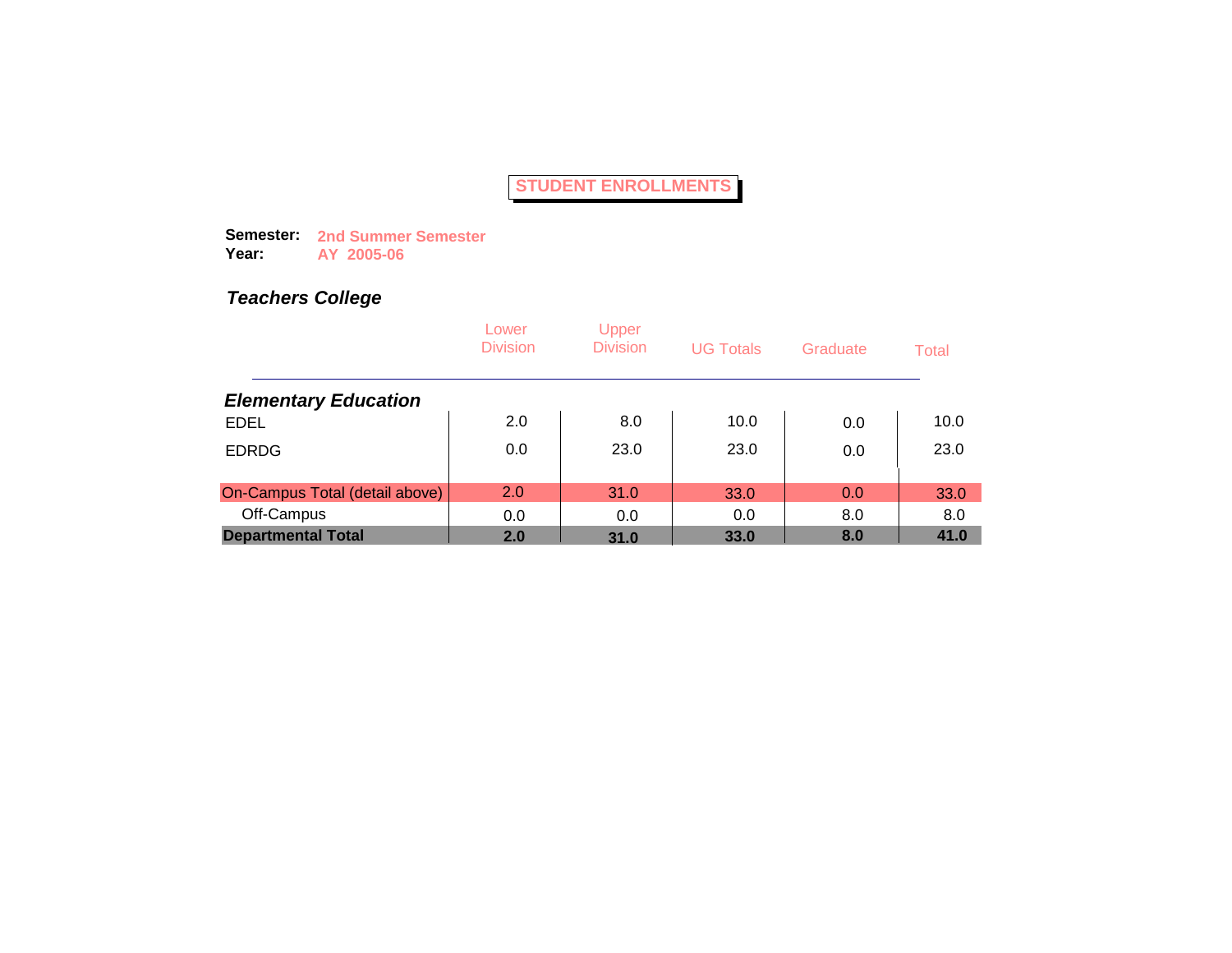**Semester: 2nd Summer Semester Year: AY 2005-06**

|                                | Lower<br><b>Division</b> | Upper<br><b>Division</b> | <b>UG Totals</b> | Graduate | Total |
|--------------------------------|--------------------------|--------------------------|------------------|----------|-------|
| <b>Educational Psychology</b>  |                          |                          |                  |          |       |
| <b>DISS</b>                    | 0.0                      | 0.0                      | 0.0              | 2.0      | 2.0   |
| <b>EDPSY</b>                   | 0.0                      | 54.0                     | 54.0             | 92.0     | 146.0 |
| On-Campus Total (detail above) | 0.0                      | 54.0                     | 54.0             | 94.0     | 148.0 |
| Off-Campus                     | 0.0                      | 0.0                      | 0.0              | 41.0     | 41.0  |
| <b>Departmental Total</b>      | 0.0                      | 54.0                     | 54.0             | 135.0    | 189.0 |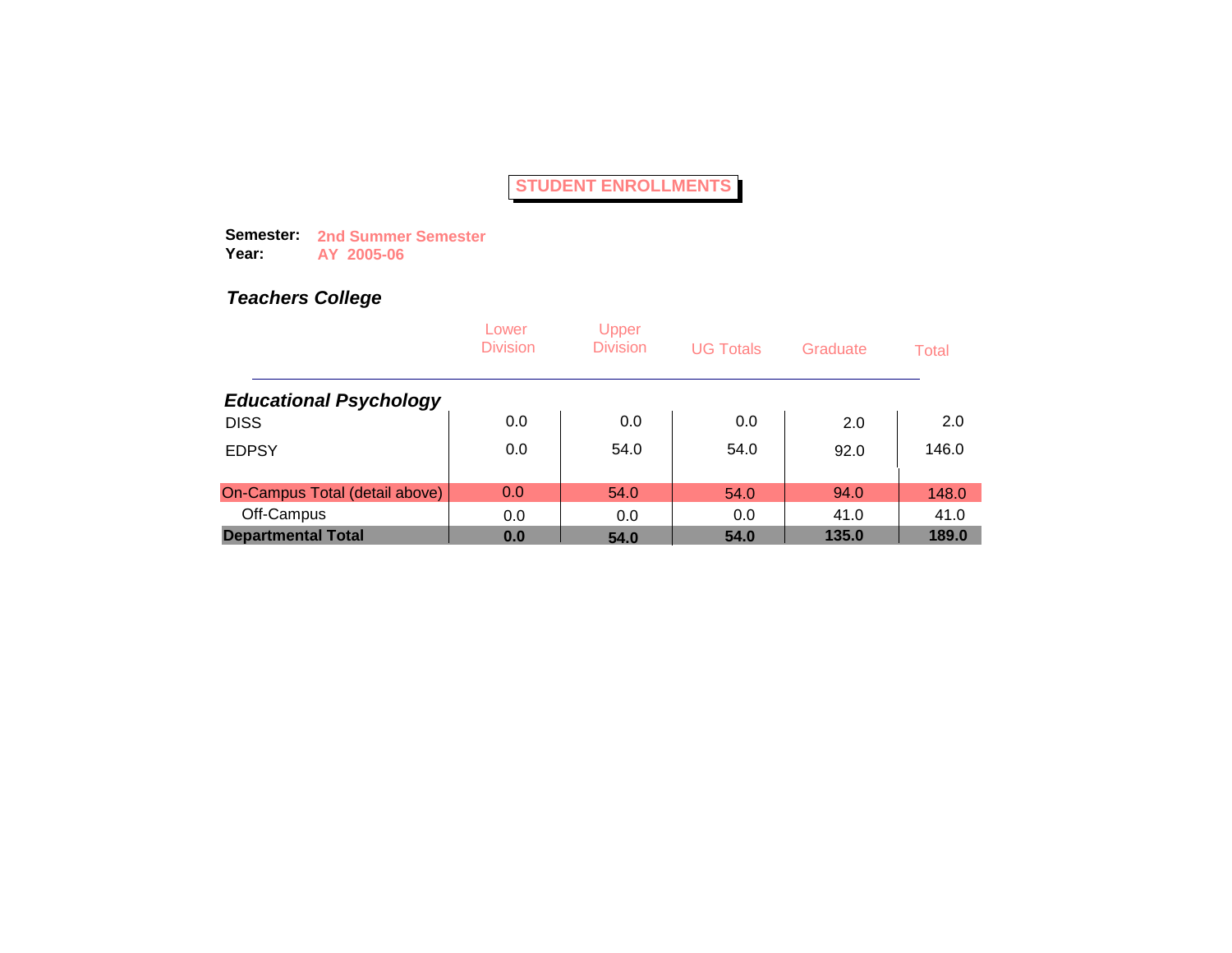**Semester: 2nd Summer Semester Year: AY 2005-06**

|                                | Lower<br><b>Division</b> | Upper<br><b>Division</b> | <b>UG Totals</b> | Graduate | <b>Total</b> |
|--------------------------------|--------------------------|--------------------------|------------------|----------|--------------|
| <b>Educational Studies</b>     |                          |                          |                  |          |              |
| <b>DISS</b>                    | 0.0                      | 0.0                      | 0.0              | 1.0      | 1.0          |
| <b>EDAC</b>                    | 0.0                      | 0.0                      | 0.0              | 13.0     | 13.0         |
| <b>EDCUR</b>                   | 0.0                      | 0.0                      | 0.0              | 44.0     | 44.0         |
| <b>EDFON</b>                   | 0.0                      | 59.0                     | 59.0             | 1.0      | 60.0         |
| <b>EDGEN</b>                   | 0.0                      | 0.0                      | 0.0              | 18.0     | 18.0         |
| <b>EDHI</b>                    | 0.0                      | 0.0                      | 0.0              | 14.0     | 14.0         |
| <b>EDMUL</b>                   | 6.0                      | 0.0                      | 6.0              | 10.0     | 16.0         |
| <b>EDSEC</b>                   | 3.0                      | 0.0                      | 3.0              | 4.0      | 7.0          |
| <b>EDTEC</b>                   | 0.0                      | 2.0                      | 2.0              | 12.0     | 14.0         |
| <b>RES</b>                     | 0.0                      | 0.0                      | 0.0              | 6.0      | 6.0          |
|                                |                          |                          |                  |          |              |
| On-Campus Total (detail above) | 9.0                      | 61.0                     | 70.0             | 123.0    | 193.0        |
| Off-Campus                     | 0.0                      | 0.0                      | 0.0              | 65.0     | 65.0         |
| <b>Departmental Total</b>      | 9.0                      | 61.0                     | 70.0             | 188.0    | 258.0        |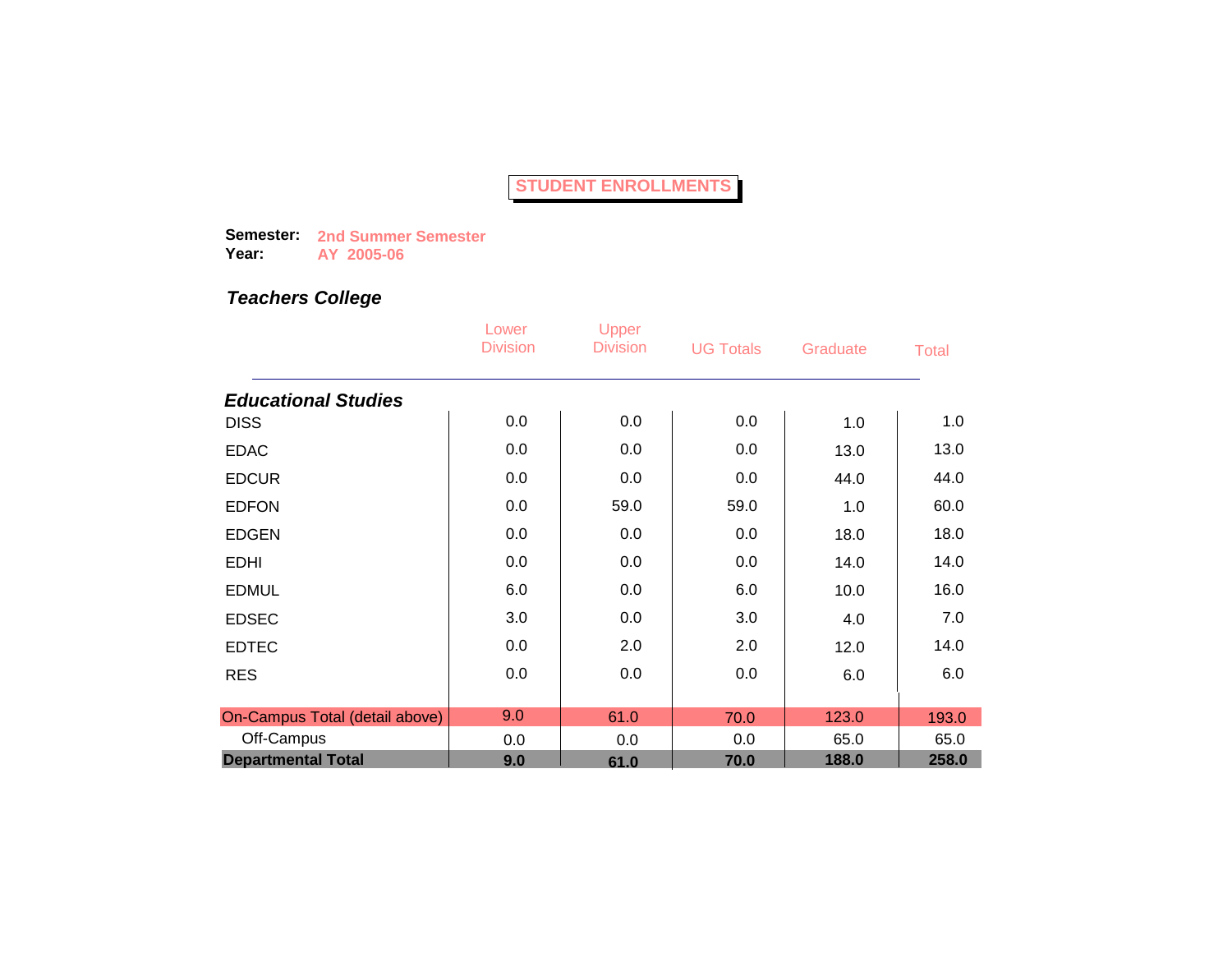**Semester: 2nd Summer Semester Year: AY 2005-06**

|                                | Lower<br><b>Division</b> | Upper<br><b>Division</b> | <b>UG Totals</b> | Graduate | Total |
|--------------------------------|--------------------------|--------------------------|------------------|----------|-------|
| <b>Educational Leadership</b>  |                          |                          |                  |          |       |
| <b>EDAD</b>                    | 0.0                      | 0.0                      | 0.0              | 30.0     | 30.0  |
| On-Campus Total (detail above) | 0.0                      | 0.0                      | 0.0              | 30.0     | 30.0  |
| Off-Campus                     | 0.0                      | 0.0                      | 0.0              | 132.0    | 132.0 |
| <b>Departmental Total</b>      | 0.0                      | 0.0                      | 0.0              | 162.0    | 162.0 |